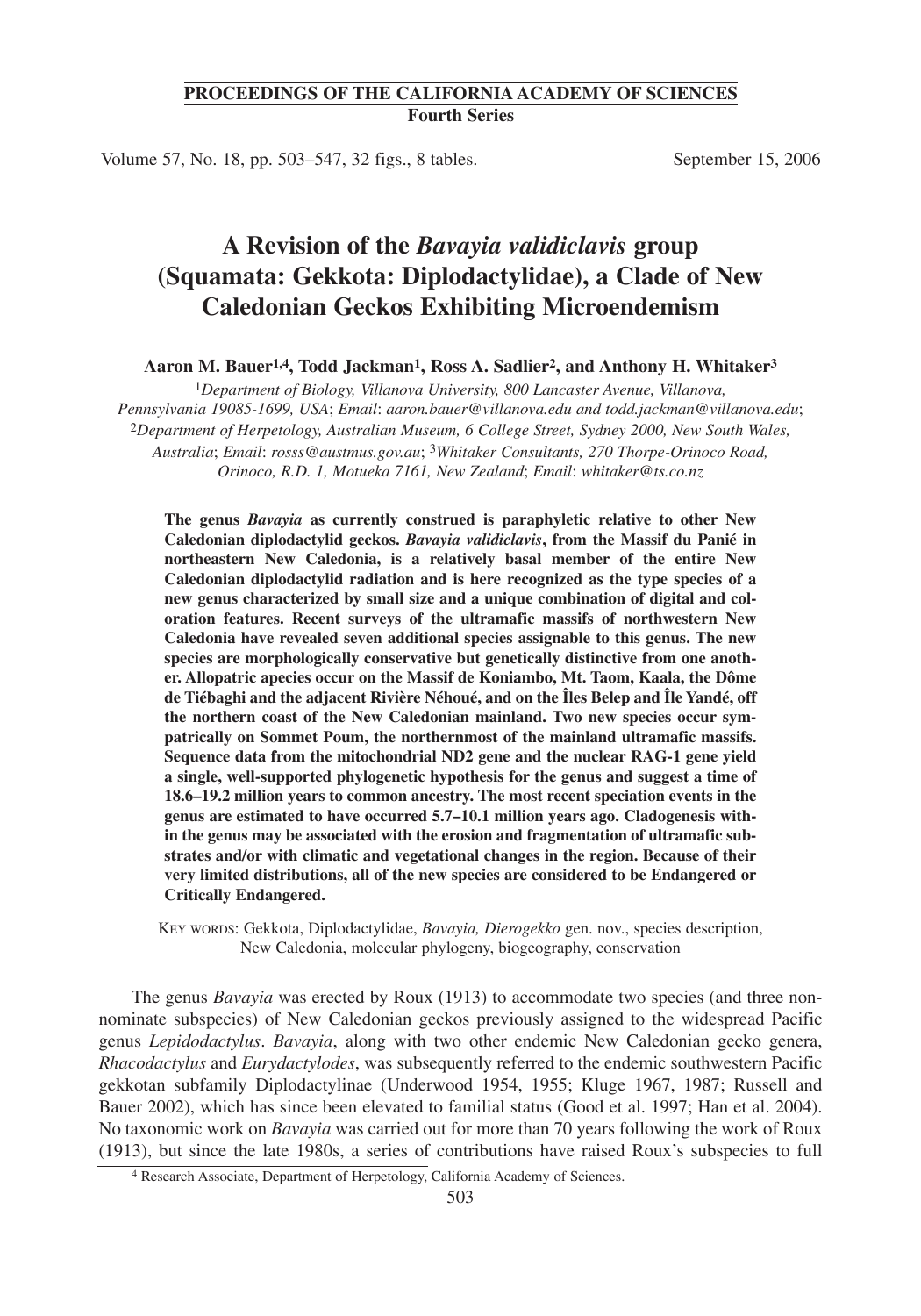species (Sadlier 1989) and have identified seven additional taxa: *B. septuiclavis*, *B. validiclavis*, *B. pulchella*, *B. exsuccida*, *B. geitaina*, *B. robusta*, and *B. madjo* (Sadlier 1989; Bauer et al. 1998; Wright et al. 2000; Bauer et al. 2000). Previous phylogenetic analyses within the genus (Bauer 1990; Wright 1999) recognized two major intrageneric groupings, corresponding to the *B. cyclura* and *B. sauvagii* groups, diagnosable from one another on the basis of differences in digital morphology. Although some of the more recently described forms were referable to these groups (*B. pulchella*, *B. exsuccida*, *B. geitaina* in the *B. sauvagii* group and *B. robusta* in the *B. cyclura* group), the other taxa could not be so allocated and their affinities remained uncertain.

As part of ongoing studies of the New Caledonian herpetofauna, and especially in association with herpetofaunal surveys (2001–2002) of the Province Nord (Whitaker et al. 2004), we obtained *Bavayia* spp. from numerous, previously unsampled localities throughout northern New Caledonia. This material has been studied using traditional morpholoigical methods and through DNA sequencing. Initial results demonstrate that species diversity within *Bavayia* is much greater than previously appreciated. In particular, a number of new taxa have been discovered that are both similar in appearance and closely related to *B. validiclavis*.

*Bavayia validiclavis* was described by Sadlier (1989) on the basis of material from Mt. Panié. Until 2000 the only known areas of occurrence of this species were Mt. Panié and Mt. Mandjélia, two peaks in the northeast part of New Caledonia. It is a small species (to 45 mm SVL) and usually has a broad light brown to tan vertebral stripe covering most of the dorsal surface (although this is lacking in some specimens in which the dorsum is plain or has a series of light dashes along the dorsolateral margins). In addition, the claw of the first digit is offset and positioned asymmetrically within a groove in the apical lamella (a condition similar to that of the *B. cyclura* group), and males posses preanal pores in two rows, 12–16 anteriorly and 8–11 posteriorly. All new members of the *B. validiclavis* group share some of these features and may be collectively diagnosed from remaining *Bavayia* by them. In this paper we describe seven new species in this group and present a molecular phylogeny of this clade of northern New Caledonian endemic geckos.

A broad-scale phylogenetic analysis of all New Caledonian geckos (Bauer et al. 2004; Jackman et al. 2004; Jackman 2005) reveals that *Bavayia* as presently construed is paraphyletic, with the other endemic New Caledonian diplodactylids, *Rhacodactylus* and *Eurydactylodes*, being derived from within it. In order to retain only monophyletic genera we propose to recognize several genera within *Bavayia* sensu lato. The *B. validiclavis* group is a relatively basal member of the New Caledonian diplodactylid clade and is described herein as a new genus. This action causes minimal disruption to the established usage of generic names as the combination *Bavayia validiclavis* has received relatively little use, being applied only in the limited systematic literature dealing specifically with New Caledonian reptiles (see Bauer and Sadlier 2000).

# MATERIAL AND METHODS

**MORPHOLOGY**.— The following measurements (to the nearest 0.1 mm) were taken with DigiCal digital calipers: snout-vent length (SVL; from tip of snout to vent), trunk length (TrunkL; distance from axilla to groin measured from posterior edge of forelimb insertion to anterior edge of hindlimb insertion), crus length (CrusL; from base of heel to knee); tail length (TailL; from vent to tip of tail), tail width (TailW; measured at widest point of tail); head length (HeadL; distance between retroarticular process of jaw and snout-tip), head width (HeadW; maximum width of head), head height (HeadH; maximum height of head, from occiput to underside of jaws), ear length (EarL; longest dimension of ear); forearm length (ForeaL; from base of palm to elbow); orbital diameter (OrbD; greatest diameter of orbit), nares to eye distance (NarEye; distance between ante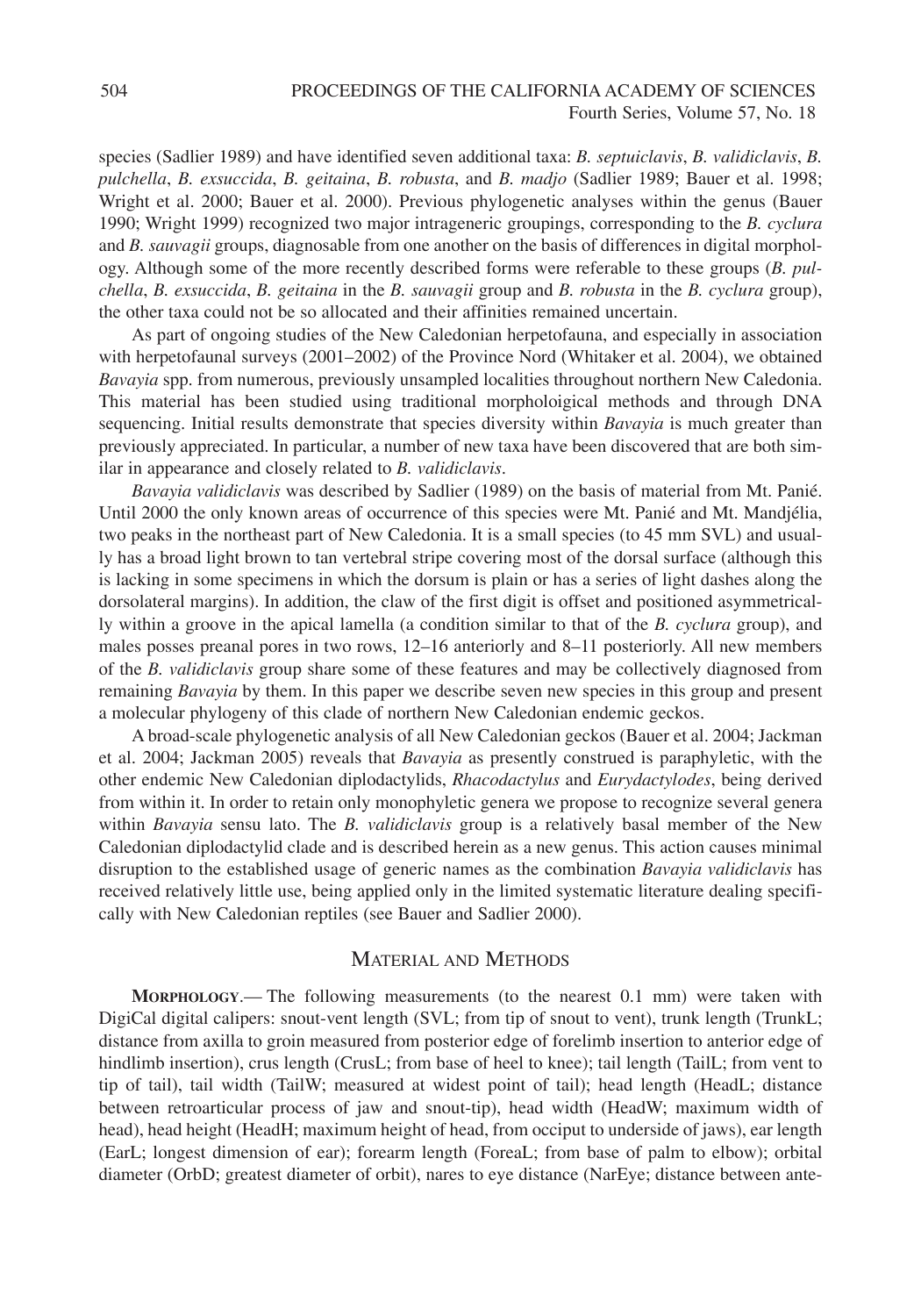riormost point of eye and nostril), snout to eye distance (SnEye; distance between anteriormost point of eye and tip of snout), eye to ear distance (EyeEar; distance from anterior edge of ear opening to posterior corner of eye), internarial distance (Internar; distance between nares), and interorbital distance (Interorb; shortest distance between left and right supraciliary scale rows). Measurements and scale counts based on right side of animals unless otherwise noted.

Scale counts and external observations of morphology were made using a Nikon SMZ10 stereo dissecting microscope. Radiographs were prepared using a Faxitron closed cabinet x-ray unit. Specimens were x-rayed at 25–30 kV for 25–30 sec and imaged on Polaroid type 72 film. Photographs of preserved specimens were taken with a Nikon Coolpix 990 digital camera.

Comparisons were made with museum material in the collections of the California Academy of Sciences (CAS), the Australian Museum (AMS), and the Muséum National d'Histoire Naturelle, Paris (MNHN). Other collections mentioned are the Museum of Comparative Zoology, Harvard University (MCZ), Queensland Museum (QM), United States National Museum (USNM), and Yale Peabody Museum of Natural History (YPM).

**MOLECULAR METHODS**.**—** Genomic DNA was extracted using the Qiagen QIAmp tissue kit. PCR amplification was conducted under a variety of thermocyler parameters using a variety of primers (Table 1). Products were visualized via 1.5% agarose gel electrophoresis. Amplified products were purified either using AmPure magnetic bead PCR purification kit or reamplified products were purified on 2.5% acrylamide gels (Maniatis et al. 1982) after being reamplified from 2.5% low melt agarose plugs. DNA from acrylamide gels was eluted from the acrylamide passively over two days with Maniatis elution buffer (Maniatis et al. 1982).

Cycle-sequencing reactions were performed using the Applied Biosystems BigDye™ primer cycle sequencing ready reaction kit. The resulting products were purified using SeqClean magnetic bead purification kit. Purified sequencing reactions were analyzed on an ABI 3700 automated sequencer. To insure accuracy, negative controls were included in every reaction, complementary strands were sequenced, and sequences were manually aligned by eye using the original chromatograph data in the program SeqMan II. Sequences from all specimens of ingroup taxa sampled (Table 2) are available through GenBank

**PHYLOGENETIC ANALYSES**.— Phylogenetic trees were estimated using parsimony, likelihood and Bayesian analysis. PAUP\* 4.0b10a (Swofford 2002) was used to estimate parsimony and likelihood trees. Parsimony searches were conducted with 100 heuristic searches using random addition of sequences. Non-parametric bootstrap resampling was used to assess support for individual nodes using 1000 bootstrap replicates with ten random addition searches. For maximum likelihood analyses, ModelTest version 3.5 (Posada and Crandall 1998) was used to compare different models of sequence evolution with respect to the data. The chosen model was used to estimate parameters on the most parsimonious tree. These likelihood parameters were fixed and the most parsimonious trees were used as starting trees for branch swapping in 25 heuristic searches with random addition of taxa to find the overall best likelihood topology. To estimate a phylogenetic tree with a Bayesian framework MrBayes 3.0 (Huelsenbeck and Ronquist 2001) was used with the model chosen using ModelTest 3.5. The Bayesian analyses were initiated from random starting trees and run for 2,000,000 generations with four incrementally heated Markov chains. Likelihood parameter values were estimated from the data and initiated using flat priors. Trees were sampled every 100 generations, resulting in 20,000 saved trees. To ensure that Bayesian analyses reach stationarity, the first 5000 saved trees were discarded as 'burn-in' samples.

**SPECIES DELIMITATION**.— There has been much recent interest in the topic of species delimitation and its relationship to species concepts (Wiens and Servedio 2000; Brown and Diesmos 2001; Wiens and Penkrot 2002; Ferguson 2002; Hebert et al. 2003; Sites and Marshall 2003, 2004;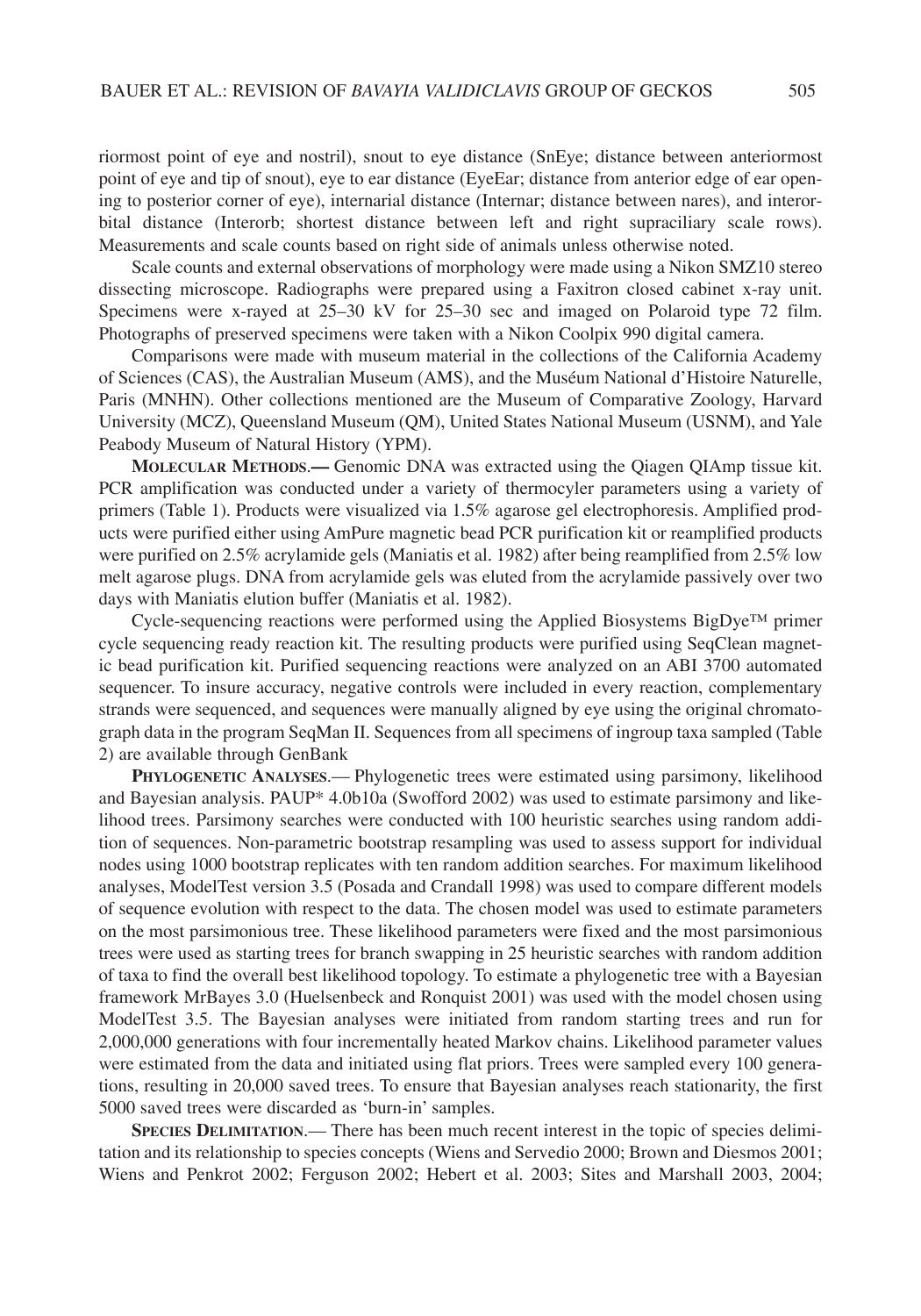Blaxter 2004; Watson 2005). In this paper we follow a lineage-based species concept (Mayden 1997; de Queiroz 1998), but from a practical viewpoint, we are chiefly concerned with the properties that such lineages express that permit us to infer species boundaries (Otte and Endler 1989; Ereshefsky 1992; Howard and Berlocher 1998; Watson 2005). A variety of operational criteria for diagnosing species boundaries have been proposed (Sites and Marshall 2003, 2004). Wiens and Penkrot (2002) compared tree based approaches to species delimitation based on DNA data and both tree-based and character-based approaches based on morphological data. Although numerous studies have found congruence between character- and mtDNA tree-based approaches with respect to species boundaries (e.g., Hollingsworth 1998), Wiens and Penkrot (2002) found significant discordance in their analysis of *Sceloporus*. In such cases they favored the species limits suggested by mtDNA data, arguing that some taxa exhibit high levels of within species phenotypic variation and relatively low between species differentiation and that such circumstances represented a "worstcase scenario" for morphologically based species delimitation. In these cases haplotype differentiation may occur faster than change in diagnostic morphological characters, providing a more accurate picture of lineage boundaries.

The new genus described herein consists of putative taxa that differ very little with respect to most morphological characters. While, for pragmatic reasons, we would prefer to have a diversity of unambiguously diagnostic morphological features to support the recognition of each of the species level taxa we present herein, we accept that any data that identify independent lineages may be appropriately used in species delimitation. We have analyzed DNA sequence and characterbased species delimitations in light of each other. Subtle differences revealed by coloration and a few morphological features were in all cases corroborated by strong support from the gene trees. Although distribution patterns were not used in erecting our hypotheses of species boundaries, we considered geographic concordance (as reflected by allopatry) with both the tree- and characterbased species limits as indicative of lineage independence and, thus, supportive of our taxonomic decisions. Bergmann and Russell (2006) adopted a rather similar approach to the identification of species boundaries in the widespread Neotropical gecko *Thecadactylus*.

#### **SYSTEMATICS**

#### **Generic status of the** *Bavayia validiclavis* **group**

Wright (1999) was the first to explicitly consider the phylogenetic position of *Bavayia validiclavis* in her allozyme-based analysis of the genus. She found *B. validiclavis* to form an unresolved trichotomy with other *Bavayia* and with *Rhacodactylus*. Thus, the distinctiveness of this taxon has been suspected for some time. As part of our molecular phylogenetic study of all New Caledonian lizards we included *B. validiclavis* as well as representatives of numerous isolated populations of *validiclavis*-like geckos collected chiefly in association with herpetofaunal surveys of the ultramafic peaks of the Province Nord (Whitaker et al. 2004).

On the basis of sequence data from the mitochondrial gene ND2 and the nuclear RAG-1 gene, we identified eight putative taxa among the *validiclavis*-like geckos studied. Together these form a well supported monophyletic group (posterior probability  $= 1.0$ ; bootstrap  $= 100\%$ ) distinct from all other New Caledonian diplodactylids. The position of this group relative to other monophyletic units, however, is equivocal. In all analyses the group is retrieved in a basal polytomy with *Bavayia madjo*, all other *Bavayia*, and *Rhacodactylus* + *Eurydactylodes*, or it is very weakly supported as the sister group to all of these clades combined. There is no evidence that the *validiclavis* group is either embedded within *Bavayia* or the sister group to all other *Bavayia* exclusive of *Rhacodactylus* and *Eurydactylodes.*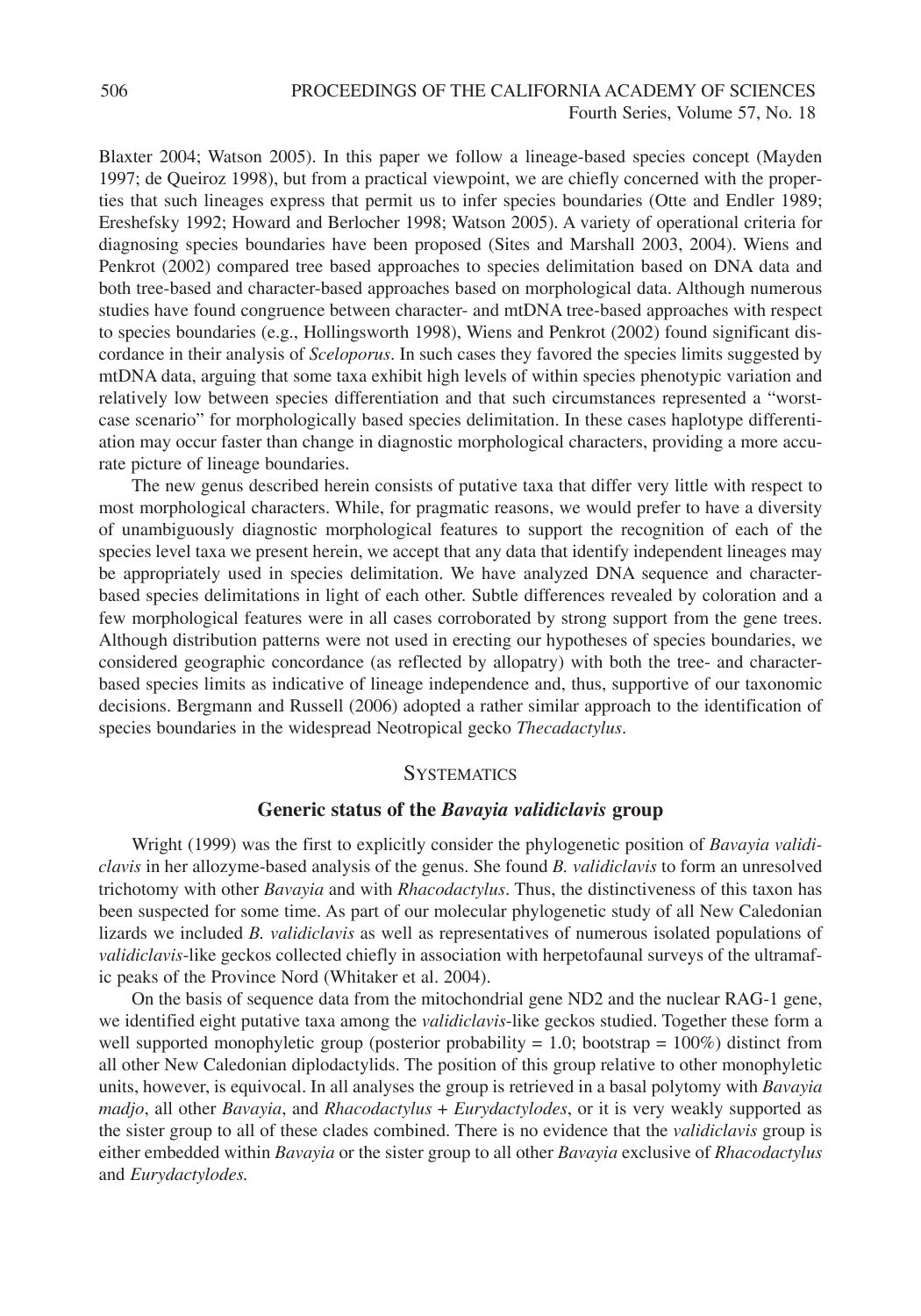As retention of the *validiclavis* group within *Bavayia* would render this genus paraphyletic, we recognize *B. validiclavis* and its close relatives as representatives of a new genus, *Dierogekko*, here proposed. As the only previously named species of this genus was described rather recently (Sadlier 1989), refers to a highly geographically restricted form, and has not been cited frequently in the literature (see Bauer and Sadlier 2000), this action may be accomplished with minimal disruption to familiar usage of the existing generic name *Bavayia*.

#### **Reptilia: Squamata: Diplodactylidae**

#### *Dierogekko* **Bauer, Jackman, Sadlier, and Whitaker, gen. nov.**

TYPE SPECIES: *Dierogekko validiclavis* (Sadlier, 1989).

**ETYMOLOGY**.— Derived from the Greek *dieros*, meaning active or nimble and the Malay *gekko*. The name is masculine and refers to the nimble movements of members of this genus when foraging on vegetation at night.

**DIAGNOSIS**.— *Dierogekko*, gen. nov. can be distinguished from all other diplodactylid geckos by the following combination of character states: body size small (< 46 mm SVL); dorsal scalation granular, homogeneous; body without extensive skin webs or flaps; expanded subdigital lamellae under all toes; lamellae under penultimate phalanx of digits II–V of manus and pes paired or single; claw of digit I of manus and pes in a groove in the apical lamella between a larger medial scansor and a smaller lateral scansor; one or two (rarely three) internasal scales separating supranasal scales; lining of mouth unpigmented; dorsal pattern of longitudinal lines or series of spots or patternless, never with transverse markings; venter usually cream to light brown, sometimes pale yellow, never bright yellow.

Members of the genus *Dierogekko* superficially resemble members of the genera *Bavayia* and *Oedodera*, all of which are relatively small and predominantly brown in color. They differ from the recently described *Oedodera* (Bauer et al. 2006) in possessing divided distal subdigital lamellae (except *D. poumensis*) and in lacking a swollen neck and medial apical scansors on digit II of the pes. *Dierogekko* spp. may be distinguished from *Bavayia sauvagii*, *B. ornata*, and *B. madjo* by the position of the claw of digit I of manus and pes (in a groove between medial and lateral portions of a cleft apical scansor vs. lateral to a single medial apical scansor), from *B. cyclura*, *B. montana*, *B. crassicollis*, *B. robusta, B. geitaina,* and *B. exsuccida* by the absence of transverse dorsal markings and by much smaller body size  $(< 50$  mm vs.  $> 72$  mm max. SVL) in all but the last of these species, and from *B. pulchella* and *B. septuiclavis* in having the entire dorsal surface lighter than the flanks and demarcated by a series of narrow, continuous or broken stripes (vs. a narrow pale vertebral stripe and/or no white border stripe).

**DISTRIBUTION**.— *Dierogekko* is restricted to the northernmost areas of New Caledonia, from Île Pott in the Îles Belep, north of the Grande Terre (the main island of New Caledonia), to Mount Koniambio on the central west coast. On the east coast, the group reaches an apparent southern limit at Mt. Panié. All localities for species of *Dierogekko* lie within the Province Nord of New Caledonia.

**RECOGNIZED SPECIES**.— *Dierogekko validiclavis* (Sadlier, 1989)*, D. thomaswhitei,* sp. nov., *D. poumensis*, sp. nov., *D. insularis*, sp. nov., *D. nehoueensis*, sp. nov., *D. kaalaensis*, sp. nov., *D. koniambo*, sp. nov., and *D. inexpectatus*, sp. nov.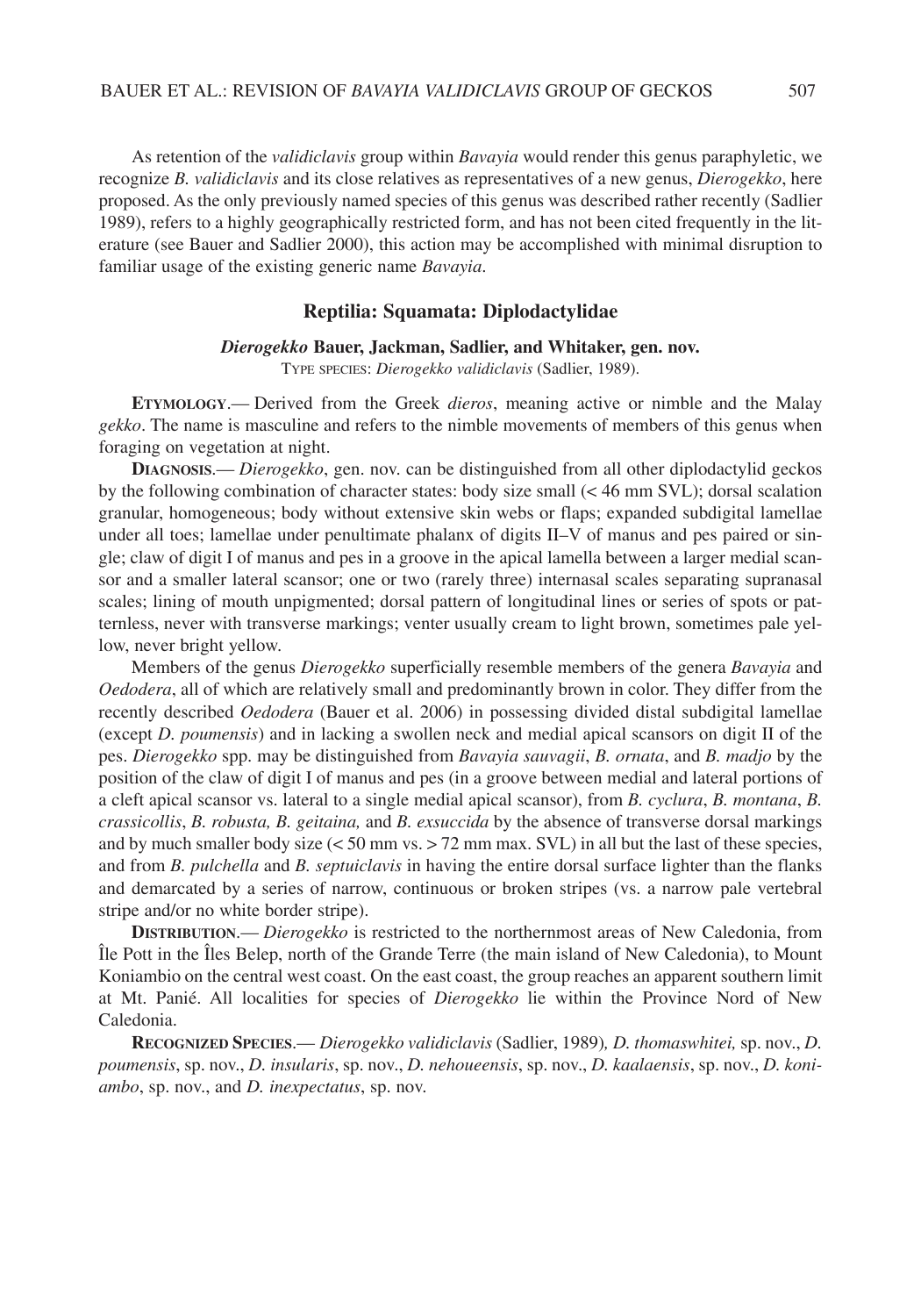#### *Dierogekko validiclavis* **(Sadlier, 1989)**

Figures 1–2.

**TYPE MATERIAL**.— HOLOTYPE: Australian Museum (AMS) R77855, adult male, Mt. Panié (500–600 m elevation), Province Nord, New Caledonia, 20°33′S, 164°45′E [published coordinates], 20°33′43″S, 164°46′50″E [corrected coordinates], collected by R.A. Sadlier and P.R. Rankin, 17 December 1978. PARATYPES: AMS R77847, 77853–54, 77856–58, 77895, 78353, same data as holotype; Queensland Museum (QM) J43980, Mandjélia near Pouébo, Province Nord, New Caledonia, 20°23′S, 164°33′E; Muséum National d'Histoire Naturelle, Paris (MNHN) 1980.1067, Mt. Panié, Province Nord, New Caledonia.

**ADDITIONAL MATERIAL**.**—** AMS R144229–30, 149305, 149314, 149367–68, Mt. Panié, Province Nord, New Caledonia, 20°33′35″S, 164°47′03″E; AMS R 146350, CAS 198703–04, Mt. Mandjélia, Province Nord, New Caledonia, 20°24′15″S, 164°31′18″E; AMS R 153695–99, Mt. Mandjélia, Province Nord, New Caledonia, 20°24′17″S, 164°31′06″E.

**DIAGNOSIS**.— *Dierogekko validiclavis* can be distinguished from all its congeners on the basis of the following combination of characters: size relatively large (to 45.0 mm), one (rarely two) internasal scales; distal subdigital lamellae divided; male preanal pores in two rows (12–16 in anterior row, 8–11 in posterior row). In addition, 27 presacral vertebrae (and concomitant reduction of pygal vertebrae to 4 rather than 5) have been recorded in a single specimen (CAS 198703), whereas this condition is not present in members of any other species examined, all of which have 26 presacral vertebrae. Narrow beige and dark brown stripes bordering dorsal pale region well-developed, beige stripe wider over sacrum and tail base than elsewhere.



FIGURE 1. Life photograph of a gravid female *Dierogekko validiclavis* with relatively weakly developed yellow-*clavis* with grayish-brown dorsal markings contrasting ish dorsal markings, from Mt. Panié, Province Nord, New strongly from mid-brown flanks, from Mt. Panié, Province Caledonia. Photo by R.A. Sadlier.



FIGURE 2. Life photograph of a male *Dierogekko validi-*Nord, New Caledonia. Photo by R.A. Sadlier.

#### **DESCRIPTION**.— see Sadlier (1989).

**DISTRIBUTION AND NATURAL HISTORY**.— This species is the only member of its genus to occur on the east coast of the Grande Terre. It has been collected only on Mt. Panié (Taaluny) and Mt. Mandjélia (Tidiélic) (Fig. 3), but may be expected to occur in appropriate habitats of the Massif du Panié on Mt. Colnett (Bwa Yonâ) and Mt. Ignambi (Ngâbi), which lie between the two known localities. All known localities are at low- to mid-elevation, 400–500 m. Specimens have been collected by day sheltering beneath rocks and logs in closed humid forest (Sadlier 1989) (Fig. 4). Dominant canopy species at this elevation include species of *Anthocarapa*, *Archidendropsis*, *Calophyllum*, *Crossostylis*, *Cryptocarya*, *Cunonia*, *Dysoxylum*, *Ficus*, *Montrouziera*, *Neubergia*, *Pycnandra*, *Schefflera* and *Syzygium* (Conservation International and Maruia Society 1998). These localities receive significantly more rainfall than do those of any of the other species in the genus (Sautter 1981). The herpetofauna of the Panié Massif is quite rich (Bauer and Sadlier 2000) and includes a number of other diplodactylids, including *B. madjo* as well as *B*. cf. *montana* and *B*. cf. *cyclura* (Bauer et al. 2000; Bauer and Sadlier 2000).

**CONSERVATION STATUS**.— The Massif du Panié is one of the largest forested areas in New Caledonia and Mt. Panié itself is included in the Réserve Spéciale Botanique de Mt. Panié, which has had at least nominal protection since 1950 (Conservation International and Maruia Society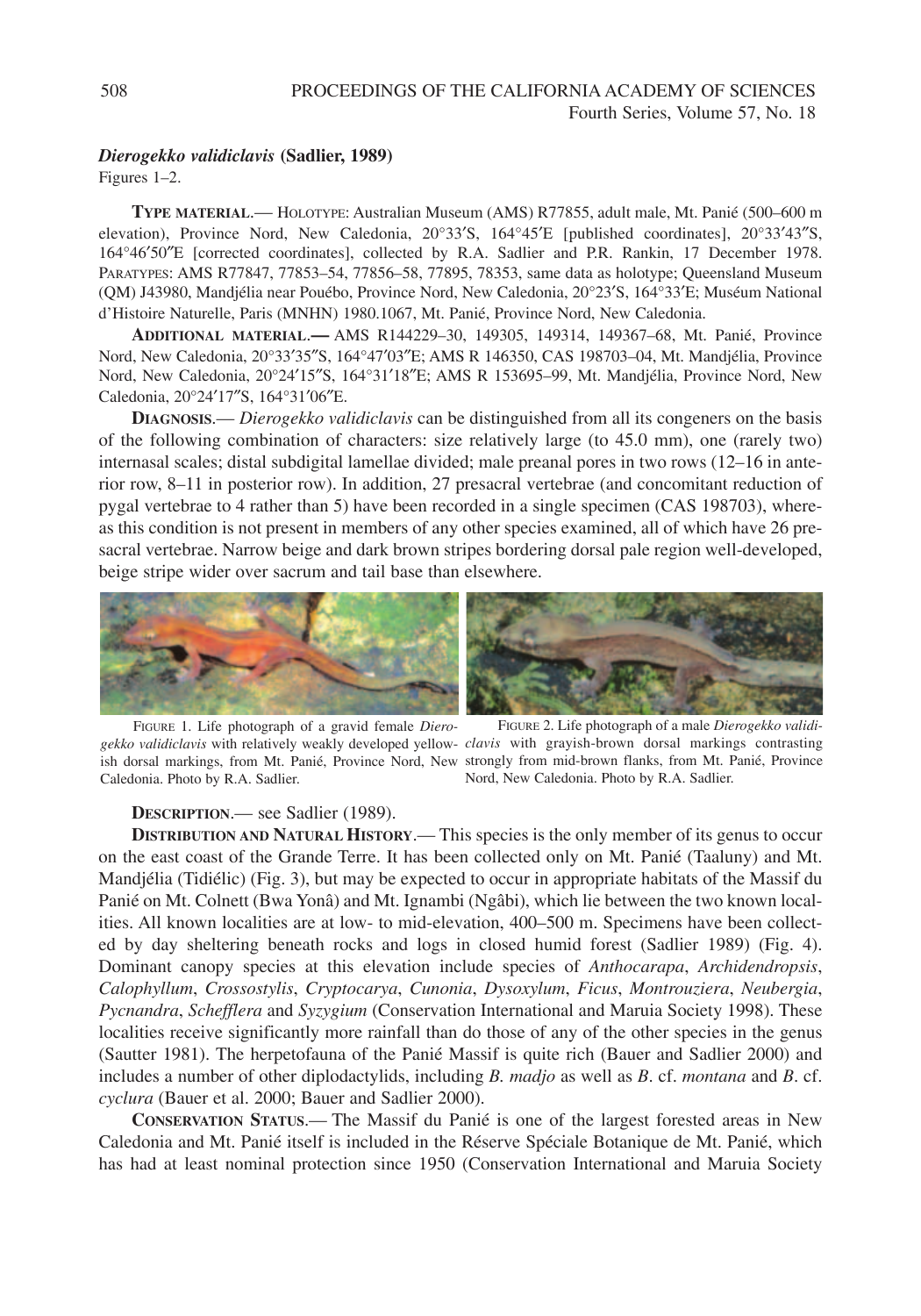

FIGURE 3. Landsat 7 image of the northern portion of the Province Nord, New Caledonia, showing the collection localities of the eight species of *Dierogekko*. Key: orange = *D. validiclavis*, dark green = *D. koniambo*, light green = *D. kaalaensis*, blue = *D. thomaswhitei*, purple = *D. nehoueensis*, red = *D. insularis*, black = *D. poumensis*, yellow = *D. inexpectatus*. Image from the Millenium Coral Reef Landsat Archive.

1998). Mt. Panié itself has never been populated and more than 32,500 ha of rainforest remain on the massif (Jaffré et al. 1998). It is widely regarded as one of the most critical conservation areas in New Caledonia (Conservation International and Maruia Society 1998; Ekstrom et al. 2000). *Dierogekko validiclavis* may be potentially at risk from agricultural clearing and burning at low elevation on the east coast of New Caledonia and from mid-elevation timber extraction on Mt. Mandjélia, as well as from introduced fire ants, which are locally abundant at low elevation on Mt. Panié, rats and cats. However, most of these threats



FIGURE 4. Forested habitat of *Dierogekko validiclavis* on the slopes of the Massif du Panié, Province Nord, New Caledonia. Photo A.M. Bauer.

affect only the forest edge and the core closed forest habitat of this species is generally well protected. On this basis *D. validiclavis* is regarded as Vulnerable (Sadlier and Bauer 2003).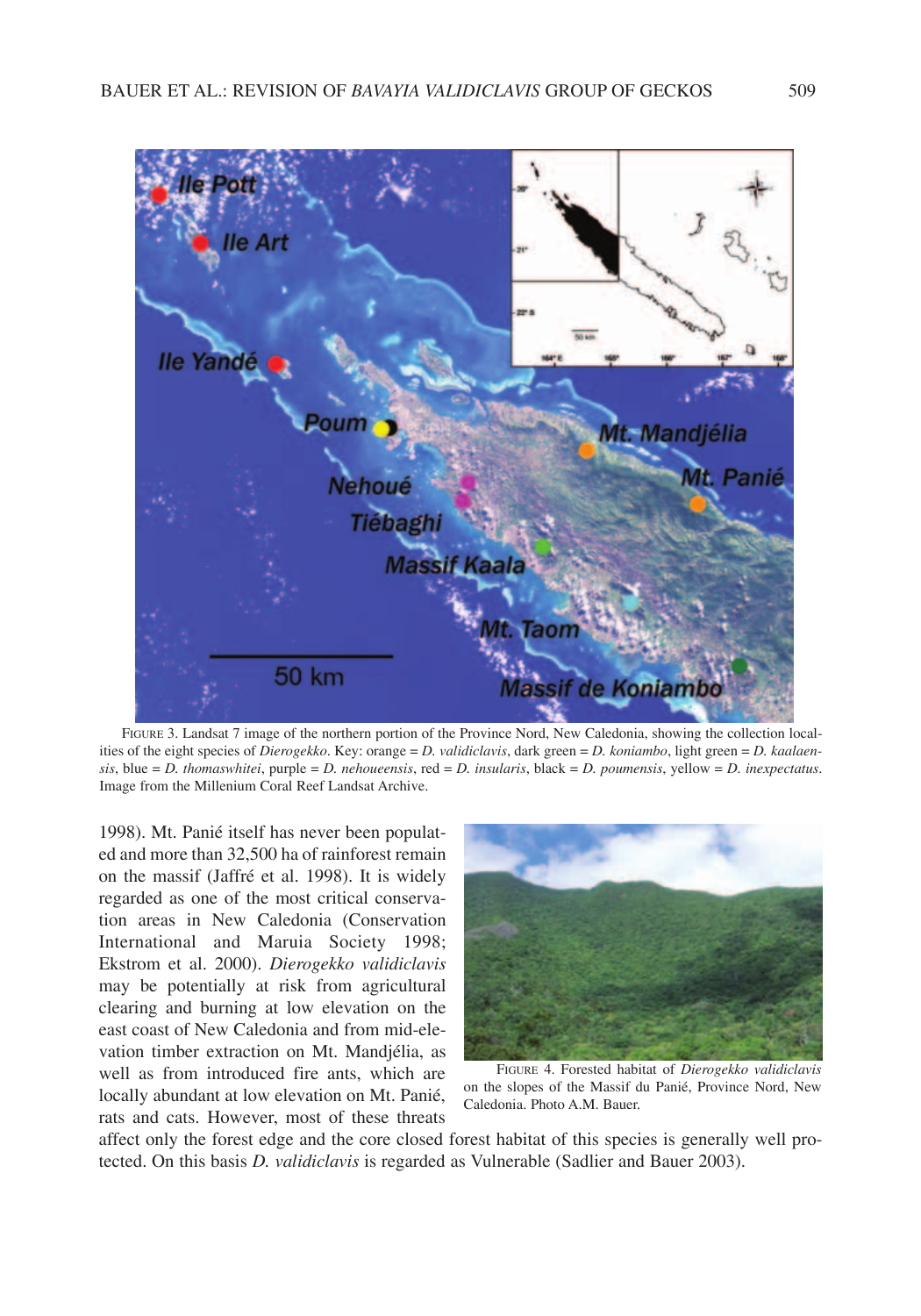#### *Dierogekko koniambo* **Bauer, Jackman, Sadlier, and Whitaker, sp. nov.** Figures 5–6.

**TYPE MATERIAL**.— HOLOTYPE: MNHN 2004.0016 (formerly AMS R 161128): Adult male; New Caledonia, Province Nord, Massif de Koniambo, 8 km NE Koné, headwaters of Rivière Pandanus, 20°59′42.5″S, 164°48′56.0″E (elevation 800 m), collected by A.H. Whitaker and V.A. Whitaker, 7 June 2002. PARATYPES: AMS R 161114, 161130, CAS 231874–75: Adult males; AMS R 161131, CAS 231873: Adult females; New Caledonia, Province Nord, Massif de Koniambo, 8 km NE Koné, headwaters of Rivière Pandanus, 20°59′42.5″S, 164°48′56.0″E (elevation 850 m), collected by A.H. Whitaker and V.A. Whitaker, 6 June 2002.

**ETYMOLOGY**.**—** The species name *koniambo* is a noun in apposition and refers to the ultramafic massif (maximum elevation 940 m) to which this species appears restricted.

**DIAGNOSIS**.**—** *Dierogekko koniambo* can be distinguished from all congeners on the basis of the following combination of characters: size intermediate (to 43.0 mm SVL), 1–2 (rarely three) internasal scales; distal subdigital lamellae divided; male preanal pores in a single row of 10–12. Narrow beige and dark brown stripes bordering pale dorsal region weakly developed, sometimes absent, on body between nape and sacrum.

**DESCRIPTION** (based on holotype).— Adult male. SVL 42.6 mm; TailL 40.8 mm (distal 23.5 mm regenerated). Head moderately long (HeadL/SVL ratio 0.29), relatively narrow (HeadW/HeadL ratio 0.59), somewhat depressed (HeadH/HeadL ratio 0.41), set off from relatively thick neck. Loreal region without inflated canthal area; interorbital region slightly depressed. Snout moderately elongate (SnEye/HeadL ratio 0.40), blunt; longer than eye diameter (OrbD/SnEye ratio 0.64); scales on snout and forehead small, rounded, granular to weakly conical, homogeneous; scales on snout much larger than those on occipital region. Eye relatively large (OrbD/HeadL ratio 0.25); pupil vertical with crenelated margins; supraciliaries short, bearing 1–3 elongate spines near posterodorsal margin of orbit. Ear opening oval, angled posterodorsally at an angle of 45° from horizontal, relatively large (EarL/HeadL ratio 0.12); eye to ear distance subequal to diameter of eyes (EyeEar/OrbD ratio 1.02). Rostral wider (1.6 mm) than deep (1.2 mm), incompletely divided dorsally. Two moderately enlarged supranasals separated by three hexagonal internasals in a single transverse row. Rostral in contact with first supralabials, nostrils, supranasals and all three internasals. Nostrils rounded, each surrounded by supranasal, rostral, first supralabial, nasal and two postnasals. At least four rows of small scales separate orbit from supralabials. Mental triangular, approximately as wide (1.2 mm) as deep (1.2 mm). A single enlarged (15–20 times size of granular throat scales) hexagonal postmental, anterior apex narrowest, bordered by mental, first infralabials, and five enlarged chin shields, three posteriorly and one each posterolaterally. Two to three scale rows posterior to postmental and medial to infralabials enlarged relative to remainder of chin and throat scales. Supralabials to midorbital position 7/6; total enlarged supralabials 9/7; supralabial scales to angle of jaws 12/11. Enlarged infralabials 9/7; infralabials to angle of jaws 12/11. Interorbital scale rows across narrowest point of frontal bone 17.

Body slender, elongate (TrunkL/SVL ratio 0.43); no ventrolateral folds. Dorsal scales smooth, granular, homogeneous. Ventral scales larger than dorsals, smooth, hexagonal and subimbricate to imbricate, roughly uniform in size across venter. Approximately 124 scale rows around midbody. Gular region with homogeneous, smooth granular scales, equivalent in size to dorsal granules.

No enlarged precloacal or femoral scales; precloacal pores relatively small, in single angled series of 10, with a single poreless scale separating left and right pores; no femoral pores.  $2(L)-3(R)$ enlarged, smooth, conical cloacal spurs.

Scales on palm and sole smooth, rounded. Scalation on dorsal surfaces of limbs similar to body dorsum. Fore and hindlimbs short and thick (ForeaL/SVL ratio 0.11; CrusL/SVL ratio 0.14). Digits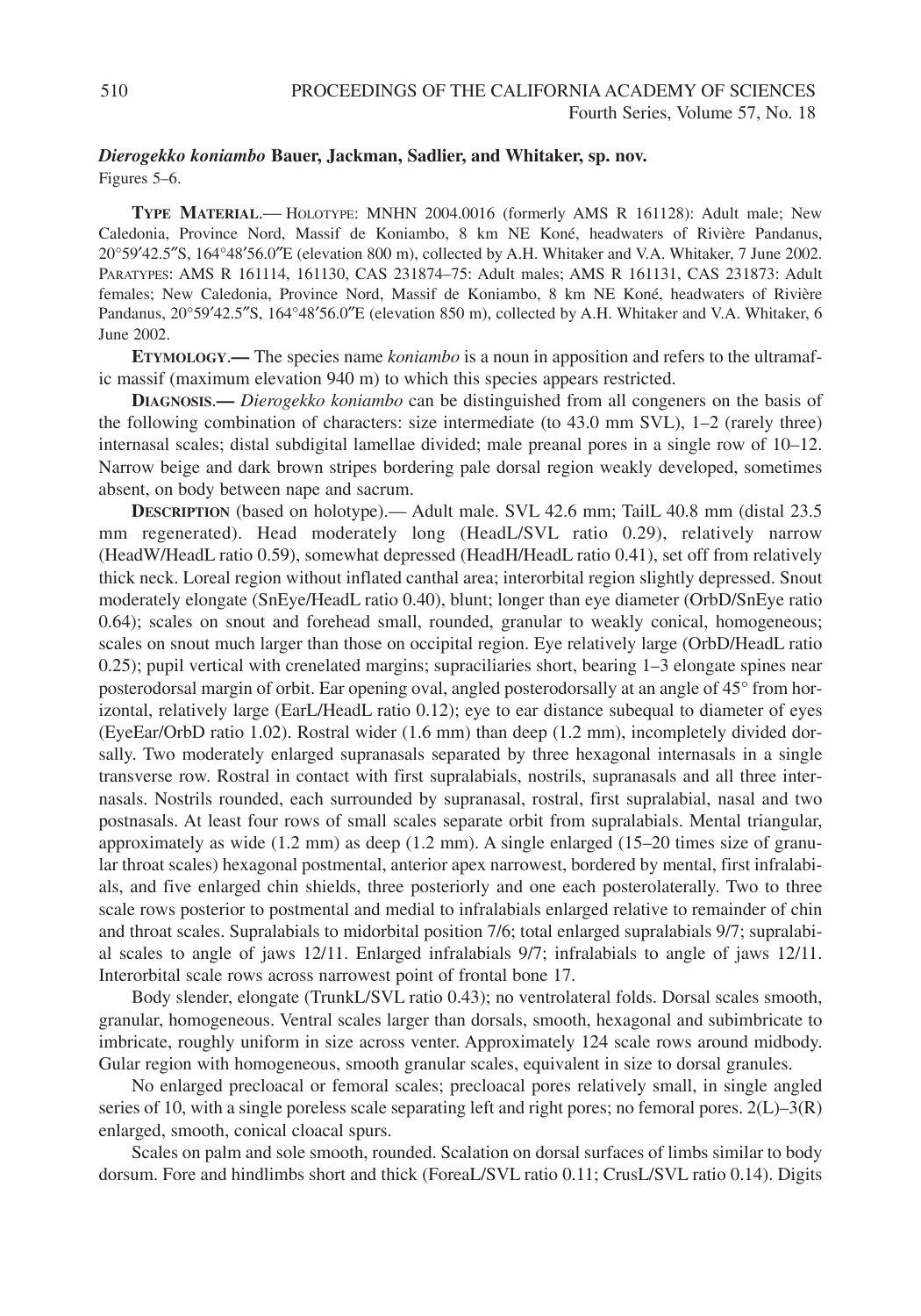



FIGURE 5. Holotype of *Dierogekko koniambo* (MNHN 2004.0016) from the Massif de Koniambo, Province Nord, *Dierogekko koniambo* (MNHN 2004.0016). Photo by A.H. New Caledonia. Scale bar = 10 mm. Photo by A.M. Bauer. Whitaker.

FIGURE 6. Life photograph of the holotype of

moderately dilated; claws well developed and recurved on digits II–V; claw much reduced and less strongly recurved on digit I, situated between asymmetrical distal pads (lateral pad approximately twice size of medial). Basal subdigital lamellae broad, rectangular, becoming bowed distally and angled and divided beneath distal phalanges (except terminal scansor). Scansors (terminal scansors of digit I not included in counts): 4–8–11–11–9 manus; 6–9–12–13–12 pes. Relative length of digits: IV>III>II>V>I (manus); IV>III~V>II>I (pes); interdigital webbing weakly developed between all digits of manus and digits I–IV of pes, absent between digits IV and V of pes. Regenerated tail approximately equal to body length (TailL/SVL ratio 0.96), thick, slightly constricted at base, tapering gradually along distal **<sup>1</sup> /3**. No caudal tubercles; dorsal caudal scales subconical basally, becoming flatter distally, pentagonal with free margins rounded, juxtaposed to subimbricate, eight rows per tail segment; subcaudal scales approximately 1.5 times larger than dorsals.

*Osteology*: Parietal bones paired; stapes imperforate. Phalangeal formula 2–3–4–5–3 for manus and 2–3–4–5–4 for pes. Presacral vertebrae 26, including 3 anterior cervical (without ribs), 1 lumbar, and 2 sacral vertebrae; 5 pygal and 5.5 post pygal caudal vertebrae anterior to regenerate region in tail of holotype (6.5 post pygal vertebrae to point of regeneration in longest-tailed paratype, CAS 231875). Holotype and male paratypes with one pair of crescentic cloacal bones at the level of second to third pygal vertebrae. Endolymphatic sacs not enlarged extracranially.

*Coloration* (in preservative): Dorsal ground color mid- to dark brown, with a broad median region of paler grayish-brown extending from top of head onto tail, edged on each side by two incomplete and diffuse stripes, the inner beige and outer dark brown; stripes most prominent on nape and over lumbar and sacral regions; stripes discrete on sacrum, but becoming more diffuse on tail base, with dark stripe fading entirely and light stripe expanding and fusing with that of opposite side to form a series of cream to beige blotches on dorsum of original tail. Area from nostril through ventral half of orbit to above ear opening darker than adjacent surfaces. Labial scales midto dark brown with cream spots within scales or bracketing sutures. Iris coppery with brownish reticulations. Flanks mid-brown. Limbs uniform brown; palms, soles and subdigital surfaces brown to grayish-brown. Dorsum of regenerated portion of tail midbrown with irregular darker markings. Venter beige with extensive brown flecks on most scales, especially laterally and under limbs. Chin and throat brown with a large oval central spot free of pigment. Venter of original portion of tail mottled light brown; venter of regenerate grayish-brown.

**VARIATION**.**—** Comparative mensural data for the holotype and paratypes are given in Table 3. Meristic characters of paratypes are mostly similar to those of the holotype, and are mentioned hereafter if they differ. Only one (AMS R 161114, 161130–31) or two (CAS 231873–75) internasals in paratypes. Precloacal pores in single row of 10 (CAS 231874), 11 (AMS R 161130), or 12 (AMS R 161114, CAS 231875) in male paratypes, absent in females. Precloacal pores in continuous series (AMS R 161130, CAS 231875), or with one (AMS R 161114) or three (CAS 231874) poreless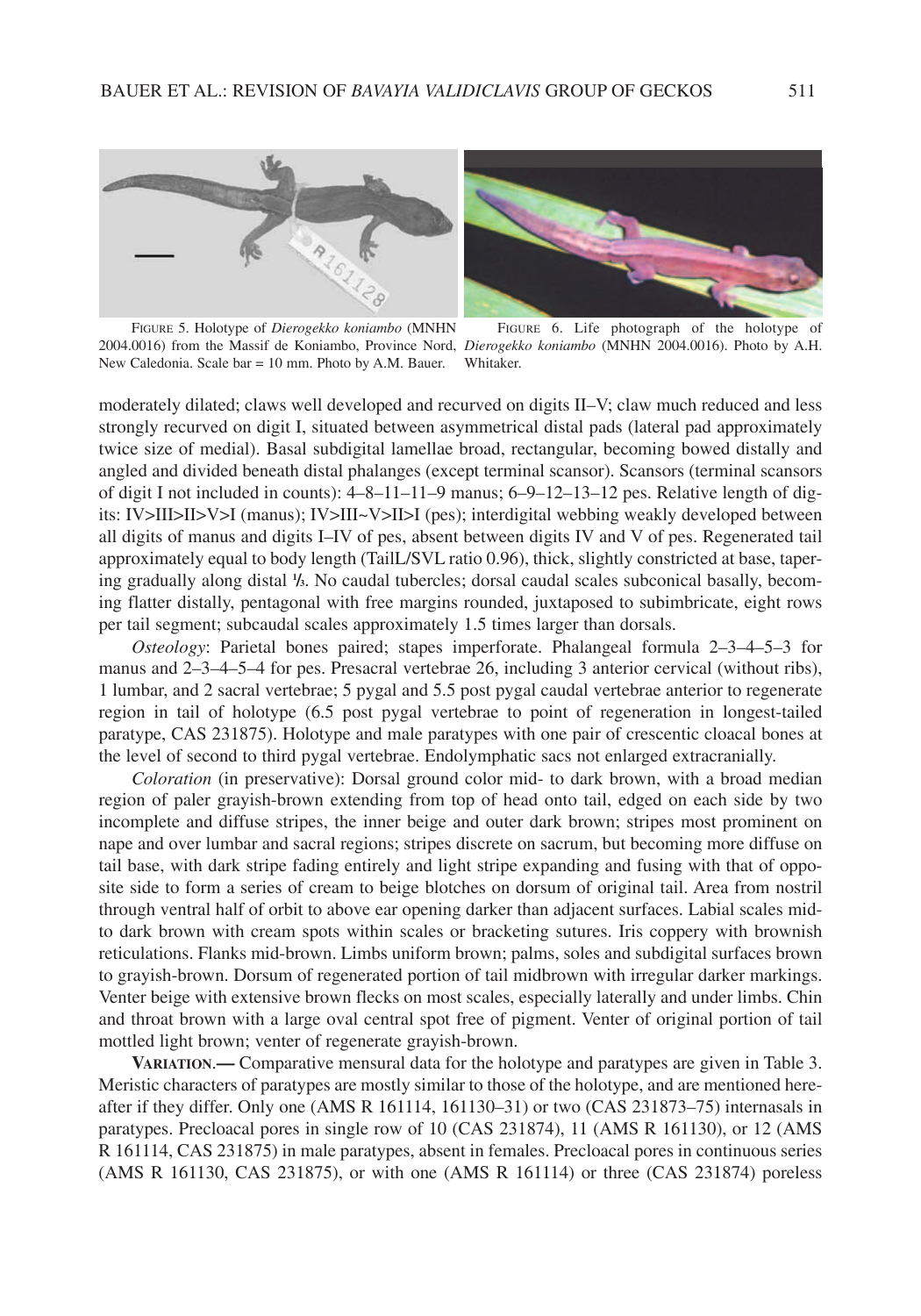scales between left and right series.

Dorsum more-or-less uniform yellowish-brown with dorsal stripes absent except for some trace on sacrum and nape only in AMS R 161114 and 161131. Vertebral region yellowish-brown with bordering stripes variably developed, contrasting with greyish brown dorsolateral and lateral surfaces in AMS R 161129 and CAS 231875. CAS 231874 intermediate in pattern boldness between holotype and CAS 231873. AMS R 161130 similar to holotype but with light stripes bordering vertebral region more prominent. Throat heavily mottled with brown in AMS R 161130 and CAS 231874–75, less strongly pigmented in CAS 231873 and AMS R 161131 and very faintly pigmented in AMS R 161114. All paratypes lack the oval pigmentless gular patch of the holotype.

**DISTRIBUTION AND NATURAL HISTORY**.**—** This species is known only from the Massif de Koniambo, an ultramafic peak (maximum 940 m elevation) in the northwestern Grande Terre (Fig. 3). The vegetation of Koniambo was discussed by Jaffré (1974). Specimens were collected in montane closed forest on the summit plateau. The species was also observed in maquis at mid-elevation (500–600 m). Seven mites (probably Trombiculidae) were located on one specimen (AMS R 161129), three around margin of right eye, one attached to the margin of the left eye, and one each anterior to the insertion of the left forelimb, in the left axillary "pocket," and above the right forelimb insertion.

Other reptiles collected at or near the type locality include *Bavayia* aff. *montana*, *Eurydactylodes vieillardi*, *Rhacodactylus auriculatus*, *Caledoniscincus austrocaledonicus*, *C. atropunctatus*, *Lioscincus nigrofasciolatus*, *Marmorosphax tricolor*, and *Tropidoscincus boreus* (Whitaker et al. 2004).

**CONSERVATION STATUS**.**—** *Dierogekko koniambo* was abundant at its type locality in 2002, with as many as 15 individuals occupying a single small tree and was also abundant in maquis at lower elevation (Whitaker et al. 2004). However, it is at risk from several threats. Introduced mammals including *Rattus rattus*, *R. exulans*, and feral cats occur on Koniambo and are potential predators. In addition deer (*Cervus timorensis*) and feral pigs are also present and may be expected to degrade the vegetation. More significantly, the Massif de Koniambo is being developed as a major nickel mine, thus placing the only known locality for this gecko at grave risk. On this basis we regard the species as Critically Endangered.

# *Dierogekko kaalaensis* **Bauer, Jackman, Sadlier, and Whitaker, sp. nov.**

Figures 7–8.

**TYPE MATERIAL**.— HOLOTYPE: MNHN 2004.0017 (formerly AMS R 161096): Adult male; New Caledonia, Province Nord, Kaala massif, headwaters of Oué Injob, 6 km N Kaala-Gomen, 20°37′03.2″S, 164°22′49.0″E (elevation 900 m), collected by A.H. Whitaker and V.A. Whitaker, 2 June 2002. PARATYPES: AMS R 161098, CAS 231870: Adult males; AMS R161097, CAS 231871: Adult females; collection data as for holotype. CAS 231872: Adult female; New Caledonia, Province Nord, Kaala massif, east side Piton de Pandop, 9 km SE Koumac, 20°35′16.5″S, 164°22′04.6″E (elevation 500 m), collected by A.H. Whitaker and V.A. Whitaker, 3 June 2002.

**ETYMOLOGY**.**—** The specific epithet *kaalaensis* is derived from the Kaala massif, the ultramafic mountain (1079 m maximum elevation) to which this species appears restricted.

**DIAGNOSIS**.**—** *Dierogekko kaalaensis* can be distinguished from all congeners on the basis of the following combination of characters: size relatively large (to 45.4 mm SVL), 1–2 internasal scales; distal subdigital lamellae divided; male preanal pores in a single row of 12–15. Narrow dark brown markings bordering dorsal pale region laterally reduced to a series of widely spaced dark speckles corresponding to individual granular scales.

**DESCRIPTION** (based on holotype).— Adult male. SVL 42.2 mm; TailL 41.8 mm (distal 30.4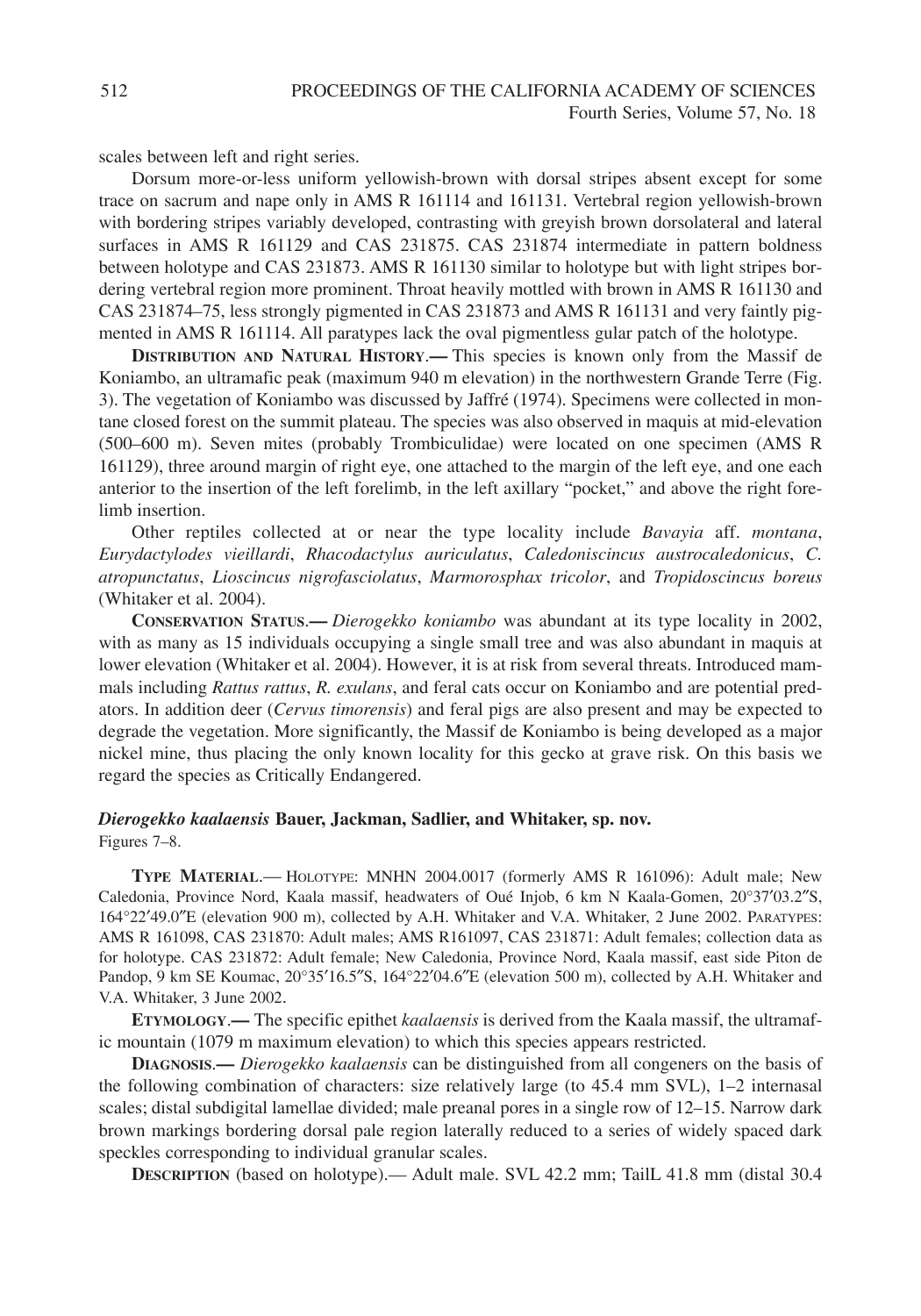mm regenerated). Head relatively short (HeadL/SVL ratio 0.27) and wide (HeadW/ HeadL ratio 0.70), depressed (HeadH/HeadL ratio 0.34), weakly set off from relatively thick neck. Loreal region without inflated canthal area; interorbital region slightly depressed. Snout moderately short (SnEye/HeadL ratio 0.37), blunt; longer than eye diameter (OrbD/SnEye ratio 0.60); scales on snout and forehead small, rounded, granular to weakly conical, homogeneous; scales on snout much larger than those on occipital region. Eye moderately large (OrbD/HeadL ratio 0.22); pupil vertical with crenelated margins; supraciliaries short, bearing 1–3 elongate spines near posterodorsal margin of orbit. Ear opening oval, angled posterodorsally at an angle of 45° from horizontal, relatively large (EarL/HeadL ratio 0.14); eye to ear distance greater than diameter of eyes (EyeEar/OrbD ratio 1.16). Rostral much wider (2.3 mm) than deep (1.3 mm), incompletely divided dorsally. Two moderately enlarged supranasals separated by one large hexagonal internasal. Rostral in contact with first supralabials, nostrils, supranasals and internasal. Nostrils rounded, each surrounded by supranasal, rostral, first supralabial, nasal and two postnasals. At least four rows of small scales separate orbit from supralabials. Mental



FIGURE 7. Holotype of *Dierogekko kaalaensis* (MNHN 2004.0017) from headwaters of the Oué Injob, Kaala massif, Province Nord, New Caledonia. Scale bar = 10 mm. Photo by A.M. Bauer.



FIGURE 8. Life photograph of male paratype of *Dierogekko kaalaensis* (AMS R 161098) from headwaters of the Oué Injob, Kaala massif, Province Nord, New Caledonia. Photo by A.H. Whitaker.

triangular, wider (1.9 mm) than deep (1.2 mm). A single enlarged (15–20 times size of granular throat scales) irregular, octagonal postmental, anterior and posterior apices narrowest, bordered by mental, first infralabials, and five enlarged chin shields, three posteriorly and one each posterolaterally. Two to three scale rows posterior to postmental and medial to infralabials enlarged relative to remainder of chin and throat scales. Supralabials to midorbital position 7/8; total enlarged supralabials 10/11; supralabial scales to angle of jaws 13/15. Enlarged infralabials 9/8; infralabials to angle of jaws 13/12. Interorbital scale rows across narrowest point of frontal bone 15.

Body slender, moderately elongate (TrunkL/SVL ratio 0.38); no ventrolateral folds. Dorsal scales smooth, granular, homogeneous. Ventral scales larger than dorsals, smooth, with rounded free margins, subimbricate to imbricate, roughly uniform in size across venter. Approximately 129 scale rows around midbody. Gular region with homogeneous, smooth granular scales, equivalent in size to dorsal granules.

No enlarged precloacal or femoral scales; precloacal pores relatively small, in single angled series of 12, with a single poreless scale separating left and right pores; no femoral pores. Two enlarged, smooth, conical, somewhat laterally projecting cloacal spurs, posteroventral spur larger.

Scales on palm and sole smooth, rounded. Scalation on dorsal surfaces of limbs similar to body dorsum. Fore and hindlimbs short and thick (ForeaL/SVL ratio 0.13; CrusL/SVL ratio 0.15). Digits moderately dilated; claws well developed and recurved on digits II–V; claw much reduced and less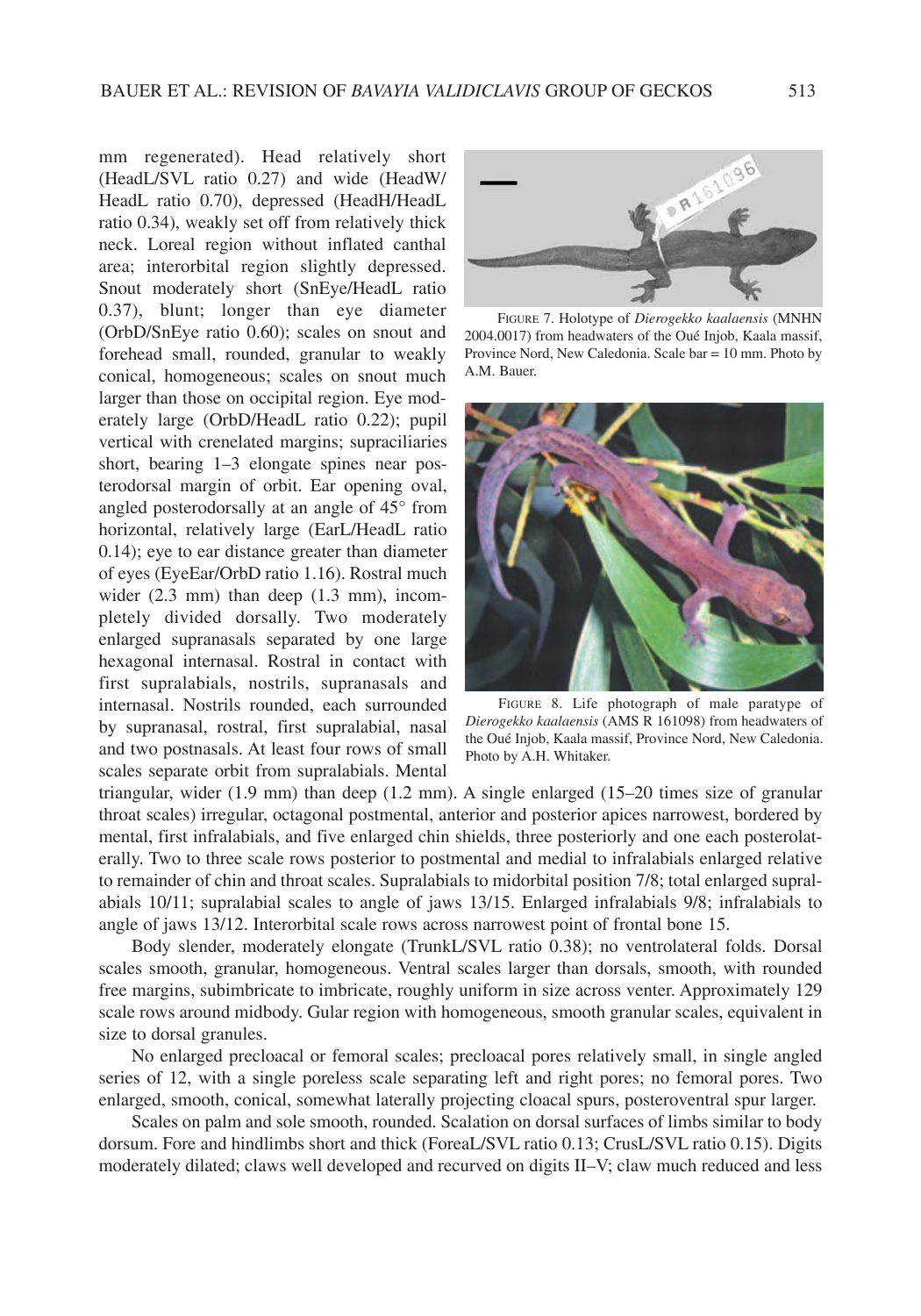strongly recurved on digit I, situated between asymmetrical distal pads (lateral pad approximately twice size of medial). Basal subdigital lamellae broad, rectangular, becoming bowed distally and angled and divided beneath distal phalanges (except terminal scansor). Scansors (terminal scansors of digit I not included in counts): 5–8–11–12–12 manus; 5–10–12–13–12 pes. Relative length of digits: IV>III>II>V>I (manus); IV>III~V>II>I (pes); interdigital webbing weakly developed between all digits of manus and digits I–IV of pes, absent between digits IV and V of pes. Regenerated tail approximately equal to body length (TailL/SVL ratio 0.99), thick, slightly constricted at base, tapering gradually along distal  $\frac{1}{3}$ . No caudal tubercles; dorsal caudal scales squarish to oval, juxtaposed to subimbricate, eight rows per tail segment; subcaudal scales approximately 1.5 times larger than dorsals, more strongly imbricating.

*Osteology*: Parietal bones paired; stapes imperforate. Phalangeal formula 2–3–4–5–3 for manus and 2–3–4–5–4 for pes. Presacral vertebrae 26, including 3 anterior cervical (without ribs), 1 lumbar, and 2 sacral vertebrae; 5 pygal and 3.5 post pygal caudal vertebrae proximal to regenerated portion of tail (17.5 post pygal vertebrae to point of regeneration in paratype with longest tail, CAS 231870). Holotypes and male paratypes with one pair of crescentic cloacal bones present at level of second to third pygal vertebrae. Endolymphatic sacs not enlarged extracranially. In the juvenile specimen, CAS 231871, the epiphyses of the long bones remain unfused.

*Coloration* (in preservative): Dorsal ground color uniform medium brown, with single dark brown granular scales scattered on dorsum, especially in two parallel parasagittal longitudinal lines, each consisting of about 10 widely spaced dark granular scales. A pair of very faint, but more continuous longitudinal markings on pygal portion of tail, each consisting of a more medial beige stripe and a more lateral dark brown line, each about three granular scales in width, becoming fainter and more sinuous on original postpygal portion of tail. Regenerated portion of tail medium brown with irregularly scattered dark brown scales. Snout uniform medium brown, sides of neck with some mottling. Labials dark brown with cream (pigmentless) spots. Iris coppery with brownish reticulations. Flanks somewhat paler than dorsum and slightly mottled. Limbs similar to dorsum; palms, soles and subdigital surfaces brown to grayish-brown. Venter beige with many brown flecks on individual scales, pigmentation heaviest under limbs, around cloaca and on mottled chin and throat. Venter of both original and regenerated portions of tail grayish-brown with scattered darker brown scales.

**VARIATION**.**—** Comparative mensural data for the holotype and paratypes are given in Table 4. Meristic characters of paratypes are mostly similar to those of the holotype, and are mentioned hereafter if they differ. Mostly original tail of CAS 231870 is 118% of SVL. Two internasal scales in all paratypes except CAS 231871. All paratypes with only two scales bordering enlarged postmental posteriorly. Number and size of enlarged supraciliary scales highly variable across type series. Precloacal pores in male paratypes in a single series of 8 (left) and (7) right, separated by one poreless scale (CAS 231870) or in a continuous series of 13 (AMS R 161098).

Distinctness of middorsal stripe variable. Most specimens with stripe distinctly more yellowish-brown than remainder of dorsum and flanks more grayish-brown than in holotype (e.g. AMS R 161097–98, CAS 231872). Borders of middorsal stripe always more well defined on lumbar and sacral regions and on nape. Borders consisting of small scattered dark markings in AMS R 161097–98, CAS 231871, more-or-less complete lateral dark lines and incomplete medial beige lines in CAS 231870, and incomplete beige lines with very narrow dark brown lateral borders in CAS 231872. Top of head generally same color as middorsal stripe, either uniform (AMS R 161097, CAS 231872) or with dark speckling (AMS R 161098) or heavier patterning with larger dark markings continuing on to snout (CAS 231871). Original tail of CAS 231870 boldly patterned with contiguous light brown blotches with dark brown borders. Degree of ventral pigmentation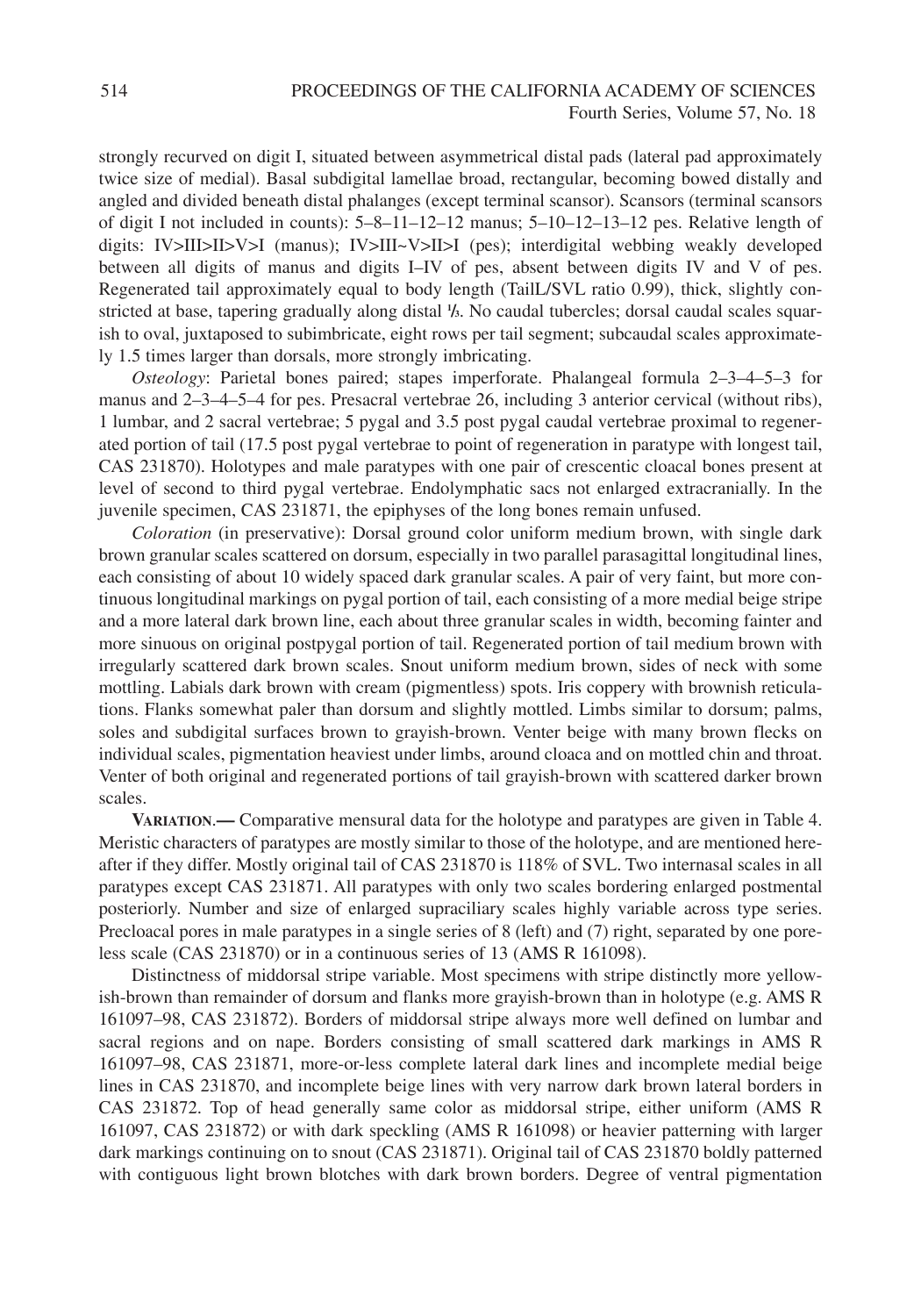comparable to holotype except in CAS 231872, which is distinctly paler.

**DISTRIBUTION AND NATURAL HISTORY**.**—** This species is known only from the Kaala massif, an ultramafic peak (1079 m maximum elevation) in the northwestern Grande Terre (Fig. 3). The vegetation of Kaala was discussed by Virot (1956). Piton de Pandop (823 m) is the northernmost peak in the Kaala massif, lying north of the Oué Tenguoa catchment. The specimens from the headwaters of Oué Injob were collected on small shrubs in maquis vegetation (Fig. 9), while that from Piton de Pandop was in closed forest. This species has also been found in riparian forest in the lower reaches of the Oué Injob (80 m elevation).

Other reptiles collected at the headwaters of the Oué Injob include *Eurydactylodes agricolae*, *Rhacodactylus auriculatus*, *Caledoniscincus atropunctatus*, *Marmorosphax* aff. *tricolor*, and *Tropidoscincus boreus*. In addition, *Bavayia* aff. *cyclura* and *Lioscincus nigrofasciolatus* have been collected at the paratype locality at Piton de Pandop, and at the low elevation site *Hemidactylus frenatus*, *Oedodera marmorata*, and an undescribed member of the *Bavayia cyclura* complex are present.

**CONSERVATION STATUS**.**—** *Dierogekko*



FIGURE 9. Habitat of *Dierogekko kaalaensis* in maquis vegetation on the slopes of Piton de Pandop, Kaala massif, Province Nord, New Caledonia. Photo by A.H. Whitaker.

*kaalaensis* is known only from three localities on the Kaala massif. The area supports introduced *Rattus* species, cats, deer and pigs and has been heavily exploited by mining. Two mines on the summit of the massif are still active and there are current plans to re-open one of the old mines on the western slopes. In addition, recent wildfires have severely affected the western slopes of Kaala. As this species is at potential risk from several threats in its restricted range, we regard it as Critically Endangered.

## *Dierogekko thomaswhitei* **Bauer, Jackman, Sadlier, and Whitaker, sp. nov.**

Figures 10–12.

**TYPE MATERIAL**.— HOLOTYPE: MNHN 2004.0016: Adult male; New Caledonia, Province Nord, Massif d'Ouazangou-Taom, Mt. Taom, vicinity Gomen Mine, 20°46′40″S, 164°34′38″E (elevation 870 m), collected by R.A. Sadlier, T. Jackman and G. Watkins-Colwell, 23 January 2003. PARATYPES: CAS 231837, AMS R 166975: Adult males; CAS 231838; Juvenile female; same collection data as holotype. AMS R 161153, 161178, CAS 231877: Adult males; AMS R 161180, CAS 231876,: Adult females; New Caledonia, Province Nord, Massif d'Ouazangou-Taom, Mt. Taom, Gomen Mine, 12 km NE Ouaco, Province Nord, New Caledonia, 20°46′36.0″S, 164°33′44.9″E (elevation 850 m), collected by A.H. Whitaker and V.A. Whitaker, 11 June 2002.

**ETYMOLOGY**.**—** The specific epithet is a patronym honoring Dr. Thomas White, through whose generosity the automated sequencer used in our molecular phylogenetic analyses of the New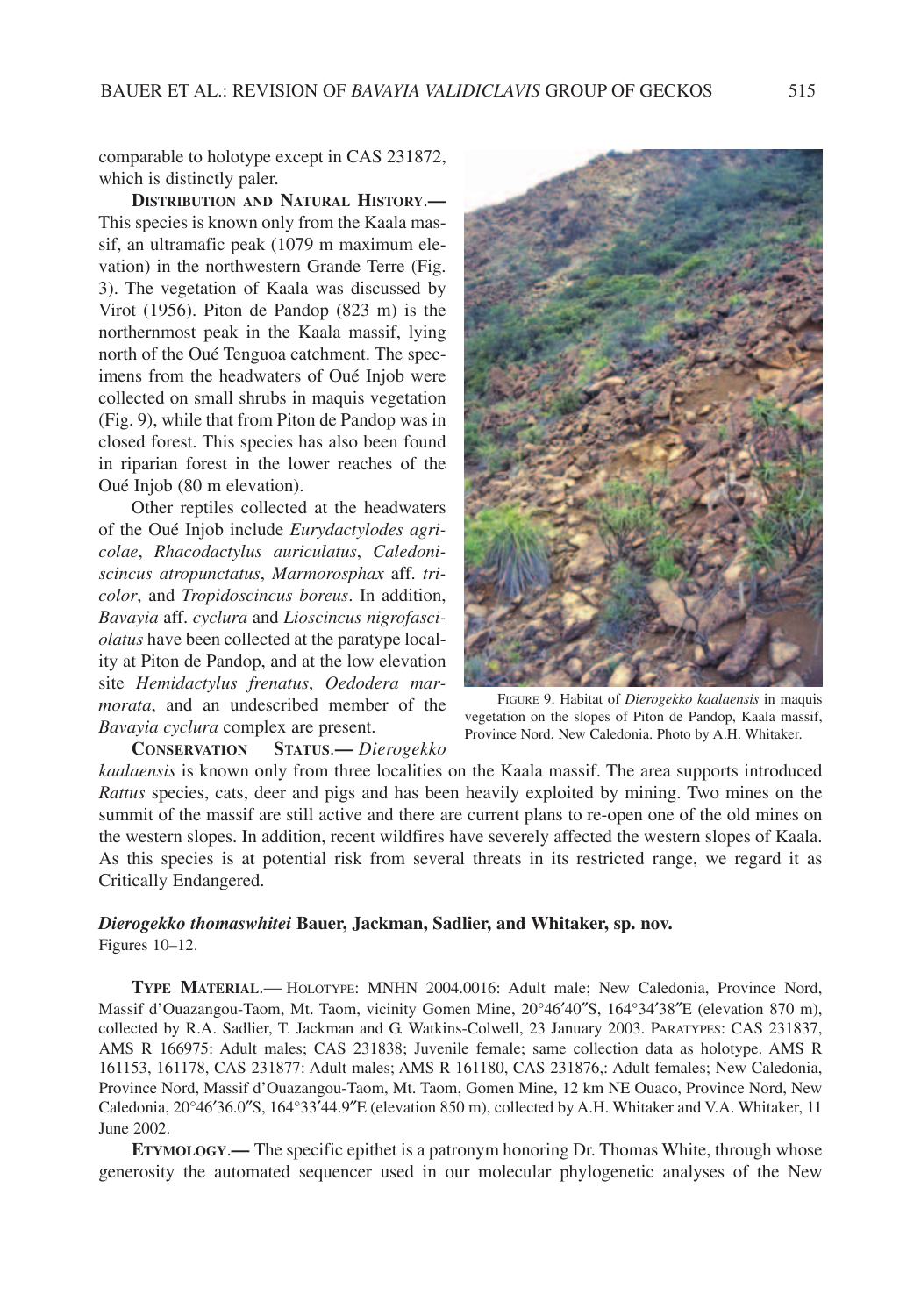Caledonian lizard fauna was obtained. The name is masculine and is formed in the genitive singular.

**DIAGNOSIS**.**—** *Dierogekko thomaswhitei* can be distinguished from all congeners on the basis of the following combination of characters: size relatively large (to 44.9 mm SVL), 1 internasal scale; distal subdigital lamellae divided; male preanal pores in two rows (12–14 in anterior row, 1–5 in posterior row). Narrow beige and dark brown longitudinal stripes vague, cream markings coalesce over forelimb insertion, sacrum, and tail base; dorsal surface of head darker than lateral.

**DESCRIPTION** (based on holotype).— Adult male. SVL 41.7 mm; TailL 39.0 mm (distal 23.4 mm regenerated). Head relatively short (HeadL/SVL ratio 0.30), relatively narrow (HeadW/HeadL ratio 0.63), moderately depressed (HeadH/HeadL ratio 0.38), set off from relatively thick neck. Loreal region without inflated canthal area; interorbital region slightly depressed. Snout short (SnEye/HeadL ratio 0.33), blunt; longer than eye diameter (OrbD/SnEye ratio 0.68); scales on snout and forehead small, rounded, granular to weakly conical, homogeneous; scales on snout larger than those on occipital region. Eye moderately large (OrbD/HeadL ratio 0.23); pupil vertical with crenelated margins; supraciliaries short, bearing 1–3 elongate spines near posterodorsal margin of orbit. Ear opening oval, angled posterodorsally at an angle of 45° from horizontal, relatively large (EarL/HeadL ratio 0.13); eye to ear distance slightly greater than diameter of eyes (EyeEar/OrbD ratio 1.05). Rostral much wider (2.1 mm) than deep (1.1 mm), incompletely divided dorsally. Two moderately enlarged supranasals separated by one large internasal, approximately same size as supranasals. Rostral in contact with first supralabials, nostrils, supranasals and internasal. Nostrils rounded, each surrounded by supranasal, rostral, first supralabial, nasal and two postnasals. At least four rows of small scales separate orbit from supralabials. Mental triangular, wider (1.1 mm) than deep (0.9 mm). A single enlarged (approximately 12 times size of granular throat scales) irregular, heptagonal postmental, anterior and posterior apices narrowest, bordered by mental, first infralabials, and five enlarged chin shields, three posteriorly and one each posterolaterally. Two to three scale rows posterior to postmental and medial to infralabials enalrged relative to remainder of chin and throat scales. Supralabials to midorbital position 8/9; total enlarged supralabials 10/10; supralabial scales to angle of jaws 13/14. Enlarged infralabials 9/10; infralabials to angle of jaws 12/13. Interorbital scale rows across narrowest point of frontal bone 16.

Body slender, moderately elongate (TrunkL/SVL ratio 0.38); no ventrolateral folds. Dorsal scales smooth, granular, homogeneous. Ventral scales larger than dorsals, smooth, with rounded free margins, subimbricate to imbricate, roughly uniform in size across venter. Approximately 121 scale rows around midbody. Gular region with homogeneous, smooth granular scales, equivalent in size to dorsal granules.

No enlarged precloacal or femoral scales; precloacal pores relatively small, in two angled series in adjacent scale rows, anterior continuous row of 13 pores, posterior row of one pored scale (left) separated by five poreless scales from two pores on right side. Two enlarged, smooth, conical, somewhat laterally projecting cloacal spurs, anterodorsal spur larger.

Scales on palm and sole smooth, rounded. Scalation on dorsal surfaces of limbs similar to body dorsum. Fore and hindlimbs short and thick (ForeaL/SVL ratio 0.13; CrusL/SVL ratio 0.14). Digits moderately dilated; claws well developed and recurved on digits II–V; claw much reduced and less strongly recurved on digit I, situated between asymmetrical distal pads (lateral pad approximately 1.5 times size of medial). Basal subdigital lamellae broad, rectangular, becoming bowed distally and angled and divided beneath distal phalanges (except terminal scansor). Scansors (terminal scansors of digit I not included in counts): 5–8–10–11–10 manus; 6–8–12–12–10 pes. Relative length of digits: IV>III>II>V>I (manus); IV>III~V>II>I (pes); interdigital webbing moderately developed between all digits of manus and digits I–IV of pes, absent between digits IV and V of pes.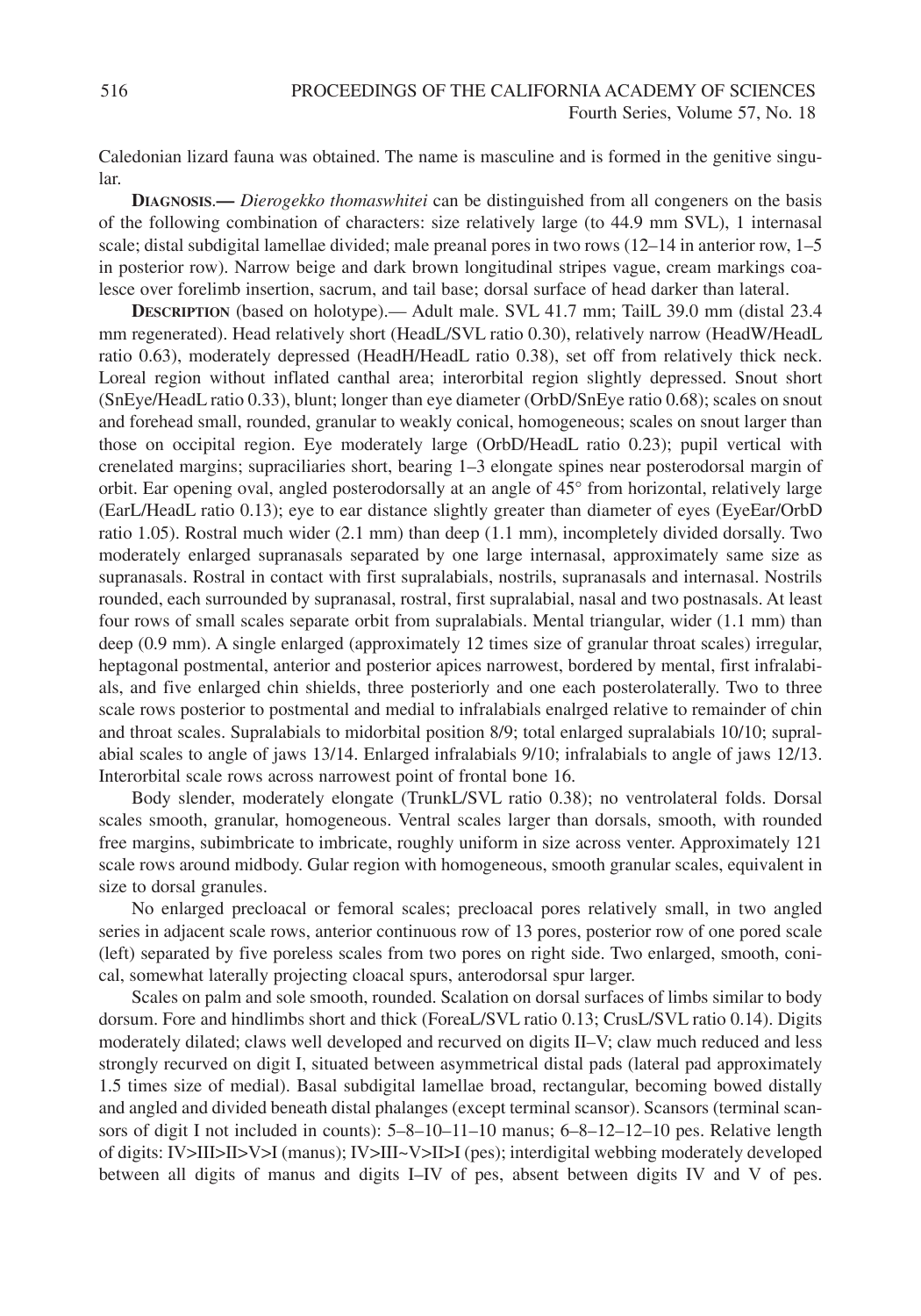Regenerated tail approximately equal to body length (TailL/SVL ratio 0.94), moderately thick, very slightly constricted at base, tapering gradually along distal **<sup>1</sup> /3**. No caudal tubercles; dorsal caudal scales squarish to oval, juxtaposed to subimbricate, eight rows per tail segment; subcaudal scales rectangular, approximately 1.5 times larger than dorsals, more strongly imbricating.

*Osteology*: Parietal bones paired; stapes imperforate. Phalangeal formula 2–3–4–5–3 for manus and 2–3–4–5–4 for pes. Presacral vertebrae 26, including 3 anterior cervical (without ribs), 1 lumbar, and 2 sacral vertebrae; 5 pygal and 6.5 post pygal caudal vertebrae proximal to regenerated portion of tail (19.5 post pygal vertebrae to point of regeneration in specimen with relatively longest original tail, CAS 231838). Holotype and male paratypes with one pair of crescentic cloacal bones present at level of second to third pygal vertebrae. Endolymphatic sacs not enlarged extracranially. Epiphyses of long bones incompletely fused in juvenile specimen CAS 231838.

*Coloration* (in preservative): Dorsal ground color medium brown, with small (a single granule in extent) dark brown and cream marks forming vaguely pair of longitudinal stripes. Cream marks coalescing to form faint lines above forelimb insertion and over sacrum and pygal portion of tail. Cream lines on sacrum and tail base bordered laterally by dark brown lines. Pattern carries onto tail as an irregular buff to beige marking with dark brown borders. Regenerated portion of tail medium brown with irregularly scattered dark brown scales. Area from forelimb insertion to angle of jaws mottled with cream to beige spots. Dorsal surface of head darker than lateral. Labials dark brown with cream pigmentless spots. Iris coppery with brownish reticulations. Upper sur-



FIGURE 10. Holotype of *Dierogekko thomaswhitei* (MNHN 2004.0018) from vicinity of Gomen Mine, Mt. Taom, Massif d'Ouazangou-Taom, Province Nord, New Caledonia. Scale bar = 10 mm. Photo by A.M. Bauer.



FIGURE 11. Life photograph of male paratype of *Dierogekko thomaswhitei* (CAS 231877) illustrating the relatively bold patterning typical of some specimens. Photo by A.H. Whitaker.



FIGURE 12. Life photograph of female paratype of *Dierogekko thomaswhitei* (AMS R 161180) with the pale vertebral stripe barely distinguishable. Photo by A.H. Whitaker.

faces of limbs similar to dorsum; palms, soles and subdigital surfaces brown to grayish-brown. Venter beige with brown punctations on most scales, pigmentation heaviest under limbs, at margins of flanks, and on heavily mottled chin and throat. Venter of both original and regenerated portions of tail light brown with scattered beige and dark brown scales.

In life the groin and throat of the holotype were yellow mottled with brown.

**VARIATION**.**—** Comparative mensural data for the holotype and paratypes are given in Table 5.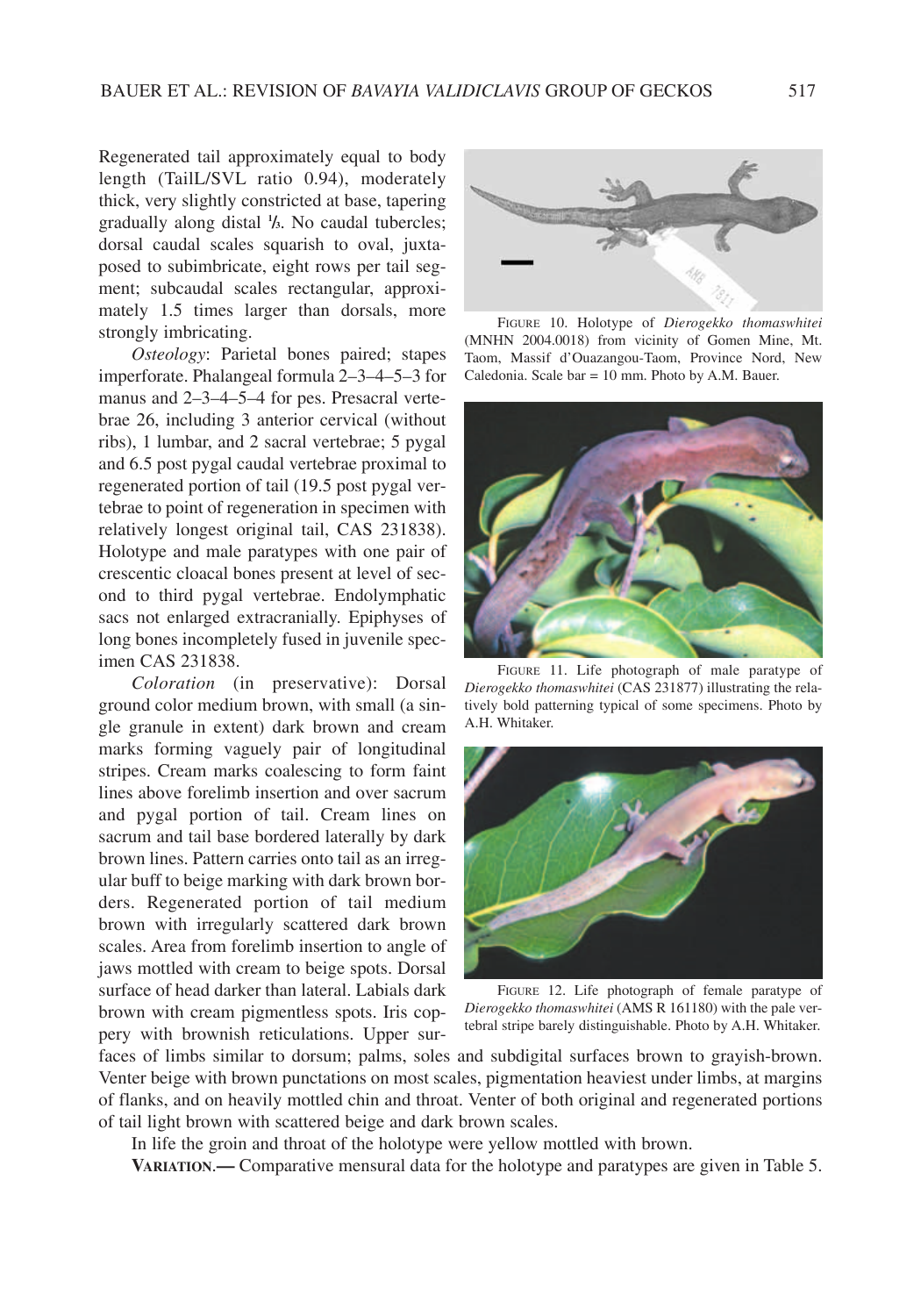Meristic characters of paratypes are mostly similar to those of the holotype, and are mentioned hereafter if they differ. Mostly original tail of CAS 231838 is 102% of SVL. Precloacal pores in male paratypes in two series, anterior row with 12 (CAS 231837, 231877) or 14 (AMS R 161153, 161178, 166975) pores, posterior row with 1 (AMS R 161178) pore, 2 pores (one on each side separated by 4 poreless scales; CAS 231877), 4 pores (two on left separated from two on right by four poreless scales; AMS R 161153, CAS 231837), or 5 pores (two on left separated from three on right by three poreless scales; AMS R 166975).

Middorsal stripe weakly developed, except on sacrum, in all paratypes, but distinctly lighter than remainder of dorsum in CAS 231838, AMS R 161153 and AMS R 166975. Dorsum nearly uniform yellowish-brown in CAS 231837. Loreal markings especially prominent and a dark streak from rostral to level of anterior border of orbit in CAS 231838. Venter pale in CAS 231837, almost lacking dark pigment all together in AMS R 161153. Regenerated portion of tail darker than original in all paratypes. In life AMS R 166975 had a pale yellow groin, while CAS 231837 and 231838 had pale, cream colored venters.

**DISTRIBUTION AND NATURAL HISTORY**.**—** This species is known only from Mount Taom, an ultramafic peak (1092 m maximum elevation), part of the large Massif d'Ouazangou-Taom in the

northwestern Grande Terre of New Caledonia (Fig. 3). The vegetation of the summit area was briefly described by Whitaker et al. (2004). The types were collected in closed forest (AMS R 161153, CAS 231876) or at the border of closed forest and maquis (MNHN 2003.0016, CAS 231837–38, 231877, AMS R 166975, 161178, 161180) above the Gomen Mine (800 m). Additional specimens were observed, but not collected, at lower elevations (350 m and 650 m) in maquis shrub (Fig. 13).

Other reptiles collected in the vicinity of the Gomen Mine on Mount Taom include *Bavayia* aff. *exsuccida*, *Bavayia* aff. *montana*, *Eurydactylodes agricolae*, *Caledoniscincus*



FIGURE 13. Habitat of *Dierogekko thomaswhitei* in maquis shrubland on Mt. Taom in the Massif d'Ouazangou-Taom, Province Nord, New Caledonia. Photo by A.H. Whitaker.

*aquilonius*, *C. austrocaledonicus*, *Marmorosphax* aff. *tricolor*, *Tropidoscincus boreus*, a new species of skink allied to "*Lygosoma*" *euryotis* (Sadlier et al. 2006), and a new genus and species of skink (Sadlier et al., in prep.). *Hemidactylus frenatus* and *Caledoniscicncus haplorhinus* have been found at lower elevations on the mountain (Whitaker et al. 2004).

**CONSERVATION STATUS**.**—** Under favorable weather conditions, *D. thomaswhitei* were abundant on shrubby vegetation above the Gomen Mine and were present at mid-elevations as well. The area harbors the introduced *Rattus rattus,* and deer, feral cats, and pigs are numerous at lower elevations. The mine was inactive at the time of our visits to the site, but it has since been reopened by the Société Minière du Sud Pacifique (SMSP) and posses a potential threat to the habitat of this species. Although this gecko may also occur on adjacent peaks within the massif, we regard it as Critically Endangered.

## *Dierogekko nehoueensis,* **Bauer, Jackman, Sadlier, and Whitaker, sp. nov.**

.Figures 14–16.

**TYPE MATERIAL**.— HOLOTYPE: MNHN 2004.0019: Adult male; New Caledonia, Province Nord, Rivière Néhoué, 20°25′03″S, 164°13′15″Ε (elevation 5 m), collected by A.M. Bauer, R.A. Sadlier, T.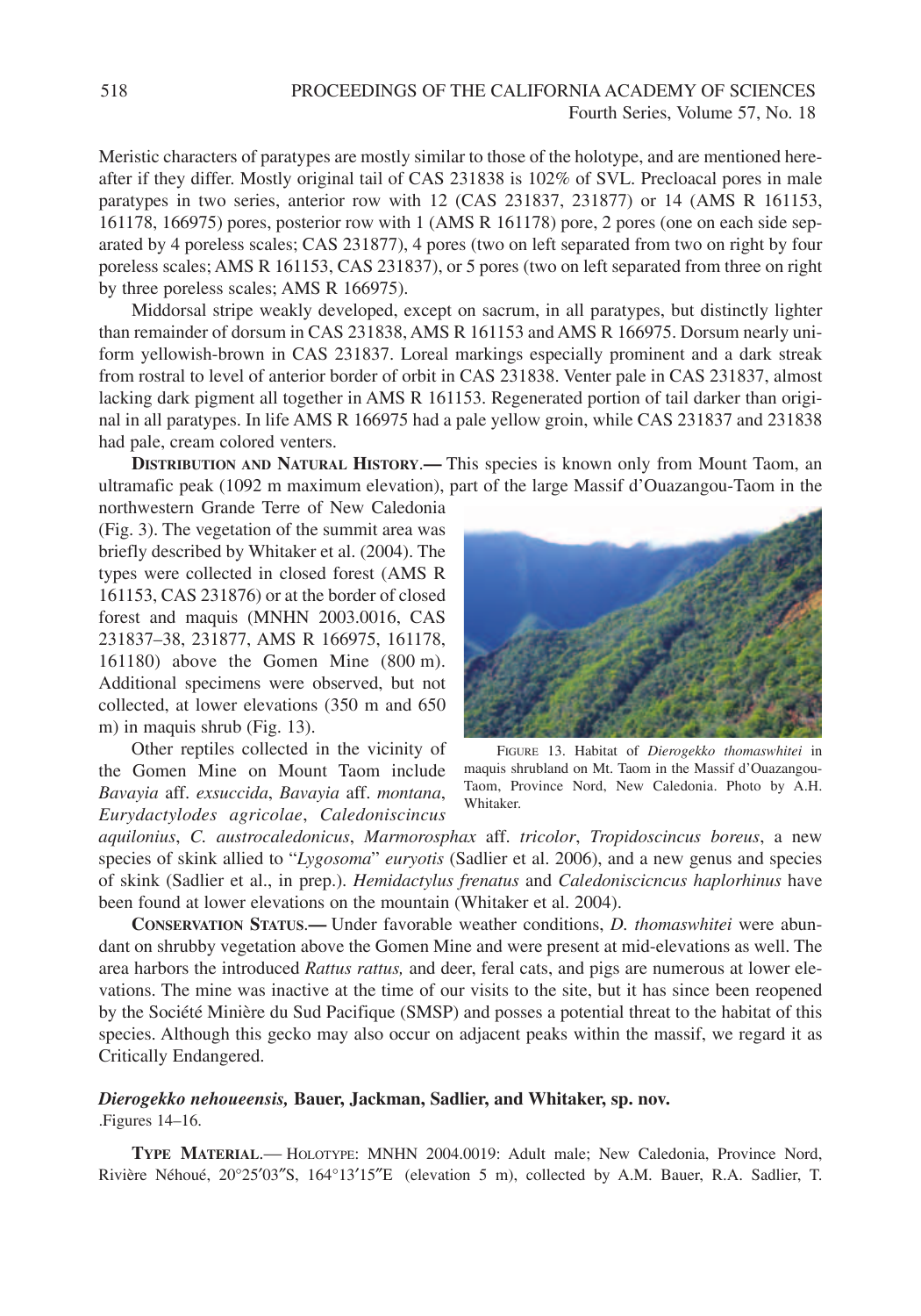Jackman, S.A. Smith and G. Watkins-Colwell, 22 January 2003. PARATYPES: CAS 231835: Adult female, CAS 231836: Adult male; same collection data as holotype. AMS R 166976: Adult female; same locality and collectors holotype, 25 January 2003. CAS 231855: Subadult female; New Caledonia, Province Nord, Rivière Néhoué, 20 km NW Koumac, 20°24′27.0″S, 164°12′09.3″E (elevation 5 m), collected by A.H. Whitaker and V.A. Whitaker, 3 October 2001. CAS 231863: Adult male, CAS 231864, AMS R 161242–44: Adult females; New Caledonia, Province Nord, Dôme de Tiébaghi, 14 km NW Koumac, 20°27′37.8″S, 164°11′11.2″E (elevation 340 m), collected by A.H. Whitaker and V.A. Whitaker, 17 October 2001.

**ADDITIONAL MATERIAL**.**—** AMS R 166970, CAS 231854: New Caledonia, Province Nord, Rivière Néhoué, 20 km NW Koumac, 20°25′12.3″S, 164°13′04.5″E (elevation 5 m), collected by A.H. Whitaker and V.A. Whitaker, 29 September 2001. AMS R 161246: same collection data as for CAS 231863.

**ETYMOLOGY**.**—** The specific epithet is derived from the Rivière Néhoué, the type locality of the species and one of only three known localities where it occurs. The gallery forest along this small river is the type locality for two other species, *Kanakysaurus viviparus* and *Eurydactylodes agricolae*, and is one of the most herpetologically important lowland sites in the Province Nord. It has previously been recognized as having high conservation value (Veillon et al. 1999).

**DIAGNOSIS**.**—** *Dierogekko nehoueensis* can be distinguished from all congeners on the basis of the following combination of characters: size relatively small (to 40.3 mm SVL), 1–2 internasal scales; distal subdigital lamellae divided; male preanal pores in two rows (12 in anterior row, 5–8 in posterior row). Narrow beige and dark brown lines bordering dorsal pale region well developed, dark brown line medial to beige stripe present from lumbar region onto tail base.

**DESCRIPTION** (based on holotype).**—** Adult male. SVL 40.3 mm; TailL 36.2 mm (distal 32.1 mm regenerated). Head moderately long (HeadL/SVL ratio 0.31), relatively wide (HeadW/HeadL ratio 0.70), depressed (HeadH/HeadL ratio 0.34), weakly set off from relatively thick neck. Loreal region without inflated canthal area; interorbital region slightly depressed. Snout short (SnEye/HeadL ratio 0.33), blunt; longer than eye diameter (OrbD/SnEye ratio 0.64); scales on snout and forehead small, rounded, granular to weakly conical, homogeneous; scales on snout much larger than those on occipital region. Eye moderately large (OrbD/HeadL ratio 0.21); pupil vertical with crenelated margins; supraciliaries short, bearing two elongate spines near posterodorsal margin of orbit. Ear opening oval, angled posterodorsally at an angle of 45° from horizontal, relatively small (EarL/HeadL ratio 0.10); eye to ear distance greater than diameter of eyes (EyeEar/OrbD ratio 1.20). Rostral much wider (2.0 mm) than deep (0.9 mm), nearly completely divided by rostral crease, except near margin of lip. Two relatively small supranasals separated by one very large pentagonal internasal. Rostral in contact with first supralabials, nostrils, supranasals and internasal. Nostrils rounded, each surrounded by supranasal, rostral, first supralabial, nasal and two postnasals; nasal narrowly separating two granues from nostril rim; supralabial in very narrow contact with nostril. At least four rows of small scales separate orbit from supralabials. Mental triangular, wider  $(1.2 \text{ mm})$  than deep  $(1.0 \text{ mm})$ . A single enlarged  $(-12 \text{ times size of granular throat scales})$  irregular, hexagonal postmental, anterior apex narrowest, bordered by mental, first infralabials, and four enlarged chin shields, two posteriorly and one each posterolaterally. Two to three scale rows posterior to postmental and medial to infralabials enalrged relative to remainder of chin and throat scales. Supralabials to midorbital position 7/8; total enlarged supralabials 9/10 supralabial scales to angle of jaws 13/14. Enlarged infralabials 9/9; infralabials to angle of jaws 12/12. Interorbital scale rows across narrowest point of frontal bone 15.

Body slender, elongate (TrunkL/SVL ratio 0.43); no ventrolateral folds. Dorsal scales smooth, granular, homogeneous. Ventral scales larger than dorsals, smooth, with rounded free margins, subimbricate to imbricate, roughly uniform in size across most of venter, slightly enlarged in precloacal region. Approximately 142 scale rows around midbody. Gular region with homogeneous, smooth granular scales, equivalent in size to dorsal granules.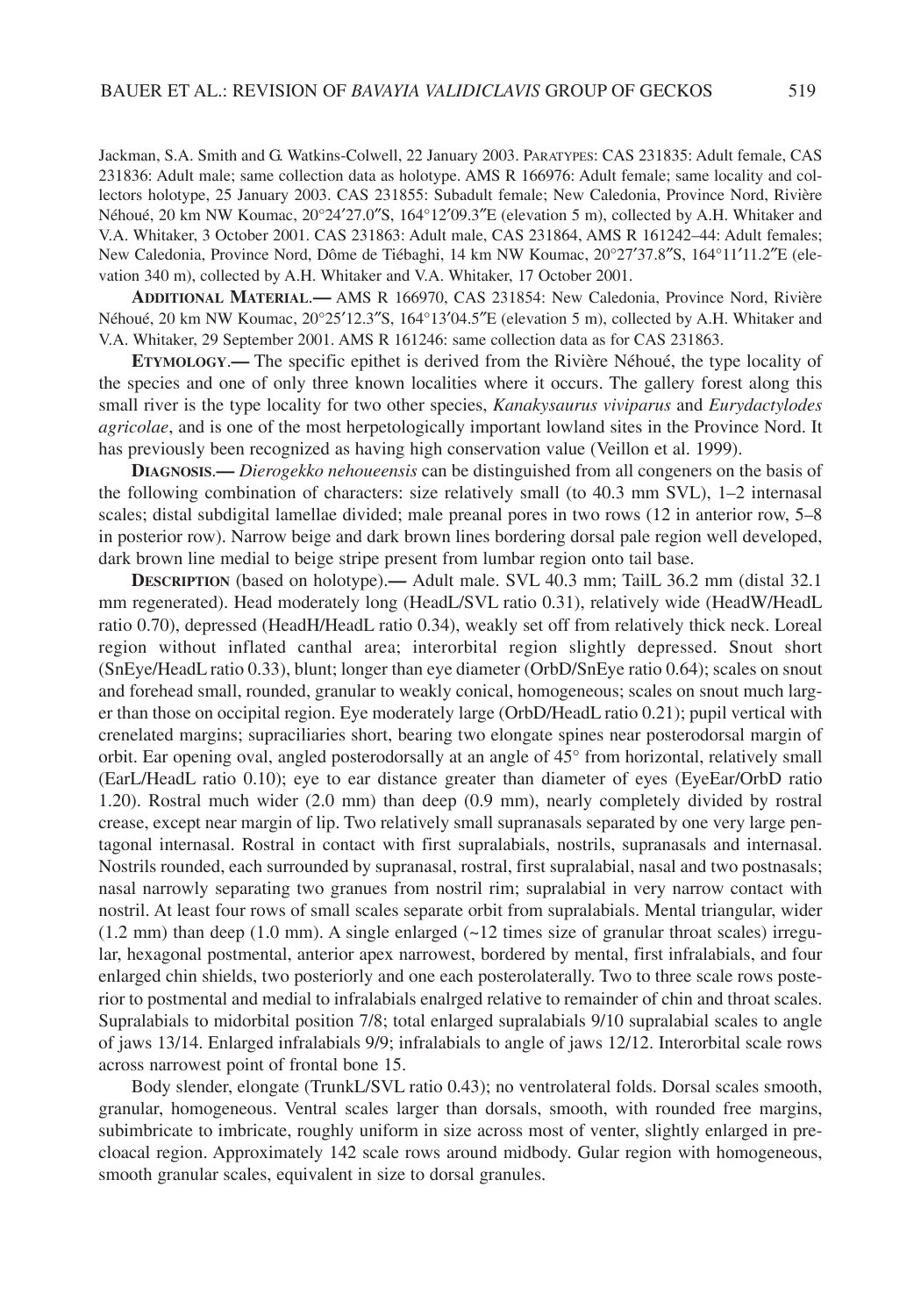No enlarged precloacal or femoral scales; precloacal pores relatively small, in two angled series in adjacent scale rows; anterior continuous series of 12 pores, posterior continuous series of 6 pores. Two enlarged, smooth, conical, somewhat laterally projecting cloacal spurs, anterodorsal spur larger.

Scales on palm and sole smooth, rounded. Scalation on dorsal surfaces of limbs similar to body dorsum. Fore and hindlimbs short and thick (ForeaL/SVL ratio 0.13; CrusL/SVL ratio 0.15). Digits moderately dilated; claws well developed and recurved on digits II–V; claw much reduced and less strongly recurved on digit I, situated between asymmetrical distal pads (lateral pad approximately twice size of medial). Basal subdigital lamellae broad, rectangular, becoming bowed distally and angled and divided beneath distal phalanges (except terminal scansor). Scansors (terminal scansors of digit I not included in counts): 5–9–11–12–9 manus; 5–10–13–12–11 pes. Relative length of digits: IV>III>II>V>I (manus); IV>III~V>II>I (pes); interdigital webbing moderately developed between all digits of manus and digits I–IV of pes, absent between digits IV and V of pes. Regenerated tail approximately equal to body length (TailL/SVL ratio 0.99), thick, slightly constricted at base, tapering gradually along distal **<sup>1</sup> /3**. No caudal tubercles; dorsal caudal scales squarish with rounded free margins,juxtaposed to submibricate; subcaudal scales slightly larger than dorsals, more strongly imbricating.

*Osteology*: Parietal bones paired; stapes imperforate. Phalangeal formula 2–3–4–5–3 for manus and 2–3–4–5–4 for pes. Presacral vertebrae 26, including 3 anterior cervical (without ribs), 1 lumbar, and 2 sacral vertebrae; 5 pygal



FIGURE 14. Holotype of *Dierogekko nehoueensis* (MNHN 2004.0019) from Rivière Néhoué, Province Nord, New Caledonia. Scale bar = 10 mm. Photo by A.M. Bauer.



FIGURE 15. Life photograph of female paratype of *Dierogekko nehoueensis* (AMS R 166976) from Rivière Néhoué, Province Nord, New Caledonia, with particularly bold dorsal patterning. Photo by A.M. Bauer.



FIGURE 16. Life photograph of male paratype of *Dierogekko nehoueensis* (CAS 231863) from Dôme de Tiébaghi, Province Nord, New Caledonia with the borders of the dorsal stripe represented by a series of small dark-edged pale spots. Photo by A.H. Whitaker.

and 0.5 post pygal caudal vertebrae proximal to regenerated portion of tail (approximately 26 post pygal vertebrae in original tail of CAS 231836 and at least 23 in CAS 231835 – divisions in small, irregular terminal vertebrae difficult to discern). Male paratypes with one pair of crescentic cloacal bones present, flared posterolaterally, at level of second to third pygal vertebrae (cloacal bones lacking in female holotype). Endolymphatic sacs not enlarged extracranially.

*Coloration* (in preservative): Flanks mid-brown fading to gray-brown on lower margins. A broad middorsal, yellowish-brown stripe extending from snout to tail base, bordered laterally by two narrow stripes, a more medial cream stripe (approximately 3 granular scales in width) running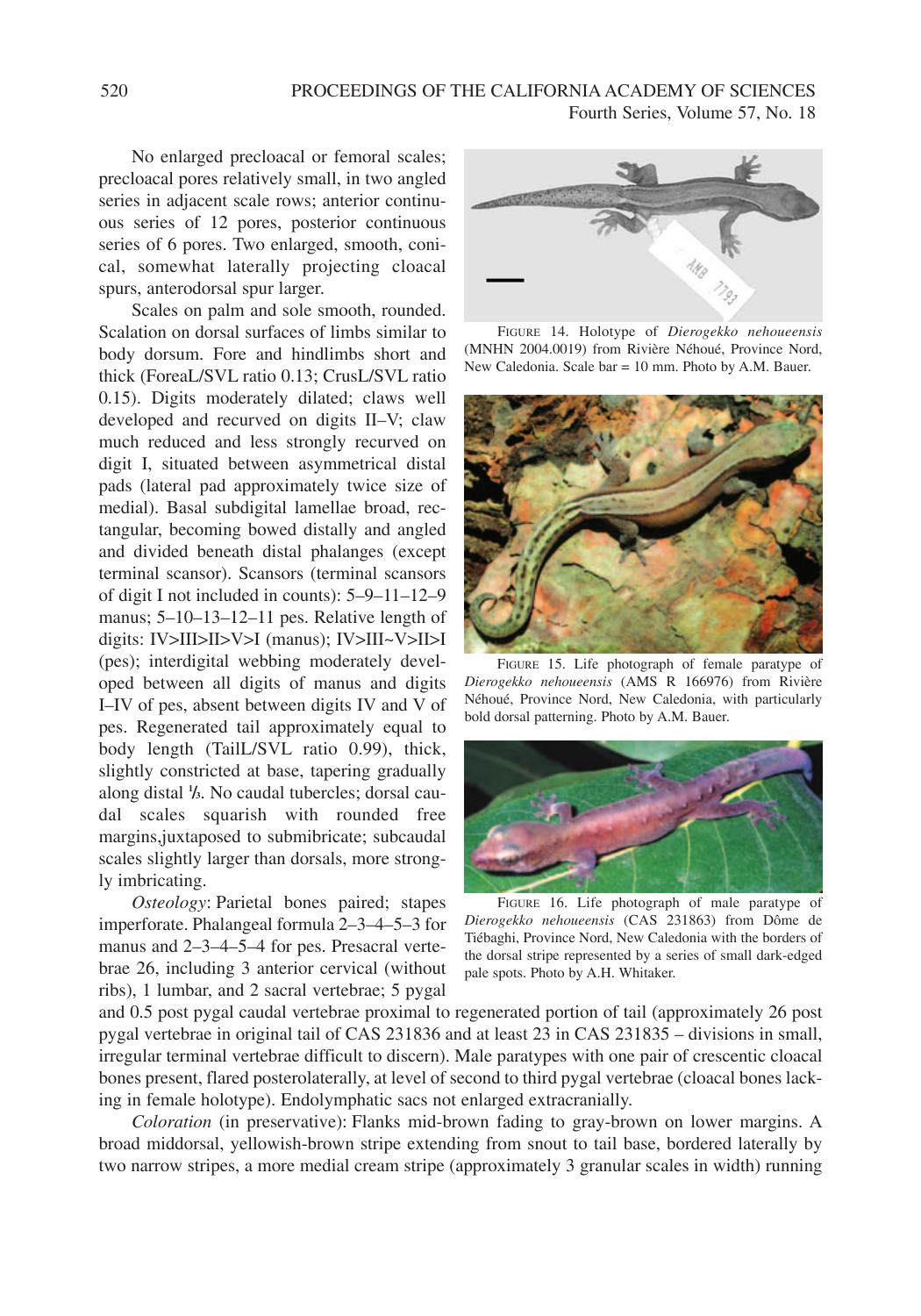from posterodorsal margin of orbit to tail base, becoming thicker (approximately 5 granular scales in width) on head and nape and lumbar and sacral regions, and a narrower (2 granular scales in width) dark brown lateral stripe, more-or-less continuous, but interrupted in several places along the trunk. From lumbar region to tail base an additional thin (2–3 granular scales in width) dark brown stripe borders the cream stripe medially. Scattered dark pigment spots in wide middorsal stripe, especially posteriorly. A thick dark stripe from nostril to anterior and ventral margins of orbit, separated from supralabials by a narrow light brown border and bounded above by pale beige patch extending from supranasals to anterior of orbit and bisected by anterior extention of the yellowishbrown middorsal stripe. Area between ear and angle of jaw pale grayish-beige. Labials mottled brown with cream (pigmentless) spots near sutures. Iris opalescent with brownish reticulations. Limbs mid-brown with darker and ligher mottling; palms, soles and subdigital surfaces brown to grayish-brown. Dorsum of regenerated tail light brown with numerous irregular dark markings, especially posteriorly. Tail venter as dorsum, but wirth fewer dark markings. Venter buff with light scattering of brown pigment.

In life venter a mottled yellow.

**VARIATION**.— Comparative mensural data for the holotype and paratypes are given in Table 6. Meristic characters of paratypes are mostly similar to those of the holotype, and are mentioned hereafter if they differ. Original tails of CAS 231835 and 231836 114% and 106% of SVL, respectively. Two internasal scales in AMS R 161242, all other paratypes and non-types as holotype. Precloacal pores in male paratypes in two series, anterior row with 12 pored scales in continuous row (CAS 231836) or with a single poreless scale separating left and right series of 6 pored scales (CAS 231863). Posterior series with continuous row of 5 (CAS 231836) or 8 (CAS 231863) pores.

Dorsal patterning strongly demarcated, similar to holotype in AMS R 166976 (Fig. 15) and CAS 231836 and in juvenile non-types AMS R 166970 and CAS 231854–55. Original tail in CAS 231836 with narrow middorsal mid- to dark brown stripe paralleled by thicker cream stripes. These in turn bounded laterally by variably well developed narrow dark brown borders. Middorsal stripe lighter than flanks, but without striped cream or dark brown borders and original tail with series of contiguous gray-brown blotches on a dark brown background in CAS 231835. Dorsum nearly uniform with varying degrees of development of light brown punctations forming incomplete longitudinal dorsolateral lines (AMS R 161242–43) or with dark-bordered light spots forming distinct rows of ocelli (AMS R 161244, CAS 231864), sometimes contrastings strongly with the dorsal background (AMS R 161246, CAS 231863) (Fig. 16).

**DISTRIBUTION AND NATURAL HISTORY**.— This species is known from three localities on or in relatively close proximity to the ultramafic Dôme de Tiébaghi (599 m maximum elevation), both just north of Koumac in the far northwest of the Province Nord of New Caledonia (Fig. 3). These include a lowland site at the Rivière Néhoué, a mid-elevation (340 m) site on the western slopes of the massif near Paagoumène, and from two adjacent sites in the headwaters of the Fridoline catchment. The Rivière Néhoué locality comprises a flood-prone, lowland gallery (vallicole) forest on deep alluvial soil adjacent to the river at <10 m elevation (Fig. 17). The habitat is typified by a relatively complete canopy, sparse understory vegetation, deep leaf litter, and numerous logs and debris on the forest floor. Previous descriptions of this site have been published by Henkel and Böhme (2001) and Schröder and Röll (2002). The vegetation of Tiébaghi has been discussed and illustrated by Holloway (1979). Maquis vegetation occurs on the lower slopes and a low dense forest association that is restricted to Tiébaghi occurs at higher elevations (Holloway 1979). The specimens from the upper valleys on the slopes of the Dôme de Tiébaghi were collected in dense closed forest, under stones by day and active foraging on subcanopy shrubs at night. Specimens form the Fridoline catchment (Fig. 18) were in tall maquis shrubland with *Gymnostoma* and at lower eleva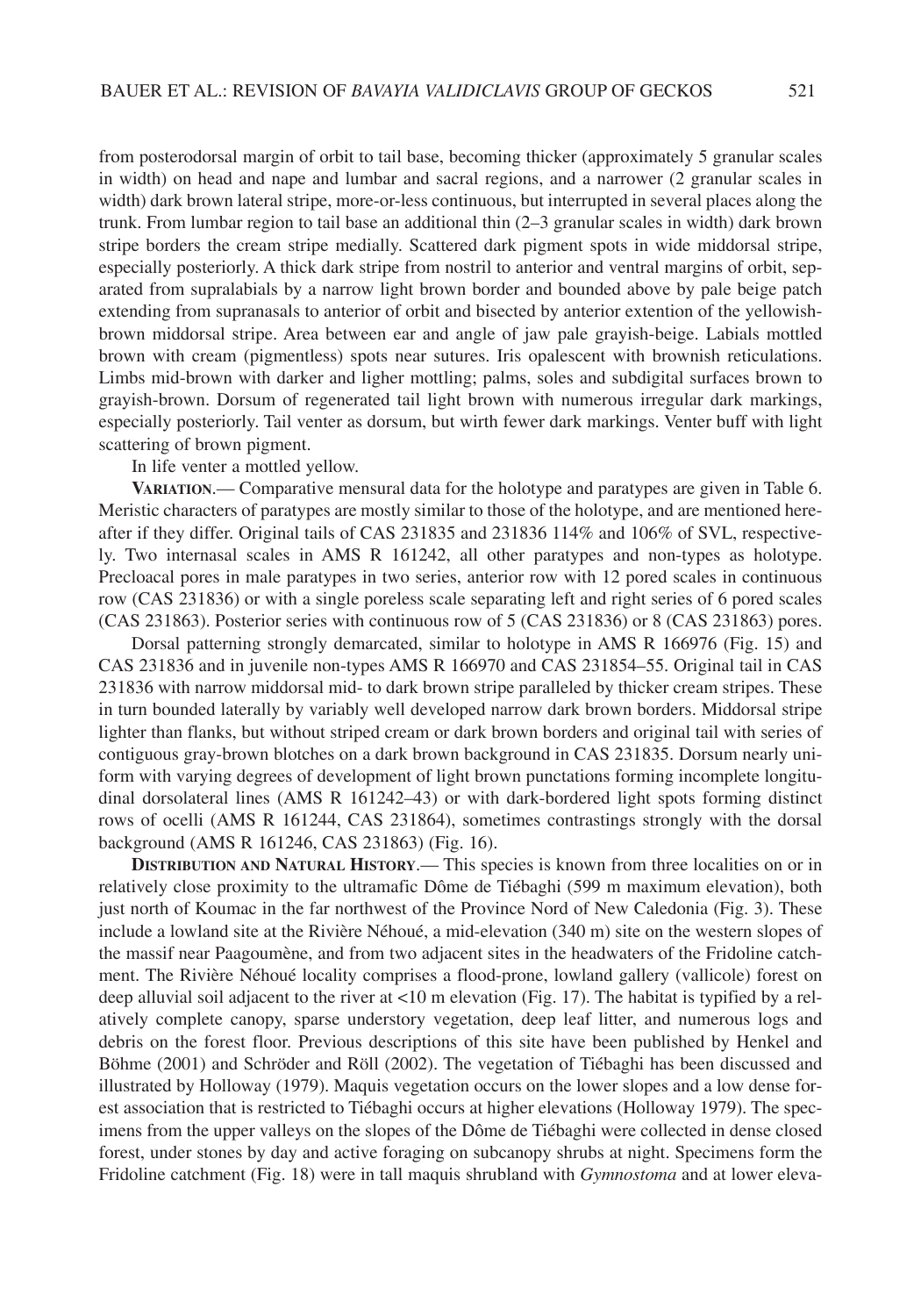tions (60–80 m) they were present in a narrow band of riparian forest along a stream bank. At mid-elevation they were found in low maquis. Most of those from Rivière Néhoué were collected under logs on soil, but one (AMS R 166969) was active at night on a shrub. Two adult female specimens (CAS 231835, AMS R 166976) collected in late January are gravid and contain two eggs each.

At Néhoué, *D. nehoueensis* cooccurs with a diverse herpetofaunal assemblage including *Bavayia* aff. *exsuccida*, *B*. aff. *cyclura*, *Eurydactylodes agricolae*, *Rhacodactylus chahoua*, *Lepidodactylus lugubris*, *Hemidactylus frenatus*, *Caledoniscincus* aff. *austrocaledonicus*, *C. aquilonius*, *C. festivus*, *Lioscincus nigrofasciolatus*, the newly described *Kanakysaurus viviparus*, and the introduced frog *Litorea aurea*. At Tiébaghi it is found with several of these species as well as *Rhacodactylus auriculatus* and *Caledoniscincus haplorhinus* (Whitaker et al. 2004).

**CONSERVATION STATUS**.— *Dierogekko nehoueensis* appears to be relatively common at all localities where it has been found. Although the difference in habitat suggests that it may be fairly catholic in its requirements and may occur in other patches of suitable habitat in the region, subsequent searches at a range of localities at low- to mid-elevation around the Dôme de Tiébaghi have so far failed to locate further populations. The known localities are impacted by a variety of threats. Potential introduced predators, including rats and cats, are present at all sites and the Rivière Néhoué is also affected by pigs, cattle and deer (Whitaker Consultants Limited 2002; Whitaker et al. 2004). The Rivière Néhoué site is one of few remaining gallery forest patches in the lowlands of northwestern New Caledonia. The locality is currently administered as a recreational reserve, but the area is small and it experiences intensive human use. Further, Néhoué has been invaded



FIGURE 17. Habitat of *Dierogekko nehoueensis* in lowland gallery forest at the type locality of Rivière Néhoué, Province Nord, New Caledonia. Most specimens from this site were collected under logs on the ground. Photo A.H. Whitaker.



FIGURE 18. Habitat of *Dierogekko nehoueensis* in low maquis at Fridoline, Tiébaghi massif, Province Nord, New Caledonia. Photo A.H. Whitaker.

by the introduced ant *Wasmannia auropunctata* (Sadlier et al. 2004), which is known to greatly reduce gecko abundance and has been associated with local extirpations of some lizard species (Jourdan et al. 2000, 2001). The isolated closed forest remnant on the western slopes of Dôme de Tiébaghi may be at risk from activities associated with nickel mining on the peak. Although the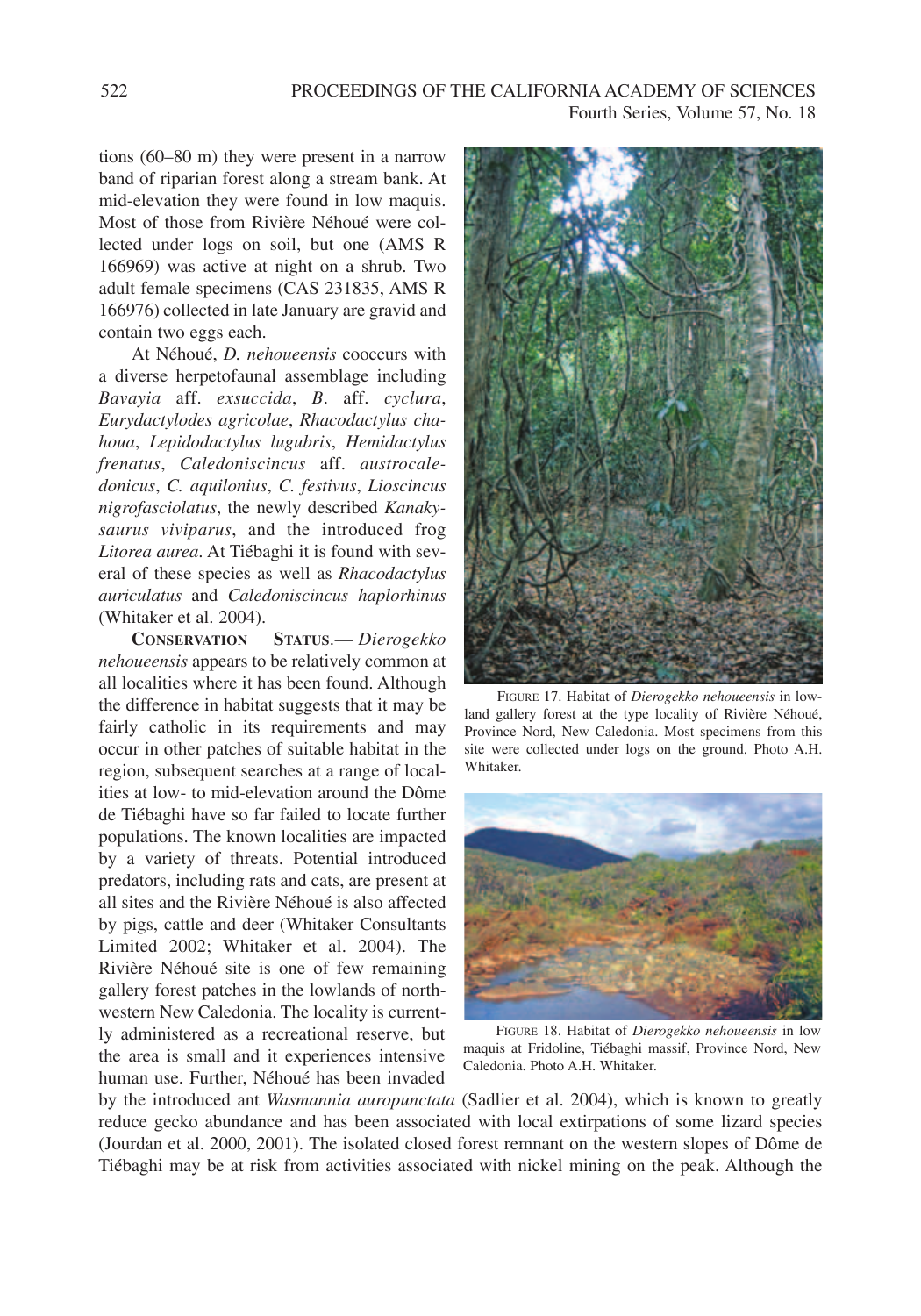locality where *D. nehoueensis* was collected is not protected, two similar forested areas on the perimeter of the plateau have been set aside as botanical reserves. The species is here regarded as Endangered.

**REMARKS**.— The existence of this species was first noted by Henkel and Böhme (2001) who recorded the presence of *Bavayia validiclavis* at the type locality of *Eurydactylodes agricolae* ("circa 20 km north of Koumac, NW New Caledonia"), apparently at the Rivière Néhoué locality where our material was subsequently collected. A specimen of *D. nehoueensis* was also illustrated (as *B. validiclavis*, from "north of Koumac") by Seipp and Henkel (2000a, 2000b), and Schröder and Röll (2002) also referred to *D. nehoueensis* from Néhoué as *B*. *validiclavis*.

#### *Dierogekko insularis* **Bauer, Jackman, Sadlier, and Whitaker, sp. nov.**

Figures 19–22.

**TYPE MATERIAL**.— HOLOTYPE: MNHN 2004.0020 (formerly AMS R 161069): Adult male; New Caledonia, Province Nord, Îles Belep, Île Art, Wênè Côgat, northern plateau, 2 km E Waala, 19°42′52.7″S, 163°39′37.6″E (elevation 240 m), collected by A.H. Whitaker and V.A. Whitaker 23 May 2002. PARATYPES: AMS R 166971–72, CAS 231858: Adult male, CAS 231859: Adult female; New Caledonia, Province Nord, Île Yandé, Mariri [stream], 32 km NW Poum, 20°02′39.4″S, 163°47′43.4″E (elevation 20 m), collected by A.H. Whitaker and V.A. Whitaker, 7 October 2001. AMS R 161067, CAS 231865: Adult males; New Caledonia, Province Nord, Îles Belep, Île Pott, Pânan, 19°35′06.5″ S, 163°35′ 06.9″E (elevation 80 m), collected by A.H. Whitaker and V.A. Whitaker, 27 May 2002. AMS R 161075, CAS 231867–68: Adult males; same data as holotype.

**ADDITIONAL MATERIAL**.— AMS R166973–74, CAS 231856–57: same data as AMS R 166971. CAS 231866: same data as CAS 231865. AMS R 161070–71, CAS 231869: same data as holotype.

**ETYMOLOGY**.— The specific epithet *insularis* refers to the fact that this species is known only from islands in the far north of New Caledonia. These include Île Art and Île Pott in the Îles Belep, the northernmost ultramafic outliers of New Caledonia, and Île Yandé, NNW of Poum.

**DIAGNOSIS**.— *Dierogekko insularis* can be distinguished from all congeners on the basis of the following combination of characters: size intermediate (to 41.4 mm SVL), 1–2 internasal scales; distal subdigital lamellae divided; male preanal pores in one or two rows (anterior row 9–12, posterior row, when present, 1–8). Midvertebral region darker than remainder of dorsum, dark longitudinal borders of dorsal pale region well developed, beige stripes reduced to a series of spots.

**DESCRIPTION** (based on holotype).— Adult male. SVL 41.4 mm; TailL 49.6 mm (distal 19.8 mm regenerated). Head relatively short (HeadL/SVL ratio 0.27), relatively wide (HeadW/HeadL ratio 0.70), somewhat depressed (HeadH/HeadL ratio 0.40), weakly set off from relatively thick neck. Loreal region without inflated canthal area; interorbital region slightly depressed. Snout relatively long (SnEye/HeadL ratio 0.42), blunt; longer than eye diameter (OrbD/SnEye ratio 0.63); scales on snout and forehead small, rounded, granular to weakly conical, homogeneous; scales on snout larger than those on occipital region. Eye large (OrbD/HeadL ratio 0.27); pupil vertical with crenelated margins; supraciliaries short, bearing 3 elongate spines near posterodorsal margin of orbit. Ear opening oval, angled posterodorsally at an angle of 45° from horizontal, relatively large (EarL/HeadL ratio 0.14); eye to ear distance approximately same as diameter of eyes (EyeEar/OrbD ratio 0.99). Rostral much wider (2.1 mm) than deep (1.1 mm), incompletely divided dorsally. Two moderately enlarged supranasals separated by two pentagonal internasals. Rostral in contact with first supralabials, nostrils, supranasals and internasals. Nostrils rounded, each surrounded by supranasal, rostral, first supralabial, nasal and two postnasals. At least four rows of small scales separate orbit from supralabials. Mental triangular, wider (1.2 mm) than deep (1.0 mm). Two enlarged (~16 times size of granular throat scales) irregular, polygonal postmentals separated by first infral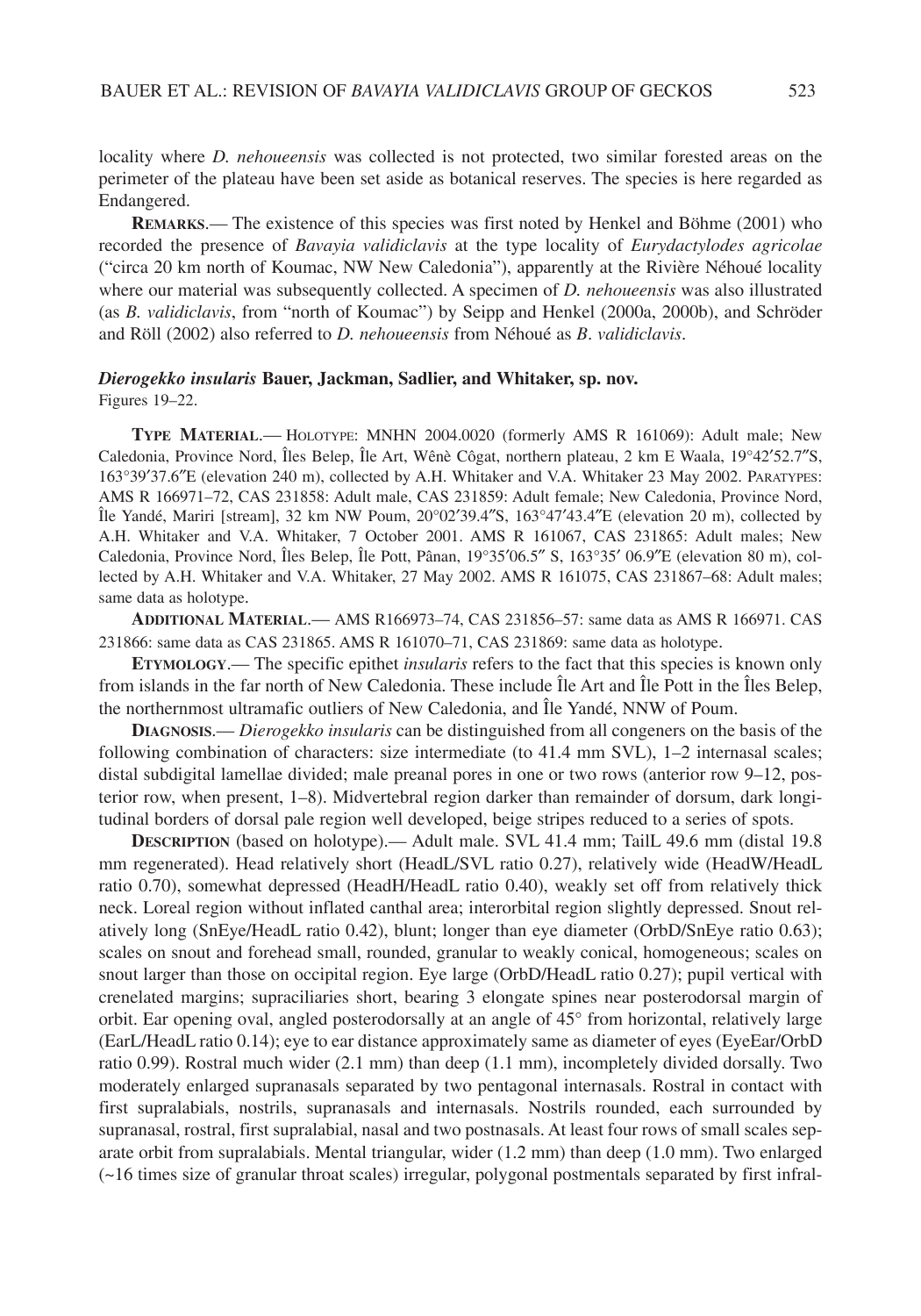abials from mental, bordered by first infralabials and posteriorly and posterolaterally by four enlarged chin shields each. Two to three scale rows posterior to postmental and medial to infralabials enlarged relative to remainder of chin and throat scales. Supralabials to midorbital position 9/8; total enlarged supralabials 11/10; supralabial scales to angle of jaws 15/13. Enlarged infralabials 10/10; infralabials to angle of jaws 12/14. Interorbital scale rows across narrowest point of frontal bone 17.

Body slender, moderately elongate (TrunkL/SVL ratio 0.40); no ventrolateral folds. Dorsal scales smooth, granular, homogeneous. Ventral scales larger than dorsals, smooth, oval anteriorly to circular posteriorly, all with rounded free margins, subimbricate to imbricate, roughly uniform in size across venter. Approximately 137 scale rows around midbody. Gular region with homogeneous, smooth granular scales, equivalent in size to dorsal granules.

No enlarged precloacal or femoral scales; precloacal pores relatively small, in two adjacent angled series, anterior continuous row of 12 pores, posterior continuous row of four pores; no femoral pores. One enlarged, smooth, somewhat laterally projecting cloacal spur.

Scales on palm and sole smooth, rounded. Scalation on dorsal surfaces of limbs similar to body dorsum. Fore and hindlimbs short and thick (ForeaL/SVL ratio 0.13; CrusL/SVL ratio 0.14). Digits moderately dilated; claws well developed and recurved on digits II–V; claw much reduced and less strongly recurved on digit I, situated between asymmetrical distal pads (lateral pad approximately twice size of medial). Basal subdigital lamellae broad, rectangular, becoming bowed distally and angled and divided beneath distal phalanges (except terminal scansor). Scansors (terminal scansors of digit I not included in counts): 4–8–9–10–9 manus; 5–8–10–11–9 pes. Relative length of digits: IV>III>II>V>I (manus); IV>III~V>II>I (pes); interdigital webbing moderately developed between digits I–IV of pes, weakly developed between all digits of manus and absent



FIGURE 19. Holotype of *Dierogekko insularis* (MNHN 2004.0020) from Wênè Côgat, Île Art, Îles Belep, Province Nord, New Caledonia. Scale bar = 10 mm. Photo by A.M. Bauer.



FIGURE 20. Life photograph of *Dierogekko insularis* from Pânan, Île Pott, Îles Belep, Province Nord, New Caledonia, with very well-developed margins to the dorsal stripe and numerous darkly pigmented markings. Photo by A.H. Whitaker.



FIGURE 21. Life photograph of male paratype of *Dierogekko insularis* (CAS 231867) from Wênè Côgat, Île Art, Îles Belep, Province Nord, New Caledonia, with a distinctly pale vertebral stripe with a moderately well-developed border and no vertebral markings. Photo by A.H. Whitaker.



FIGURE 22. Life photograph of male paratype of *Dierogekko insularis* (AMS R 161075) from Wênè Côgat, Île Art, Îles Belep, Province Nord, New Caledonia, with a poorly differentiated vertebral stripe bordered by a series of pale spots rather than a continuous line. Photo by A.H. Whitaker.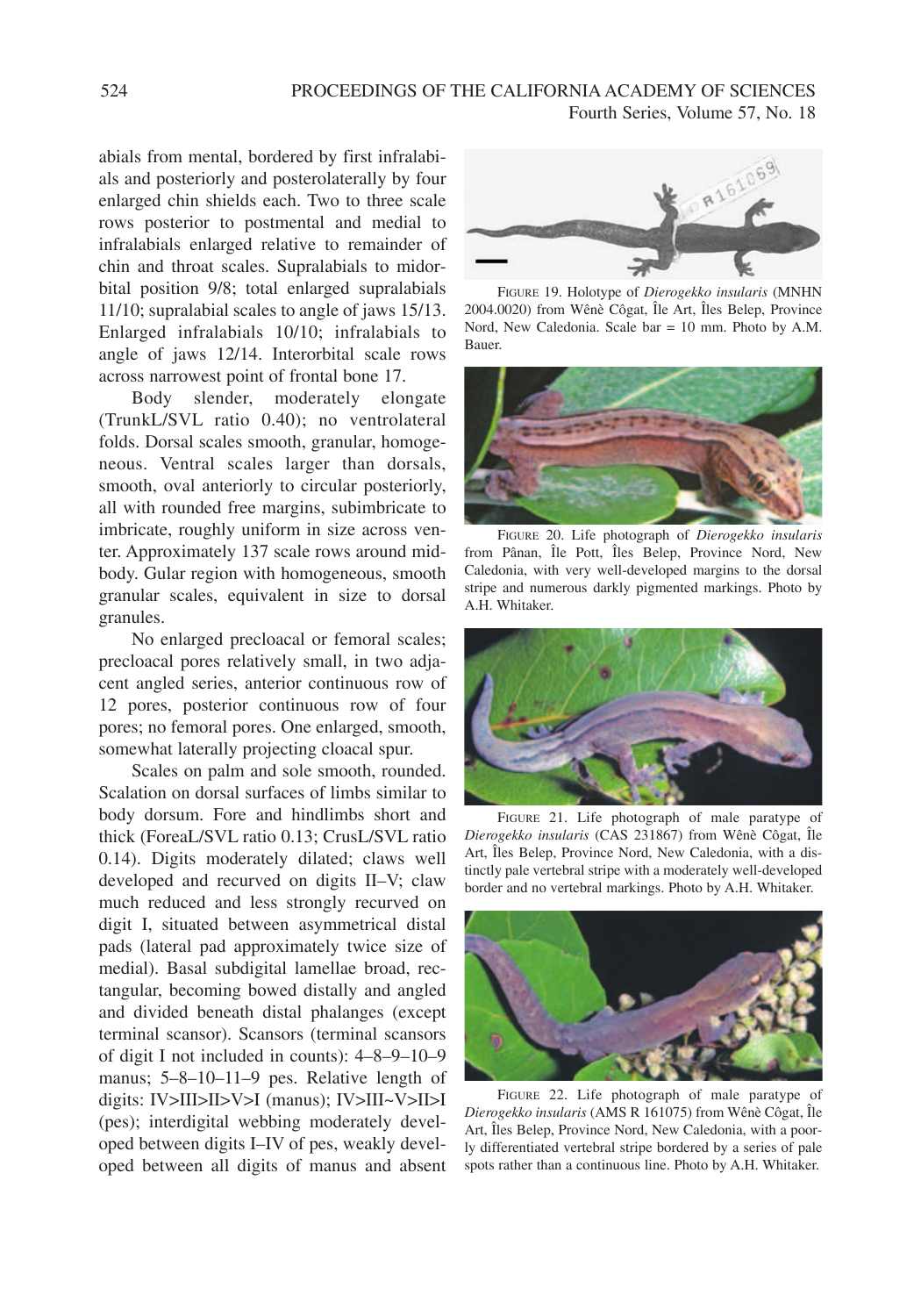between digits IV and V of pes. Partly regenerated tail longer than body length (TailL/SVL ratio 1.20), thick, slightly constricted at base, tapering gradually along distal half. No caudal tubercles; dorsal caudal scales squarish to oval, juxtaposed to subimbricate, eight rows per tail segment; subcaudal scales approximately 1.5 times larger than dorsals, rectangular with rounded free edges, more strongly imbricating.

*Osteology*: Parietal bones paired; stapes imperforate. Phalangeal formula 2–3–4–5–3 for manus and 2–3–4–5–4 for pes. Presacral vertebrae 26, including 3 anterior cervical (without ribs), 1 lumbar, and 2 sacral vertebrae; 5 pygal and 12.5 post pygal caudal vertebrae proximal to regenerated portion of tail of holotype. Holotype and all other male specimens with one pair of crescentic cloacal bones present at level of second to third pygal vertebrae. Endolymphatic sacs not enlarged extracranially.

*Coloration* (in preservative): Dorsum medium brown with middorsal region slightly darker, demarcated by a pair of parasagittal series of faint beige spots (1–4 granular scales in width) with dark brown posterolateral borders. Series of marks most strongly developed on sacrum. Area from snout through eye to above ear slightly darker than remainder of head. Labials mid-brown with scattered small cream spots. Iris golden brown with black reticulations. Flanks and lateral borders of throat dappled with cream to beige spots. Limbs similar to dorsum but with lighter and darker brown mottling; palms, soles and subdigital surfaces brown to grayish-brown. Tail dorsum with very faint pattern of parasagittal light brown stripes with irregular borders; scattered dark brown scales irregularly distributed. Venter beige with scattered brown punctations on individual scales, pigmentation heaviest under limbs and on lateral margins of chin. Tail venter more-or-less uniform light brown with a few scattered mid-brown scales.

In life no dorsal markings were evident on AMS R 166972 or CAS 231858.

**VARIATION**.— Comparative mensural data for the holotype and paratypes are given in Table 7. Meristic characters of paratypes are mostly similar to those of the holotype, and are mentioned hereafter if they differ. One internasal scale in AMS R 166971, 166972, CAS 231858–59, and 231868. All paratypes with only a single postmental,  $\sim$ 8–20 times size of chin granules, variable in shape, contacting posterior apex of mental. Precloacal pores in male paratypes in two series (Îles Belep) or a single series (Île Yandé). Île Yandé male paratypes with 12 precloacal pores in a continuous series (CAS 231858) or separated by a single poreless central scale into series of 7 (left) and 5 (right) pores (AMS R 166972); Île Pott paratypes with pores arranged in adjacent continuous series of 10 and 1 (CAS 231865) or 12 and 8 (AMS R 161067); Île Art paratypes with pores arranged in adjacent continuous series of 12 and 1 (CAS 231867), 11 and 5 (CAS 231868), or 9 and 2 (AMS R 161075). Another Yandé male (non-type), CAS 231857, has two rows of precloacal pores, 13 and 5, demonstrating that a second row of pores occurs in some males on all three of the islands.

Dorsal pattern as in holotype, but with crown of head and middorsal stripe yellowish brown in AMS R 161067, AMS R 161075 (Fig. 21), CAS 231857 and CAS 231865. Others specimens paler overall with middorsal stripe and especially crown of head more yellowish, remainder of dorsum grayish-brown; longitudinal markings with faint cream borders on sides of head, lateral margins of middorsal stripe demarcated by beige spots without, or with weakly developed, dark brown borders. Dorsal pattern bold, with continuous medial cream stripes (1–4 granular scales in width) and lateral dark brown stripes (2–3 granular scales in width) bordering yellowish brown middorsal stripe in remaining specimens (Fig. 19). AMS R 161070 and CAS 231867 (Fig. 20) very dark overall, with light markings light brown rather than cream. Most specimens with a dark line from snout through eye to nape, especially well developed in CAS 231859, in which it constrasts strongly with the paler middorsal stripe and crown. Same paratype with a sagittal dark line extending from rostral to middorsum of snout. Left side of middorsal and parasagittal markings interupted around left shoulder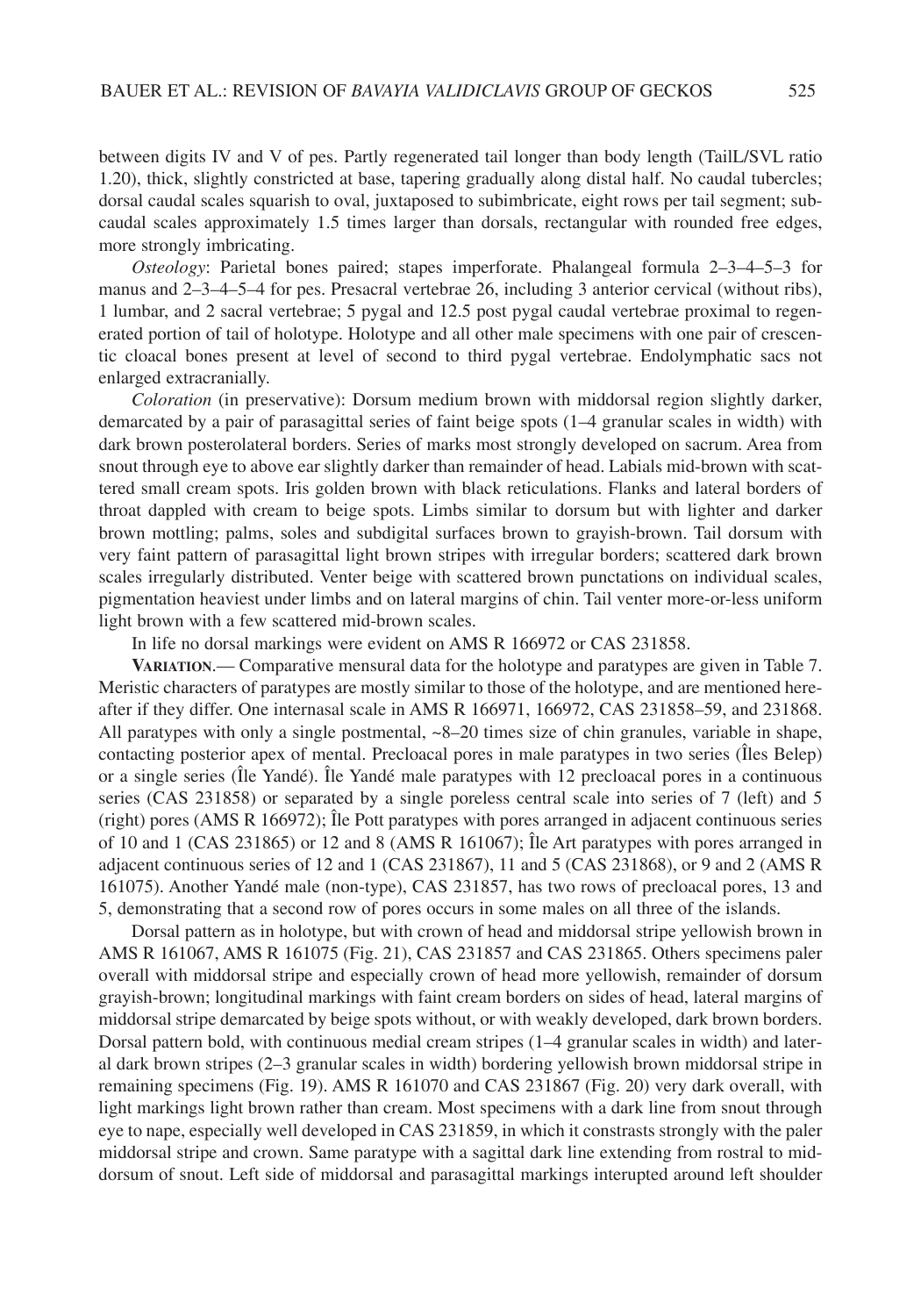in AMS R 166971. Juvenile non-types variable in pattern: weakly developed in CAS 231856 (20.2 mm SVL), bold in AMS R 166973 (18.2 mm SVL). Original portions of tails in most specimens with a broad central cream line with dark brown lateral borders. Venter, especially chin, more heavily pigmented in AMS R 161070, CAS 231857, 231867 and 231869 than in holotype.

**DISTRIBUTION AND NATURAL HISTORY**.— This species is known from the Îles Belep and Île Yandé (Fig. 3). Until recently both groups had been unexplored herpetologically. Jouan (1863, 1864) briefly discussed reptiles on the Îles Belep. A new genus and species of skink, *Kanakysaurus viviparus* (Sadlier et al. 2004) has recently been identified from the Belep islands and two sites on the New Caledonian mainland. In the Belep islands, *D. insularis* has been found on both Île Art (Aar) and Île Pott (Phwoc). The southernmost point of Île Art is approximately 45 km north of the northern tip of the Grande Terre, and Île Pott lies about 3 km north of Île Art, approximately 65 km from the Grande Terre. The specimens from Île Pott and Île Yandé were collected in maquis vegetation (Fig. 23) while those on Île Art were found in low, closed forest (Fig. 24). On Yandé, they were active at night on low bushes, exhibiting the characteristic nimbleness and agility of members of this genus (Whitaker Consultants Limited 2002). Two individuals from the Belep islands were found on an exposed clay bank (Whitaker et al. 2004). Paratype AMS R 166971, collected in October, 2001, contains two eggs.



FIGURE 23. Habitat of *Dierogekko insularis* in maquis vegetation at Pânan, Île Pott, Îles Belep, Province Nord, New Caledonia. Photo A.H. Whitaker.



FIGURE 24. Habitat of *Dierogekko insularis* in closed forest at the type locality of Wênè Côgat, Île Art, Îles Belep, Province Nord, New Caledonia. Photo A.H. Whitaker.

At the type locality of Wênè Côgat *D. insularis* is sympatric with *Eurydactylodes agricolae*, *Rhacodactylus* aff. *chahoua*, *R*. aff. *ciliatus*, *Caledoniscincus atropunctatus*, *C*. aff. *austrocaledonicus*, *Kanakysaurus viviparus*, and *Lioscincus nigrofasciolatus*. At the paratype locality on Île Pott it co-occurs with *Bavayia* aff. *cyclura*, *Eurydactylodes agricolae*, *Hemidactylus garnotii*, *Caledoniscincus haplorhinus*, *Cryptoblepharus novocaledoniae*, and *Kanakysaurus viviparus*, while on Yandé it is sympatric with the first two skinks. In addition, several geckos and *Litoria aurea* are present in coastal localities on Yandé and *Phoboscincus garnieri* has been seen on Île Art (Whitaker et al. 2004).

**CONSERVATION STATUS**.— *Dierogekko insularis* is abundant in both closed forest and maquis habitats on the Îles Belep, occurring in groups of up to eight on single shrubs (Whitaker et al. 2004), but these the vegetation types are at risk from the relatively frequent wild fires (Sadlier et al. 2004). Introduced rats and feral catas are present on Yandé and in the Belep islands. Unlike at most mainland sites where predation is only suspected, cats on Yandé are documented to eat small lizards (Whitaker et al. 2004). Although absent from the maquis, fire ants (*Wasmannia auropunctata*) are established on Yandé in lowland secondary forest and are also present on Île Art and Île Pott, and they pose a potential threat to gecko populations. The species is here regarded as Endangered.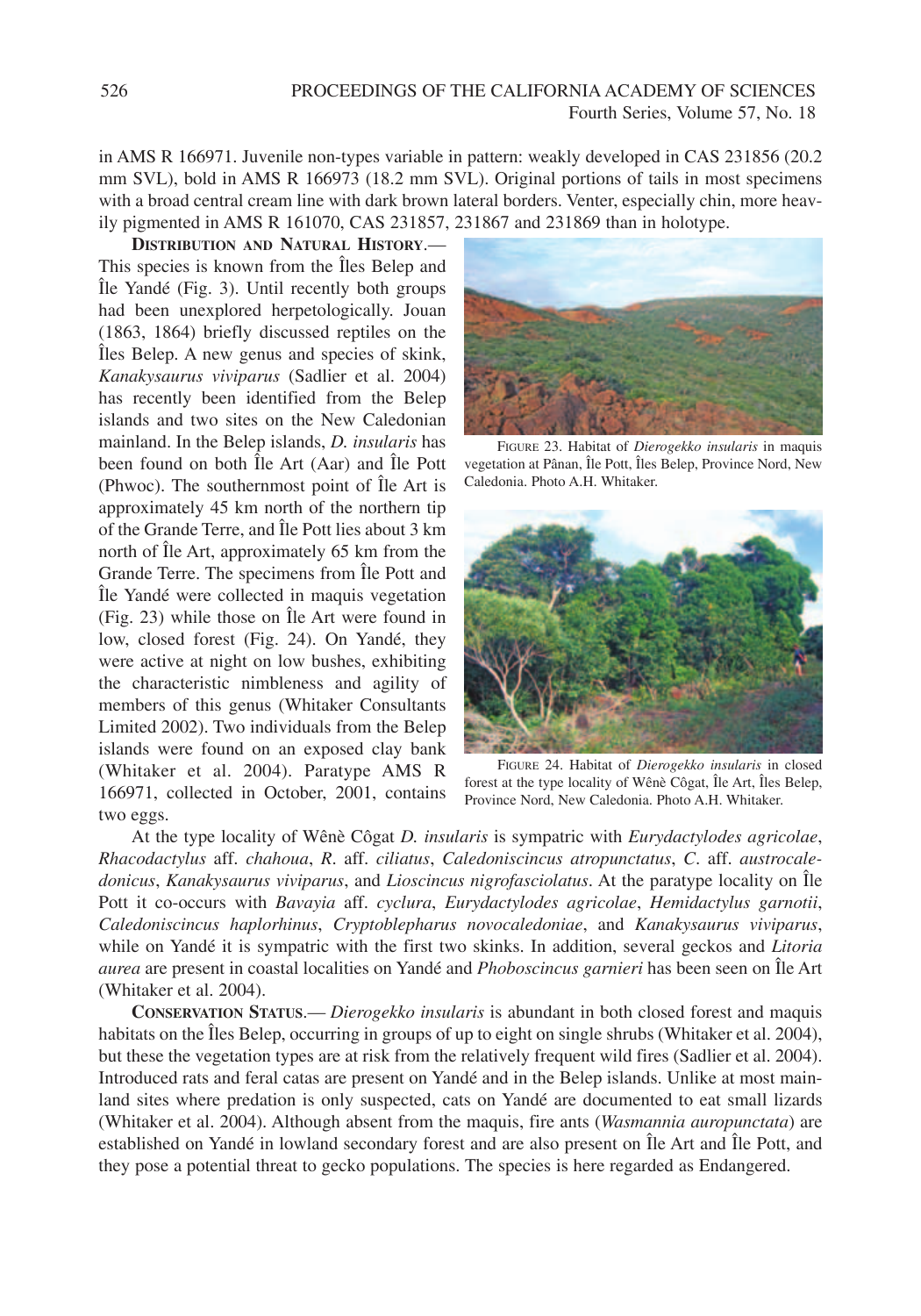# *Dierogekko poumensis* **Bauer, Jackman, Sadlier, and Whitaker, n. sp.**

(Figs. 25–27)

**TYPE MATERIAL**.— HOLOTYPE: MNHN 2004.0021: Adult male; New Caledonia, Province Nord, Sommet Poum, vicinity telecommunications tower, Poum, 20°14′19″S, 164°01′56″E (elevation 200 m), collected by A.M. Bauer, R.A. Sadlier, T. Jackman, S.A. Smith and G. Watkins-Colwell, 25 January 2003. PARATYPES: AMS R 166977–78, CAS 231841, 231850, 231852: Adult males, AMS R 166979–80, CAS 231839, 231851: Adult females; same collection data as holotype.

**ADDITIONAL MATERIAL**.— AMS R 166981–89, CAS 231840, 231842–49, 231853, MCZ R 184130–33, MNHN 2004.0022–2004.0024, USNM 563360–61, YPM 15177–79: same collection data as holotype. AMS R 161205–07, CAS 231860–61: New Caledonia, Province Nord, Sommet Poum, 3 km S Poum, 20°15′44.2″S, 164°02′06.6″E (elevation 400 m), collected by A.H. Whitaker and V.A. Whitaker, 11 October 2001.

**ETYMOLOGY**.— The specific epithet *poumensis* refers to the occurrence of this species on Sommet Poum, the northernmost of the northwest ultramafic peaks of the Grande Terre. It is roughly sympatric with *D. inexpectatus*.

**DIAGNOSIS**.— *Dierogekko poumensis* can be distinguished from all congeners on the basis of the following combination of characters: size small (to 38.3 mm SVL), 1 internasal scale; distal subdigital scansors typically undivided or incompletely divided; male preanal pores in a single row of 8–11. Crown of head mottled with beige spots, middorsal pale area bisected by irregular pale to mid-brown streak; cream and dark brown borders of dorsal pale region well demarcated; cream lines become bright white on sacrum or pygal portion of tail; original and regenerated tails typically with irregular yellowish- to rusty orange background wash.

**DESCRIPTION** (based on holotype).— Adult male. SVL 34.3 mm; TailL 35.3 mm (distal 28.1 mm regenerated). Head moderately short (HeadL/SVL ratio 0.30), relatively wide (HeadW/HeadL ratio 0.66), not depressed (HeadH/HeadL ratio 0.42), weakly set off from relatively thick neck. Loreal region without inflated canthal area; interorbital region slightly depressed. Snout short (SnEye/HeadL ratio 0.35), blunt; longer than eye diameter (OrbD/SnEye ratio 0.64); scales on snout and forehead small, rounded, granular to weakly conical, homogeneous; scales on snout larger than those on occipital region. Eye moderately large (OrbD/HeadL ratio 0.22); pupil vertical with crenelated margins; supraciliaries short, bearing 2 elongate spines near posterodorsal margin of orbit. Ear opening eliptical, angled posterodorsally at an angle of 45° from horizontal, moderately large (EarL/HeadL ratio 0.12); eye to ear distance greater than diameter of eyes (EyeEar/OrbD ratio 1.18). Rostral much wider (1.8 mm) than deep (0.8 mm), incompletely divided dorsally. Two moderately enlarged squarish supranasals separated by one large septagonal internasal. Rostral in contact with first supralabials, nostrils, supranasals and internasal. Nostrils rounded, each surrounded by supranasal, rostral, first supralabial, nasal and two postnasals. At least four rows of small scales separate orbit from supralabials. Mental triangular, wider (1.2 mm) than deep (1.0 mm). A single enlarged (15–20 times size of granular throat scales) symmetrical, octagonal postmental bordered by mental, first infralabials, and five enlarged chin shields. Two to three scale rows posterior to postmental and medial to infralabials enlarged relative to remainder of chin and throat scales. Supralabials to midorbital position 7/7 total enlarged supralabials 9/8; supralabial scales to angle of jaws 13/14. Enlarged infralabials 9/8; infralabials to angle of jaws 12/11. Interorbital scale rows across narrowest point of frontal bone 16.

Body slender, elongate (TrunkL/SVL ratio 0.41); no ventrolateral folds. Dorsal scales smooth, granular, homogeneous. Ventral scales slightly larger than dorsals, smooth, oval anteriorly to circular posteriorly, with rounded free margins, subimbricate to imbricate, roughly uniform in size across venter. Approximately 128 scale rows around midbody. Gular region with homogeneous, smooth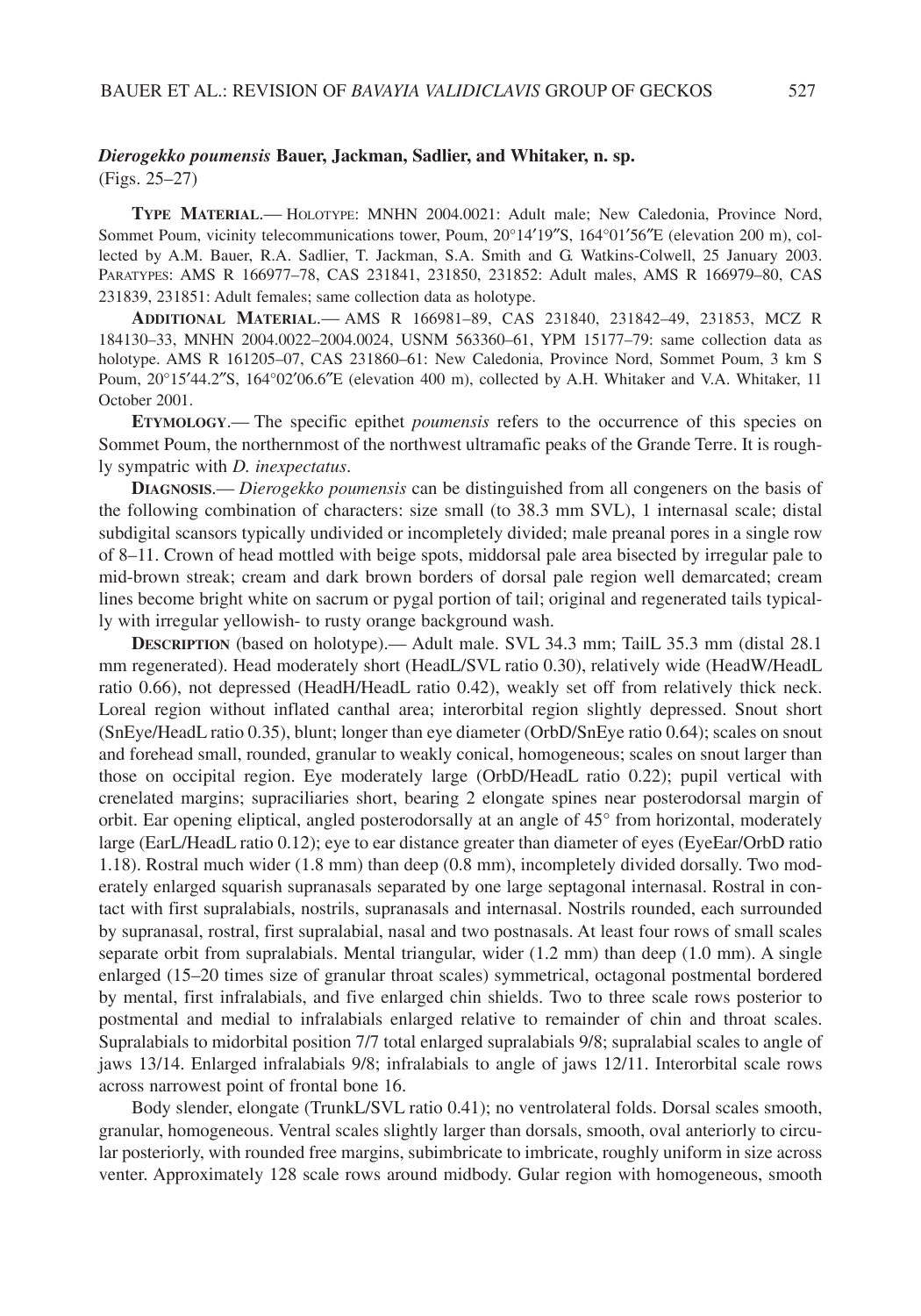granular scales, equivalent in size to dorsal granules.

No enlarged precloacal or femoral scales; precloacal pores relatively small, in single continuous angled series of 11; no femoral pores. One (right) or two (left) enlarged, smooth, conical, somewhat laterally projecting cloacal spurs.

Scales on palm and sole smooth, rounded. Scalation on dorsal surfaces of limbs similar to body dorsum. Fore and hindlimbs short and thick (ForeaL/SVL ratio 0.13; CrusL/SVL ratio 0.16). Digits moderately dilated; claws well developed and recurved on digits II–V; claw much reduced and less strongly recurved on digit I, situated between asymmetrical distal pads (lateral pad approximately twice size of medial). Basal subdigital lamellae broad, rectangular, becoming bowed distally and angled and undivided or incompletely divided beneath distal phalanges. Scansors (terminal scansors of digit I not included in counts): 4–7–10–10–9 manus; 4–9–11–11–9 pes. Relative length of digits: IV>III>II>V>I (manus); IV>III~V>II>I (pes); interdigital webbing moderately developed between all digits of manus and digits I–IV of pes, absent between digits IV and V of pes. Mostly regenerated tail approximately



FIGURE 25. Holotype of *Dierogekko poumensis* (MNHN 2004.0021) from Sommet Poum, Province Nord, New Caledonia. Scale bar = 10 mm. Photo by A.M. Bauer.



FIGURE 26. Life photograph of *Dierogekko poumensis* from Sommet Poum, Province Nord, New Caledonia, with bold dorsal markings. As is typical for this species, the markings at the tail base are bright white and the tail has orangish markings. Photo by A.H. Whitaker.

equal to body length (TailL/SVL ratio 1.03), thick, slightly constricted at base, tapering gradually along distal **<sup>1</sup> /3**. No caudal tubercles; dorsal caudal scales squarish to rectangular with rounded free margins, juxtaposed to submibricate, eight rows per tail segment; subcaudal scales rectangular, approximately 1.5 times larger than dorsals, more strongly imbricating.

*Osteology*: Parietal bones paired; stapes imperforate. Phalangeal formula 2–3–4–5–3 for manus and 2–3–4–5–4 for pes. Presacral vertebrae 26, including 3 anterior cervical (without ribs), 1 lumbar, and 2 sacral vertebrae; 5 pygal and 6.5 post pygal caudal vertebrae proximal to regenerated portion of tail of holotype (12.5 post-pygal vertebrae to point of regeneration in paratype with longest original tail, CAS 231851). Male paratypes with one pair of crescentic cloacal bones present, flared posterolaterally, at level of second to third pygal vertebrae. Endolymphatic sacs not enlarged extracranially.

*Coloration* (in preservative): Mid-brown with a slightly lighter middorsal stripe mottled with beige spots, especially on the crown of the head. Middorsal stripe paralleled by a pair of parasagittal pale stripes from supranasals to tail, beige on trunk, but white from posterior of orbit to level of occiput and on sacrum and tail base. Middorsal stripe bisected on trunk by an irregular pale to midbrown stripe. Beige to white parasagittal stripe bordered laterally by a more-or-less continuous dark brown border; a more incomplete dark brown border medially. Thick dark stripe from nostril through eye to above ear, continuous with lateral border of pale parasagittal stripe. Labials with alternating pattern of mid- to dark brown and cream. Flanks mottled grayish-brown. Limbs similar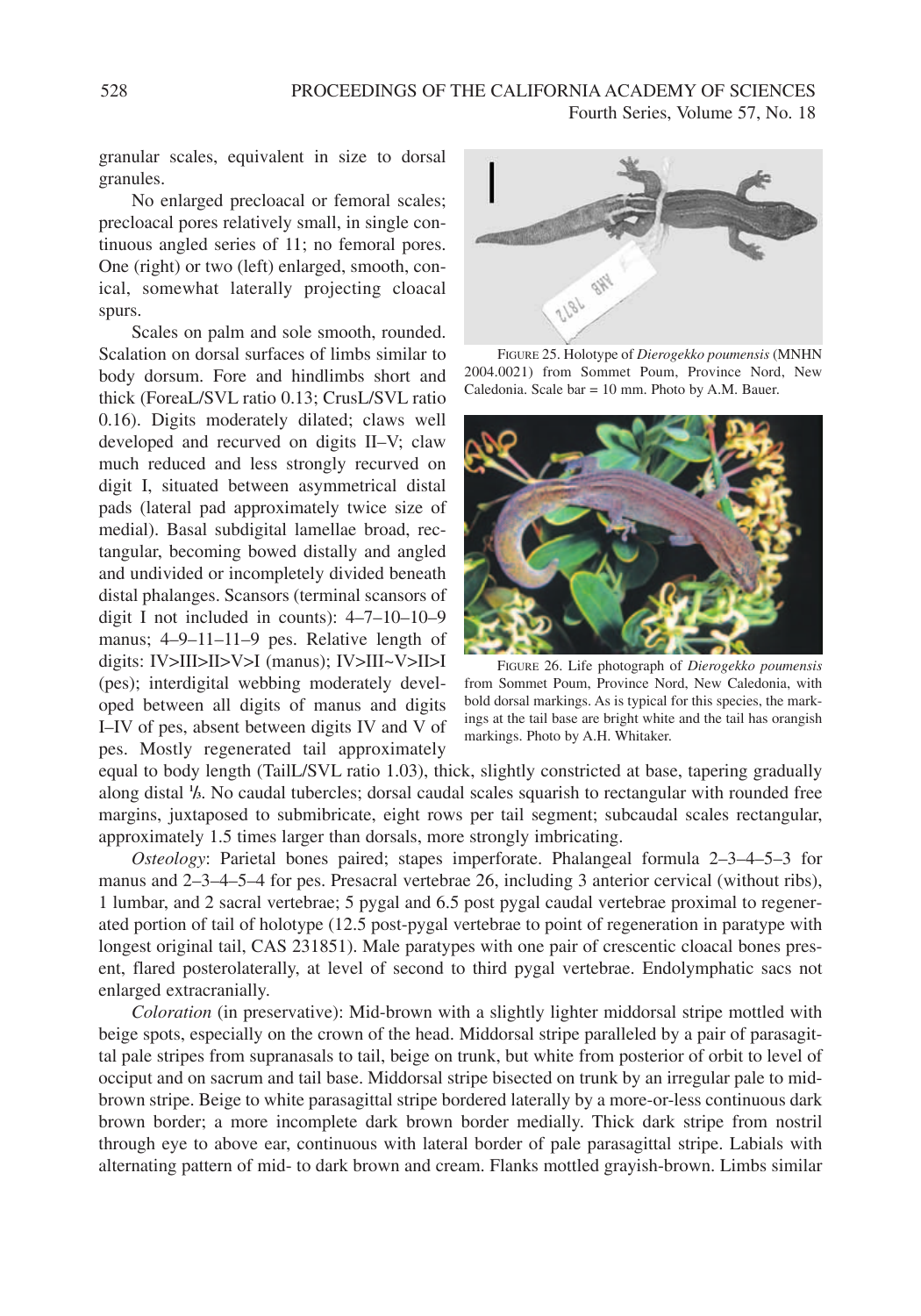to upper flanks and mottled with lighter and darker markings; palms, soles and subdigital surfaces brown to grayish-brown. Pale parasagittal stripes well defined on tail base, with dark borders; pattern fading rapidly distally along tail. Regenerated portion of tail mottled light to mid-brown. Venter beige with many scattered dark brown scales, pigmentation heaviest under limbs, around cloaca and on throat, which has a marbled appearance. Venter of both original and regenerated portions of tail an uneven grayish-brown.

**VARIATION**.— Comparative mensural data for the holotype and paratypes are given in Table 8. Body size ranged from 24.3 mm (AMS R 166982, juvenile non-type) to 38.3 (female paratype CAS 231841). Mostly original tail of CAS 231850 is 107% of SVL. Meristic characters of paratypes are mostly similar to those of the holotype. Precloacal pores in male paratypes in a single continuous series of 8 (AMS R 166978), 10 (CAS 231850, 231852), or 11 (AMS R 166977).

Color pattern is relatively uniform among the large series of specimens examined. The pale lines on the sacrum are almost always bright white (Figs. 25–26). The pale middorsal stripe is somewhat less-well demarcated than in the holotype in AMS R 166988–89, AMS R 161205, CAS 231848, USNM 563361, and YPM 15178. MCZ R 184132 and AMS R 166989 have somewhat less heavily pigmented venters than the holotype. Tail of juvenile spec-



FIGURE 27. Life photograph of *Dierogekko poumensis* climbing on a maquis shrub at Sommet Poum, Province Nord, New Caledonia. This specimen is weakly patterned but still clearly exhibits the bright white markings on the tail base. Photo by T. Jackman.

imen AMS R 166982 distinctly orange-red in life. Whitaker Consultants Limited (2002) noted the orange tint of tails of this species (Fig. 25) and also suggested that the tail was thickened relative to other *Dierogekko* species.

**DISTRIBUTION AND NATURAL HISTORY**.— This species is known only from Sommet Poum (414 m maximum elevation) (Fig. 3). Its distribution over the massif appears patchy but it is known from several localities from the vicinity of the town of Poum in the north to Canne Stream on Sommet Sud in the south. All sites are in maquis shrubland (Fig. 28), from elevations of 10 m to the highest levels of the summit plateau. The large series was collected in a span of about two hours. All animals collected with the types were active on low (approximately 1m) maquis shrubs along the service track to the telecommunications tower on the north slope of Sommet Poum (Fig. 29). As many as five geckos were active on a single plant. Animals appeared to be actively foraging on the twigs and foliage when captured. When approached closely some geckos dropped to the base of bushes as has been reported for roosting chameleons (Parcher 1974). Many females contained two eggs including the largest specimens examined, paratype CAS 231841, as well as non-types AMS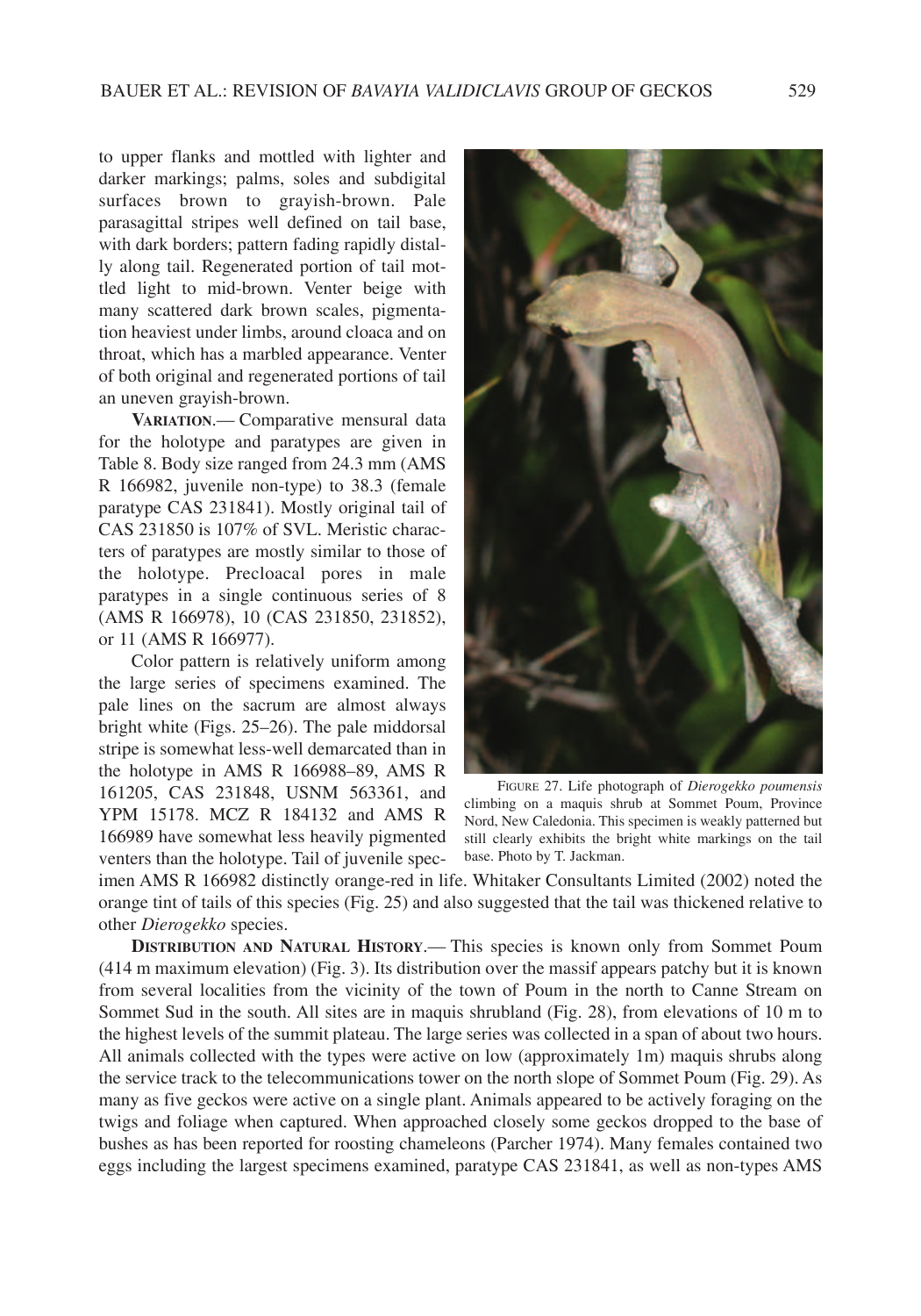# R 166986–87, CAS 231844 and YPM 15179, collected in January 2003, and AMS R 161205–06 and CAS 231860, collected in October 2001.

*Dierogekko poumensis* is syntopic with *Eurydactylodes agricolae* and another new species of *Dierogekko* (see below) on the plateau of Sommet Poum, and with *Oedodera marmorata* and *Hemidactylus frenatus* at the low elevation sites. Other sympatric taxa include *Cryptoblepharus novocaledonicus* and an unidentified *Caledoniscincus*, as well as a large skink, possibly *Phoboscincus garnieri*, in maquis on top of the massif, and the common lowland species (*Caledoniscincus atropunctatus*, *C*. aff. *austrocaledonicus*, *C*. *haplorhinus*, *Lioscincus nigrofasciolatus*) occur near sealevel on the lower slopes of the mountain (Whitaker et al. 2004).

**CONSERVATION STATUS**.— *Dierogekko poumensis* is extremely common at its type locality and occurs in lesser abundance at other sites on the massif. However, the total area of Sommet Poum is small and populations of *D. poumensis* are patchy. A nickel mine is currently being operated at the northern end of the massif and there are plans to extend the pit to the summit plateau. Wild fires are a relatively frequent occurrence and since 2001 a fire has destroyed a large area of maquis on the plateau where these geckos were formerly common. An added threat is that fire ants have recently established in closed forest remnants on the



FIGURE 28. Maquis shrubland on the plateau of Sommet Poum, Province Nord, New Caledonia. Photo by A.H. Whitaker.



FIGURE 29. Maquis shrubs at type locality of *Dierogekko poumensis* near the telecommunications tower at approximately 200 m elevation, Sommet Poum, Province Nord, New Caledonia overlooking Île Mouac (left) and Île Tuany (right) off the northwest coast of the Grande Terre. As many as five individuals were found in a single shrub. Photo by A.M. Bauer.

plateau with a consequent decimation of gecko populations (Jourdan et al. 2000, 2001). Both introduced rats and feral cats occur on Sommet Poum, but as on most northwestern peaks, direct evidence of gecko predation is lacking (Whitaker et al. 2004). Given the highly restricted known range of this species and serious threats to its habitat, we regard it as Critically Endangered.

#### *Dierogekko inexpectatus* **Bauer, Jackman, Sadlier, and Whitaker, sp. nov.** Figures 30–31.

**TYPE MATERIAL**.— HOLOTYPE: MNHN 2004.0025 (formerly AMS R 161222): Adult female; New Caledonia, Province Nord, Sommet Poum, Paevala, 2 km S Poum, 20°15′05.6″S, 164°01′22.4″E (elevation 320 m), collected by A.H. Whitaker and V.A. Whitaker 15 October 2001.

**ETYMOLOGY**.— The species name *inexpectatus* means unexpected and refers to the occurrence of this second species of *Dierogekko* from the small, relatively low elevation Poum Massif. When originally discovered it was not recognized as being distinct from the smaller *D. poumensis* (Whitaker Consultants Limited 2002).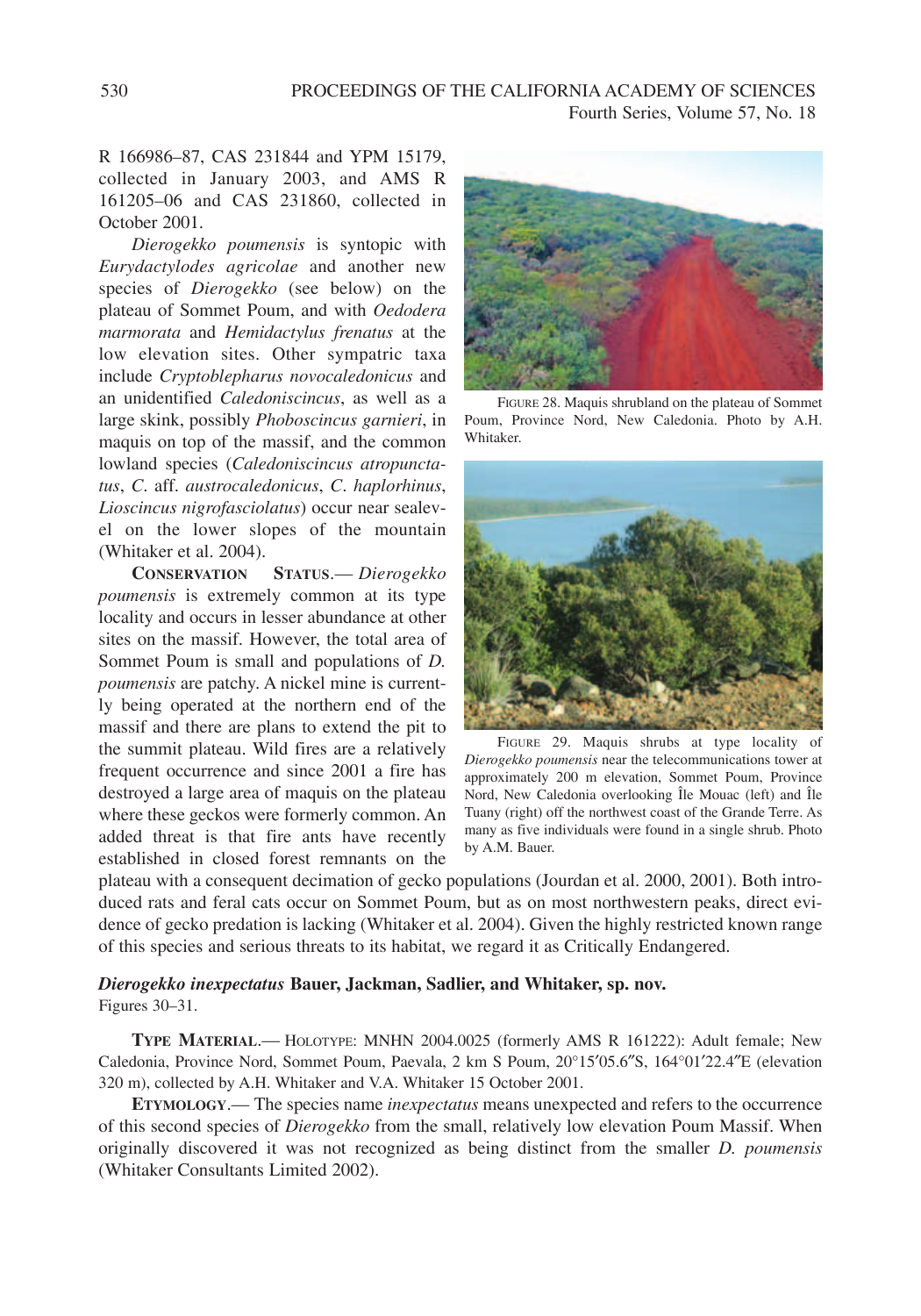**DIAGNOSIS**.— *Dierogekko inexpectatus* can be distinguished from all congeners on the basis of the following combination of characters: size relatively small (39.5 mm in unique type), three internasal scales; distal subdigital lamellae divided; [male preanal pore condition unknown]. Cream stripes uniform on dorsum, becoming wider on tail base; small cream spots on area between forelimb insertion and loreals.

**DESCRIPTION** (based on holotype).— Adult female. SVL 39.5 mm; TailL 36.2 mm (distal 25.8 mm regenerated). Head relatively short (HeadL/SVL ratio 0.27), wide (HeadW/HeadL ratio 0.68), somewhat depressed (HeadH/ HeadL ratio 0.39), weakly set off from relatively thick neck. Loreal region without inflated canthal area; interorbital region slightly depressed. Snout moderately elongate (SnEye/HeadL ratio 0.44), blunt; much longer than eye diameter (OrbD/SnEye ratio 0.54); scales on snout and forehead small, rounded, granular to weakly conical, homogeneous; scales on snout much larger than those on occipital region. Eye relatively large (OrbD/HeadL ratio 0.24); pupil vertical with crenelated margins; supraciliaries short, bearing three elongate spines near posterodorsal margin of orbit. Ear opening elliptical, angled posterodorsally at an angle of 45° from horizontal, large (EarL/HeadL ratio 0.14); eye to ear distance greater than diameter of eyes



FIGURE 30. Holotype of *Dierogekko inexpectatus* (MNHN 2004.0025) from Paevala, Sommet Poum, Province Nord, New Caledonia. Scale bar = 10 mm. Photo by A.M. Bauer.



FIGURE 31. Life photograph of holotype of *Dierogekko inexpectatus* (MNHN 2004.0025) from Paevala, Sommet Poum, Province Nord, New Caledonia. Photo by A.H. Whitaker.

(EyeEar/OrbD ratio 1.20). Rostral wider (1.7 mm) than deep (1.1 mm), incompletely divided dorsally. Two moderately enlarged supranasals separated by three internasals, one anterior and two posterior. Rostral in contact with first supralabials, nostrils, supranasals and all three internasals. Nostrils rounded, each surrounded by supranasal, rostral, first supralabial, nasal and two postnasals. At least four rows of small scales separate orbit from supralabials. Mental triangular, wider (1.2 mm) than deep (1.0 mm). A single enlarged (15–20 times size of granular throat scales) hexagonal postmental, anterior apex narrowest, bordered by mental, first infralabials, and four enlarged chin shields, two posteriorly and one each posterolaterally. Two to three scale rows posterior to postmental and medial to infralabials enlarged relative to remainder of chin and throat scales. Supralabials to midorbital position 8/7; total enlarged supralabials 10/10; supralabial scales to angle of jaws 14/14. Enlarged infralabials 8/8; infralabials to angle of jaws 11/13. Interorbital scale rows across narrowest point of frontal bone 17.

Body slender, elongate (TrunkL/SVL ratio 0.44) no ventrolateral folds. Dorsal scales smooth, granular, homogeneous. Ventral scales larger than dorsals, smooth, hexagonal and subimbricate to imbricate, roughly uniform in size across venter. Approximately 151 scale rows around midbody. Gular region with homogeneous, smooth granular scales, equivalent in size to dorsal granules. No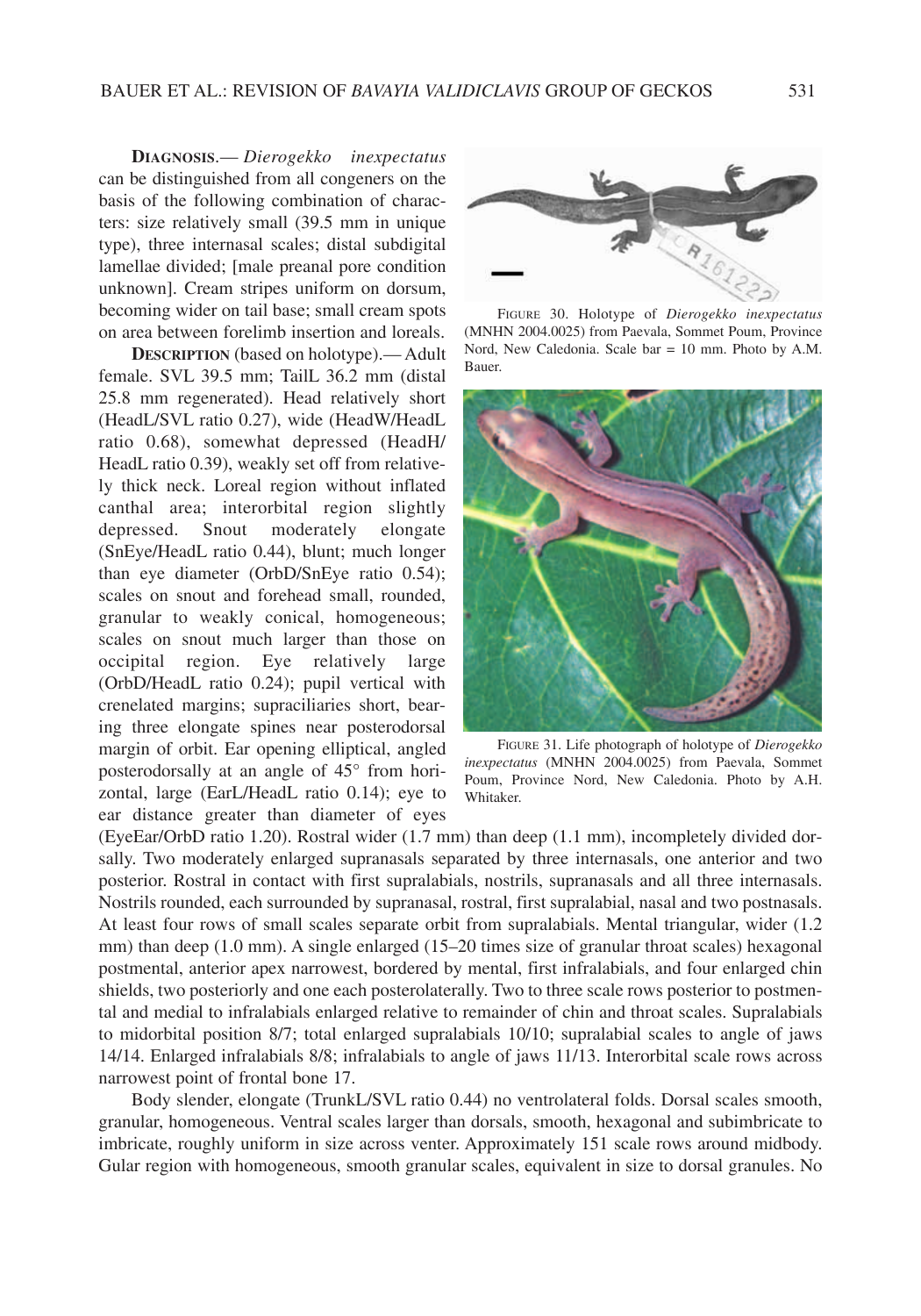enlarged precloacal or femoral scales; no precloacal or femoral pores. No enlarged cloacal spurs.

Scales on palm and sole smooth, rounded. Scalation on dorsal surfaces of limbs similar to body dorsum. Fore and hindlimbs short and thick (ForeaL/SVL ratio 0.12; CrusL/SVL ratio 0.14). Digits moderately dilated; claws well developed and recurved on digits II–V; claw much reduced and less strongly recurved on digit I, situated between asymmetrical distal pads (lateral pad approximately twice size of medial). Basal subdigital lamellae broad, rectangular, becoming bowed distally and angled and divided beneath distal phalanges (except for terminal scansor). Scansors (terminal scansors of digit I not included in counts): 6–9–12–12–9 manus; 6–10–12–11–9 pes. Relative length of digits: IV>III>I>V>I (manus); IV>III~V>II>I (pes); interdigital webbing moderately well developed between all digits of manus and digits I–IV of pes. Regenerated tail shorter than SVL (TailL/SVL ratio 0.92), thick, slightly constricted at base, tapering sharply along distal **<sup>1</sup> /3**. No caudal tubercles; dorsal caudal scales rectangular, juxtaposed, eight rows per tail segment; subcaudal scales larger than dorsals.

*Osteology*; Parietal bones paired; stapes imperforate. Phalangeal formula 2–3–4–5–3 for manus and 2–3–4–5–4 for pes. Presacral vertebrae 26, including 3 anterior cervical (without ribs), 1 lumbar, and 2 sacral vertebrae; 5 pygal and 4.5 post pygal caudal vertebrae in original tail of holotype. Endolymphatic sacs not enlarged extracranially.

*Coloration* (in preservative): Dorsal ground color brown, with a pair of thin (2–3 granular scales in width), cream, parasagittal stripes extending from posterodorsal margin of orbit on to tail base; stripes relatively uniform on dorsum, becoming thicker and less well defined on original portion of tail. Stripes bordered by narrow (1–2 granular scales in width) dark brown margins, more well developed laterally than medially. Vertebral area lighter than than dorsum lateral to stripes. Area in front of forelimb insertion and below cream stripe as far anterior as loreal region darker brown than dorsum, with scattered, small, irregular cream colored spots. Labial scales mid- to dark brown with cream gaps bracketing sutures between scales. Iris blackish. Flanks light brown. Limbs mottled; palms, soles and subdigital surfaces brown to grayish-brown. Regenerated portion of tail midbrown with irregular darker markings, some longitudinally oriented. Venter beige with scattered small, dark punctations on individual scales; chin mottled. Tail venter light brown, with relatively uniform brown pigment flecks across all scales; scattered larger dark brown markings irregularly distributed. Venter of regenerated portion of tail becoming darker distally.

**DISTRIBUTION AND NATURAL HISTORY**.— This species is known from a single specimen collected beneath a stone in deep leaf litter in closed forest at Paevala (320 m) on Sommet Poum, at the far northwest of the Grande Terre (Fig. 3). *Dierogekko inexpectatus* cooccurs with its congener *D. poumensis*. Other reptile species occurring on Sommet Poum are listed under the account of the latter species.

**CONSERVATION STATUS**.— As only a single individual of this species was collected, despite the large number of *D. poumensis* found, it is possible that *D. inexpectatus* may be very limited in its distribution. Although it may occur nearby in unsampled areas it has not been found during searches of any other localities and a recent resurvey of the type locality failed to find further individuals. The threats facing lizard populations on Sommet Poum (mining, wild fires, fire ants, introduced mammalian predators) have been discussed under *D. poumensis*. We provisionally regard *D. inexpectatus* as Critically Endangered, but further data are required to assess the real threats to its survival.

# COMPARISONS AMONG SPECIES

As noted in the introduction, *Dierogekko* spp. are highly conservative in morphology, and differ little in most respects. All species can be unambiguously diagnosed on the basis of mtDNA data,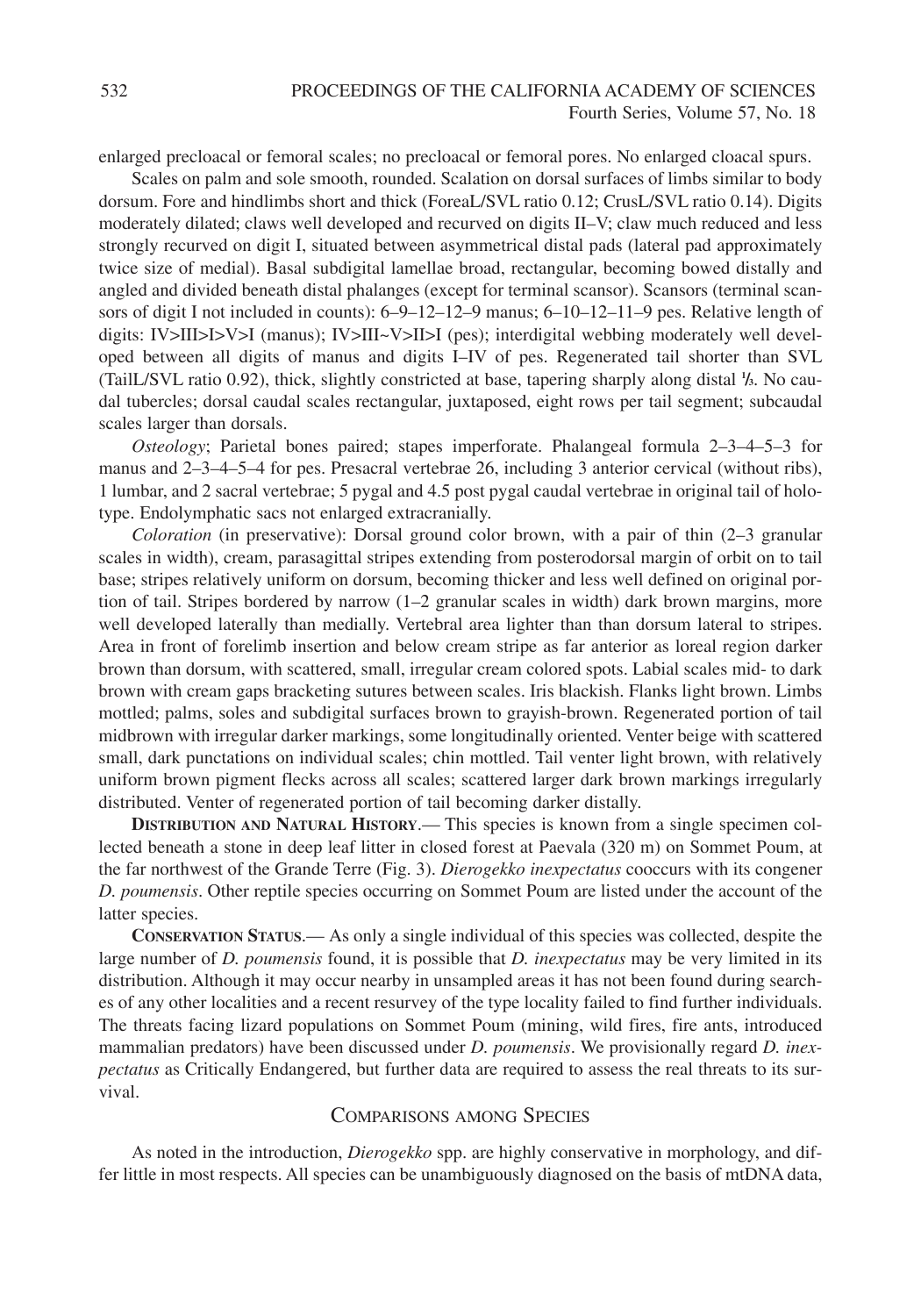but no single morphological features have been identified that will serve to distinguish them. Even the few putatively diagnostic combinations of features must be considered as provisional in that they will only serve to distinguish the species based on the degree of variation known to exist in the specimens available. Sample sizes, however, are small for most species and larger samples might reveal more extensive overlap in features such as size and preanal pore counts. In practice, species of *Dierogekko* are most easily assigned to species on the basis of locality. Only on Sommet Poum do two species occur in sympatry (*D. poumensis*, *D. inexpectatus*). The former species may be distinguished from the latter by its smaller size (maximum 38.32 mm SVL versus 39.48 mm SVL for the unique type of *D. inexpectatus*), undivided or incompletely divided subdigital scansors, and single internasal scale (versus 3 internasals). Unfortunately, the male of *D. inexpectatus* is unknown, so the preanal pore condition for this species is undetermined.

For the seven species for which males are known, three species possess two rows of preanal pores (*D. thomaswhitei*, *D. validiclavis, D. nehoueensis*) and three have only a single row of pores (*D. kaalaensis*, *D. koniambo*, *D. poumensis*). *Dierogekko insularis* is variable in this regard and may have from zero to eight pores in a posterior row of pores. Although all species are small in absolute terms, they segregate into several categories of maximum body size: *D. kaalaensis*, *D. thomaswhitei* and *D. validiclavis* all reach SVLs of approximately 45 mm. Excluding *D. inexpectatus* (known only from a single specimen), most of the remaining species reach a maximum size of 41–43 mm, whereas *D. poumensis*, for which a large sample is available, barely exceeds 38 mm SVL. Finally, the species do differ subtly in color pattern, although there is considerable variation in some taxa (see individual species diagnoses and life photographs).

#### **DISCUSSION**

**PHYLOGENY OF** *DIEROGEKKO*.— Relationships within *Dierogekko* are well supported by ND2 sequence data. As expected, the more slowly evolving RAG-1 gene contributes less to intrageneric resolution, but is fully consistent with the ND2 data. The basal division in the genus separates *D. poumensis* from all remaining taxa (Fig. 32). Based on the Bayesian analysis *D. validiclavis* and *D. inexpectatus* are sister species, with *D. nehoueensis* the sister group to this pair. This cluster as a whole forms the sister group to (*D. insularis* (*D. koniambo* (*D. kaalaensis*, *D. thomaswhitei*). Under parsimony *D. insularis* forms a trichotomy with the other two clades in a strict consensus of equally parsimonious trees. Each of the individual species receives strong support (Bayesian posterior probability 1.00, 100% bootstrap support) and all supraspecific groupings, except that clustering *D. insularis* with the Koniambo/Taom/Kaala clade, are supported by posterior probabilities of at least 0.99. With respect to mainland species, the phylogeny is geographically coherent. The northernmost taxon (*D. poumensis*) is the sister group to a northern ultramafics plus northeastern (*validiclavis* sensu stricto) clade plus a southern ultramafic clade.

Within *D. insularis*, the Île Art population is the sister group to that from Île Pott, with Île Yandé outside of this. In other taxa represented by more than one locality (*D. kaalaensis*, *D. validiclavis*) specimens from each locality are reciproically monophyletic. The exception is *D. nehoueensis*, in which there is almost no differentiation between samples from Néhoué and nearby Tiébaghi.

**AGE OF THE** *DIEROGEKKO* **RADIATION**.— A comparative analysis of the New Caledonian and New Zealand skink and gecko fauna suggests that all of the within-island speciation in both taxonomic groups occurred approximately 30 million years ago (Jackman, 2005; Jackman and Bauer, in prep), following the maximal extent of the Oligocene marine transgression, which reduced New Zealand to an area of about 18% of its current aerial land mass (Cooper and Millener 1993). This transgression is believed to have resulted in the Oligocene bottleneck, which reduced genetic and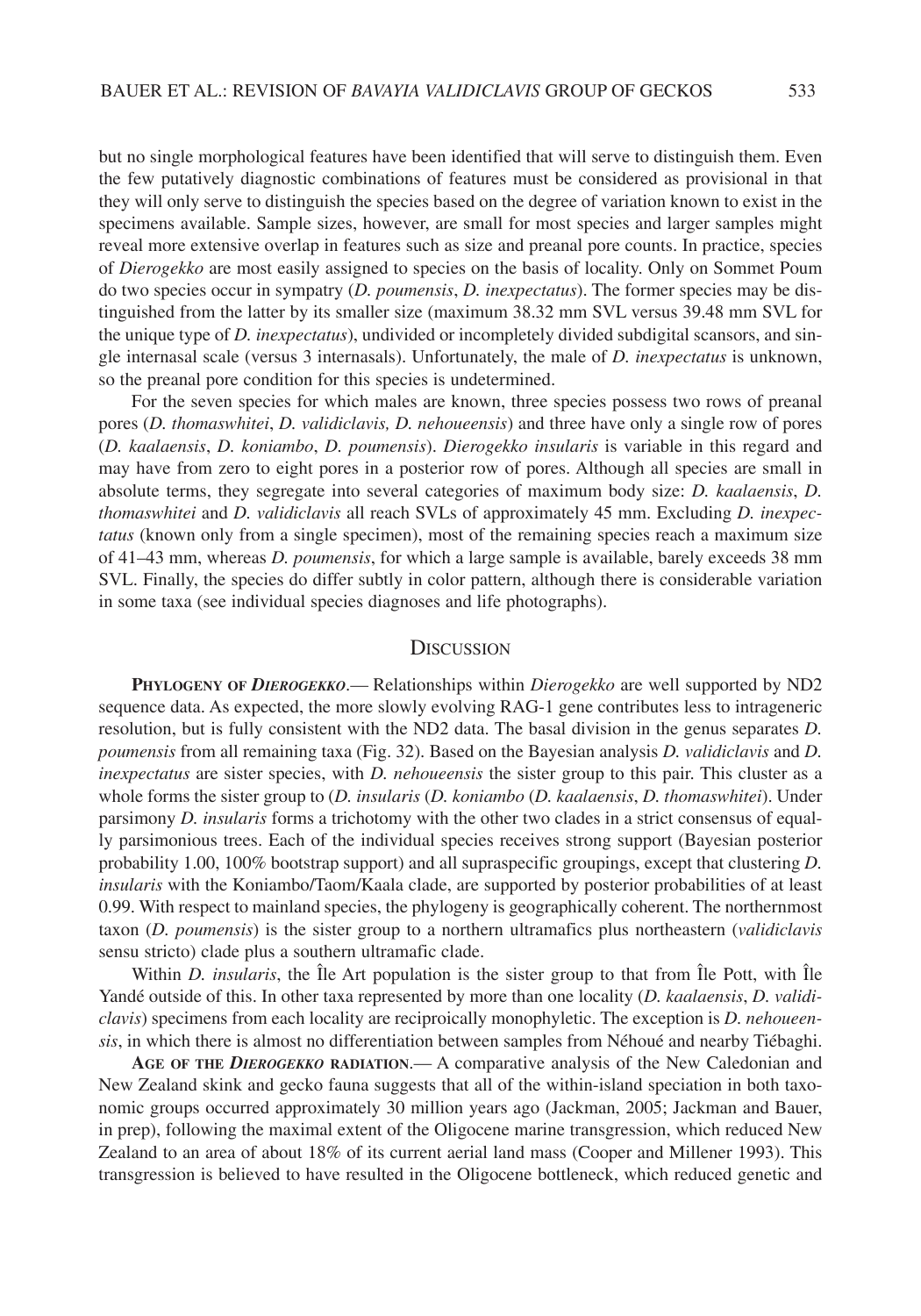phyletic diversity in New Zealand and is thought to have been important in the evolutionary history of many animal taxa, including insects, birds, and lizards, at least in New Zealand (Cooper and Cooper 1995; Hickson et al. 2000; Chambers et al. 2001; von Dohlen and Teulon 2003; Trewick and Morgan-Richards 2005; although its impact on the flora remains to be substantiated, Lee et al. 2001). Comparable influence of Oligocene transgressions on the biotic history of New Caledonia has been suggested (Bauer 1999), but has not been previously demonstrated, and other Tertiary events, particularly the Eocene ophiolitic obduction, have been proposed as important events (Lowry 1998; Lee et al. 2001).

Assuming a 30 million year



FIGURE 32. Maximum-likelihood tree under the GTR  $+ I + G$  model. Bootstrap values are presented above the branches and posterior probability values are below the branches. This topology is one of the 3 most parsimonious trees. Branches are proportional to length using Maximum-likelihood. Outgroups are not shown. Short branches with bootstrap values over 95% and posterior probabilities of 1 are indicated with a dot. Specimens without institutional codes indicated are all from the Australian Museum (AMS).

old time to common ancestry for the most divergent lineages of New Caledonian diplodactylid geckos and using the program r8s to calibrate the ages of divergence for the ND2 data, the estimated time to common ancestry of the genus *Dierogekko* is 19.2 million years. Using the same calibration, the most recent speciation event in the genus is 5.7 million years. A somewhat independent estimate of the same ages using a rate of 0.65% change per lineage per million years based on a variety of reptile and amphibian lineages (Macey et al. 1998; Weisrock et al. 2001) gives estimates of 18.6 and 10.1 million years for the age of the genus and the most recent speciation event. As a whole, the *Dierogekko* clade is roughly the same age as the *Bavayia cyclura* group, but older than the *Bavayia sauvagii* group.

These age estimates are in sharp contrast to those found by Murienne et al. (2005) for the New Caledonian cockroach genus *Angustonicus.* These authors argued that diversification in this lineage was no older than two million years and used this to support a broader hypothesis that the biotic richness and endemism of New Caledonia are not necessarily reflective of a Gondwanan origin of the indigenous taxa. While we agree that much of the modern New Caledonian biota owes its diversification to Tertiary events, we believe that the young age of the *Angustonicus* radiation is not typical of the fauna as a whole. Rather, our data suggest that events from the mid-Tertiary onwards have played a role in the cladogenesis of the diplodactylid geckos of the region. Although some reconstructions suggest that all of New Caledonia was submerged during the Paleocene (Murienne et al. 2005), thus necessitating a dispersalist origin for all land biota, evidence from the flora suggests that some land area existed even during periods of maximal obduction and transgression (Lowry 1998). Further, rough dating of the divergence between New Caledonian and New Zealand diplodactylids, as well as that between those lineages and Australian diplodactylids, is consistent with cladogenesis associated with Late Cretaceous to Early Tertiary geological events occurring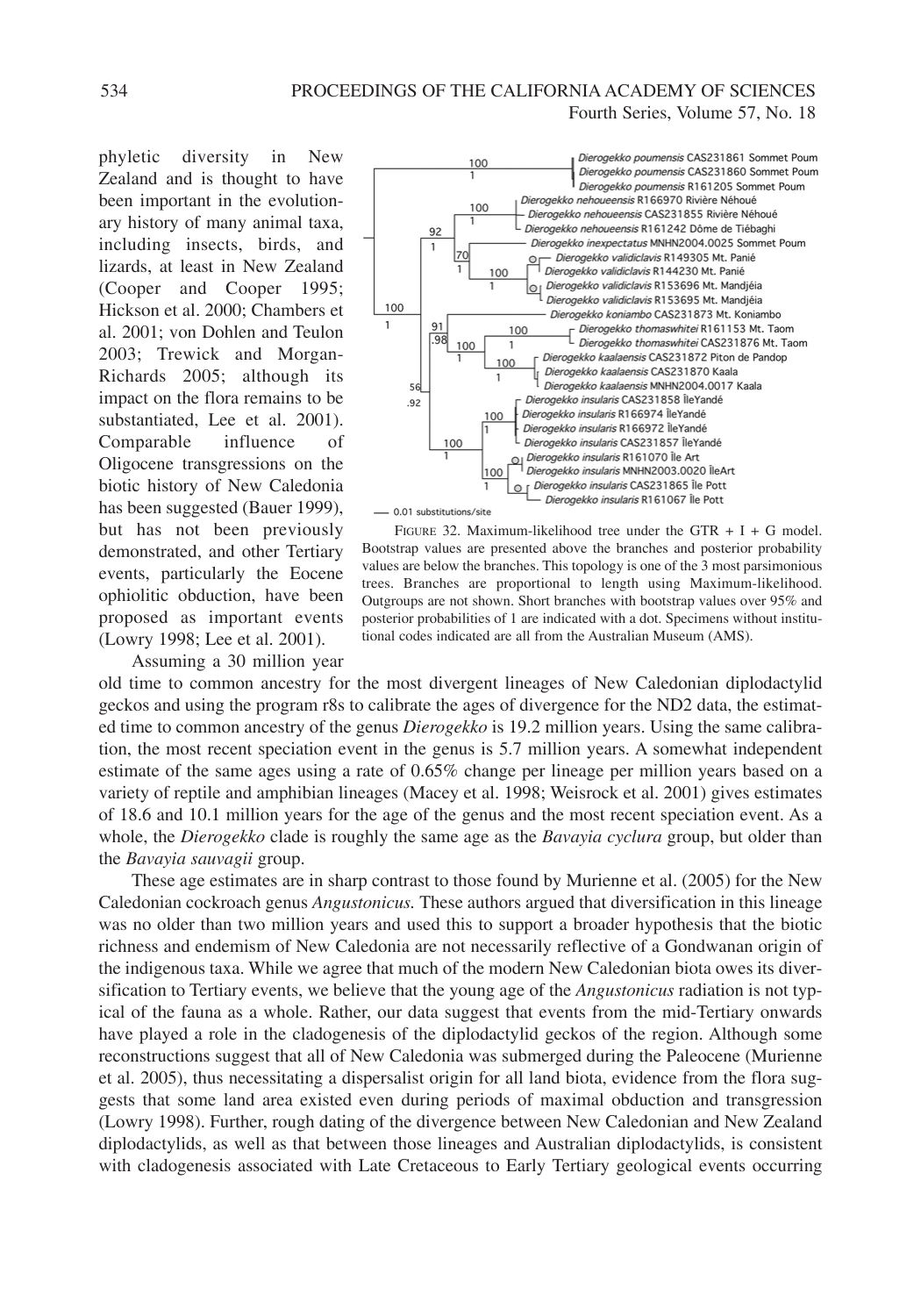along the eastern margin of Gondwanaland (Jackman 2005). Thus, we follow Bauer (1990, 1999) in considering the New Caledonian diplodactlyid fauna to be Gondwanan in origin, although it is now clear that the "modern" radiation of taxa is more recent and consistent with the Oligocene bottleneck hypothesis. A similar extinction followed by radiation of remaining taxa has been postulated to explain the history of the New Caledonian flora as well (Jaffré et al. 1987).

**BIOGEOGRAPHY**.— *Dierogekko* is restricted to the northern portion of New Caledonia and to islands that were once connected to the New Caledonian mainland. Specifically, they occur allopatrically in association with a series of isolated ultramafic massifs northwest of the Grande Terre. This chain of ultramafics extends from the Massif du Boulinda (1330 m) in the south, thorough the Massif de Kopéto (1083 m), the Massif de Koniambo (940 m), the Massif d'Ouazangou-Taom (1092 m), Mont Kaala (1079 m), Dôme de Tiébaghi (599 m), and Sommet Poum (414 m), to the Îles Belep in the far north (Sautter 1981; Jaffré et al. 1987; Morat 1993). Indeed all of the isolated peaks from Koniambo north, except Ouazangou, which has not been sampled, support endemic species of *Dierogekko*. Only *D. validiclavis* sensu stricto occurs entirely outside the ultramafic massifs, being restricted to the metamorphic rocks of the Panié Massif in the northeast of New Caledonia. In addition, *D. nehoueensis* occurs in the lowland riverine Néhoué Valley, adjacent to the Dôme de Tiébaghi, where it is present on an alluvial substrate.

Ultramafic rocks include peridotites and serpentinites, which are composed of magnesium silicates containing iron, nickel, cobalt and manganese. They give rise to lateritic soils that are poor in potasium, calcium and phosphorus and rich in heavy metals (Ni, Mn and Co) (Jaffré et al. 1994, Lowry 1998). The ultramafic massifs are substantially drier than the axial ranges of metamorphic rock that parallel them to the east (Paris 1981; Sautter 1981), and they support a rich and distinctive flora (Jaffré 1974; Jaffré and Latham 1974). They are mostly covered by maquis shrubland characterized by evergreen shrubs and also support a high diversity of sedges (Cyperaceae). Elevations above 700 m are typically dominated by species of *Costularia*, *Hibbertia*, *Knightia*, *Dicranopteris*, *Gahnia*, and *Grevillea* (Jaffré 1974; Jaffré and Latham 1974), although small and highly fragmented humid forest patches also remain despite often intensive mining activity. These may be dominated by podocarps or lauraceous trees, or by species of *Casuarina*, *Metrosideros*, *Nothofagus*, or *Araucaria* (Jaffré 1980; Morat et al. 1986; Jaffré et al. 1987). Plant diversity is especially high in these regions, with more than 1800 species or more than 60% of the New Caledonian flora. Further, of these, 98% are New Caledonian endemics and at least 1176 species are restricted to ultramafics. The dominant vegetation in much of the ultramafic regions is maquis vegetation. The maquis has approximately 1150 species, of which almost 90% are endemic (Jaffré et al. 1994, 2001). More specifically, each of the northwestern ultramafic massifs is associated with endemic plants (Jaffré et al. 1987).

By the late Eocene peridotites, the most widespread of the ultramafic substrates, covered virtually all of New Caledonia (Guillon 1975; Jaffré et al. 1987, 1994). Now they cover much of the southern third of New Caledonia as well as the Île des Pins off the southern coast and numerous northern isolates, including the Belep islands, which together constitute the Ophiolitic Nappe (Cluzel et al. 2001). Ultramafics have been implicated in both the major extinction and subsequent radiation of the flora (Jaffré et al. 1987, 1994). Since the end of the Eocene, erosion has reduced and fragmented this previously continuous substrate (Guillon 1969, 1975; Trescases 1969, 1975; Guillon and Routhier 1971), and it is possible that such fragmentation may be associated with cladogenesis in *Dierogekko*. However, there have also been significant climatic and vegetational changes in New Caledonia during this period (Lowry 1998; Lee et al. 2001) and specific candidate cladogenetic events remain elusive.

In contrast to earlier interpretations of the New Caledonian fauna (e.g., Diamond 1984), it now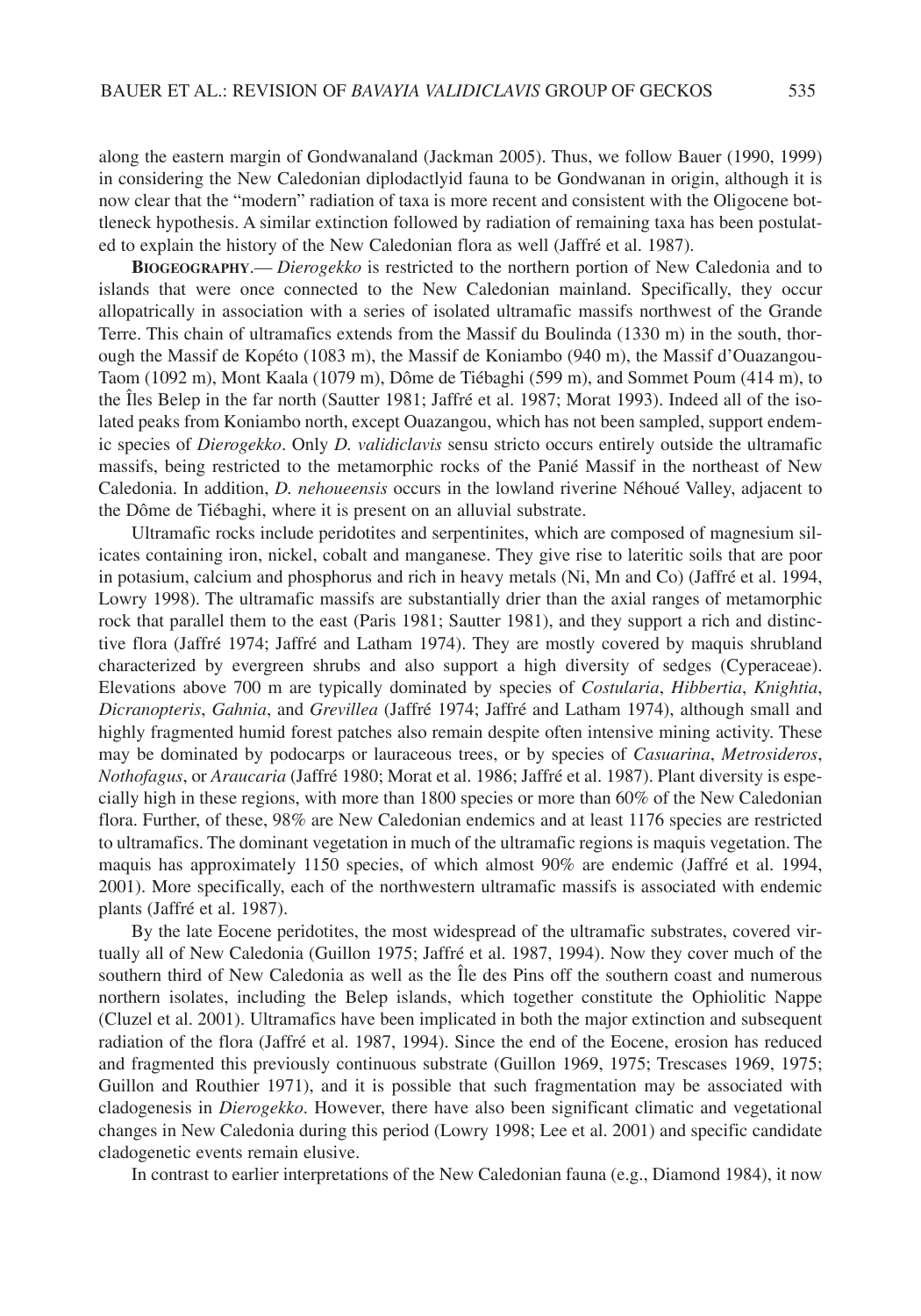appears that New Caledonia has been the site of numerous in situ radiations of vertebrate taxa (Bauer 1989; Bauer and Sadlier 1993, 2000). Indeed, animals and plants of many groups exhibit significant radiations within New Caledonia (e.g., Haase and Bouchet 1998; Eibl et al. 2001). The fauna of the northwestern ultramafics has been poorly studied to date. Putatively endemic scarabid beetles have ben reported from the Îles Belep (Paulian and Pluot-Sigwalt 1984). Unfortunately, explicit phylogenetic hypotheses are lacking for all of these groups, so it is not yet possible to apply cladisitc biogeographic methods (Humphries and Parenti 1999) to test hypotheses of area relationship among the isolated peaks.

**CONSERVATION**.— All of the new species of *Dierogekko* face threats from habitat destruction and from predation or harrasment from introduced animals. Introduced mammals, in particular, have been demonstrated to have negative impacts on the New Caledonian native biota in general (Gargomigny et al. 1996) and most such species have successfully invaded even the most remote, high-elevations of the island (Rouys and Theuerkauf 2003). Rats and cats are the most frequently encountered introduced mammals in *Dierogekko* habitats. Both have been known to cause local lizard extirpation or to decrease population densities (Whitaker 1978; Newman 1994) and rats may also alter habitats through their differential consumption of seeds and young plants (Campbell and Atkinson 1999, 2002). Habitat destruction or alteration is also caused by deer (*Cervus timorensis*) and pigs (*Sus scrofa*), both of which are present at most of the sites where *Dierogekko* spp. have been collected. The gecko *Hemidactylus frenatus* has been known to competitively exclude other gecko species in areas where it has been introduced (e.g., Petren et al. 1993, Petren and Case 1996; Cole et al. 2005). *Dierogekko* spp. populations are presently known to occur syntopically with *H. frenatus* at several localities and they may be a threat to another newly described New Caledonian gecko, *Oedodera marmorata* (Bauer et al. 2006). Given the successful spread of *H. frenatus* elsewhere in New Caledonia (Bauer and Sadlier 2000), we consider it a potential threat to those populations of *Dierogekko* occurring at lower elevations.The fire ant, *Wasmannia auropunctata*, was encountered sympatrically with only one of the mainland *Dierogekko* sites (Rivière Néhoué), but it does occur on Yandé and the Îles Beleps, and at Mt. Taom it has been recorded from lower elevations (Whitaker et al. 2004). This invasive species is highly competitive with other ants and is widespread in New Caledonia (Le Breton et al. 2003). It is known to impact negatively native geckos (Jourdan et al. 2001) and must also be considered a potential threat.

Probably the greatest threat to *Dierogekko*, however, is from wholesale habitat destruction. Although *D. validiclavis* receives a measure of protection on the Massif de Panié, the species occurring in the northwest of New Caledonia are all subject to major habitat alteration, chiefly from mining operations. Operational mines are present on Taom, Kaala, the Dôme de Tiébaghi and Sommet Poum, and a large new mine is planned for Koniambo. Past mining activities have altered landscapes and vegetation at the island localities and wild fires pose a significant threat at all sites (Sadlier et al. 2004; Whitaker et al. 2004). Finally, although the Rivière Néhoué site has some protection as a recreational park, this very use opens the area up to further degradation, both through direct human activity, but also through the intentional or inadvertent introduction of non-native animals, including cattle and fire ants.

We have modified IUCN criteria (1996) for assigning taxa to risk categories, relying on estimated distribution in combination with known or perceived threats, where area of occupancy has been adjusted for the total area of New Caledonia (Sadlier and Bauer 2003; Sadlier et al. 2004). A species represented by 5 or fewer site records (2.5% or less of total landmass, where each site record represents a potential maximum area of 100 km<sup>2</sup> and reflects the potential maximum degree of population fragmentation) is considered Endangered dependent upon the degree of fragmentation in the presence of threats to the area of occupancy or extent and quality of habitat. Critically Endangered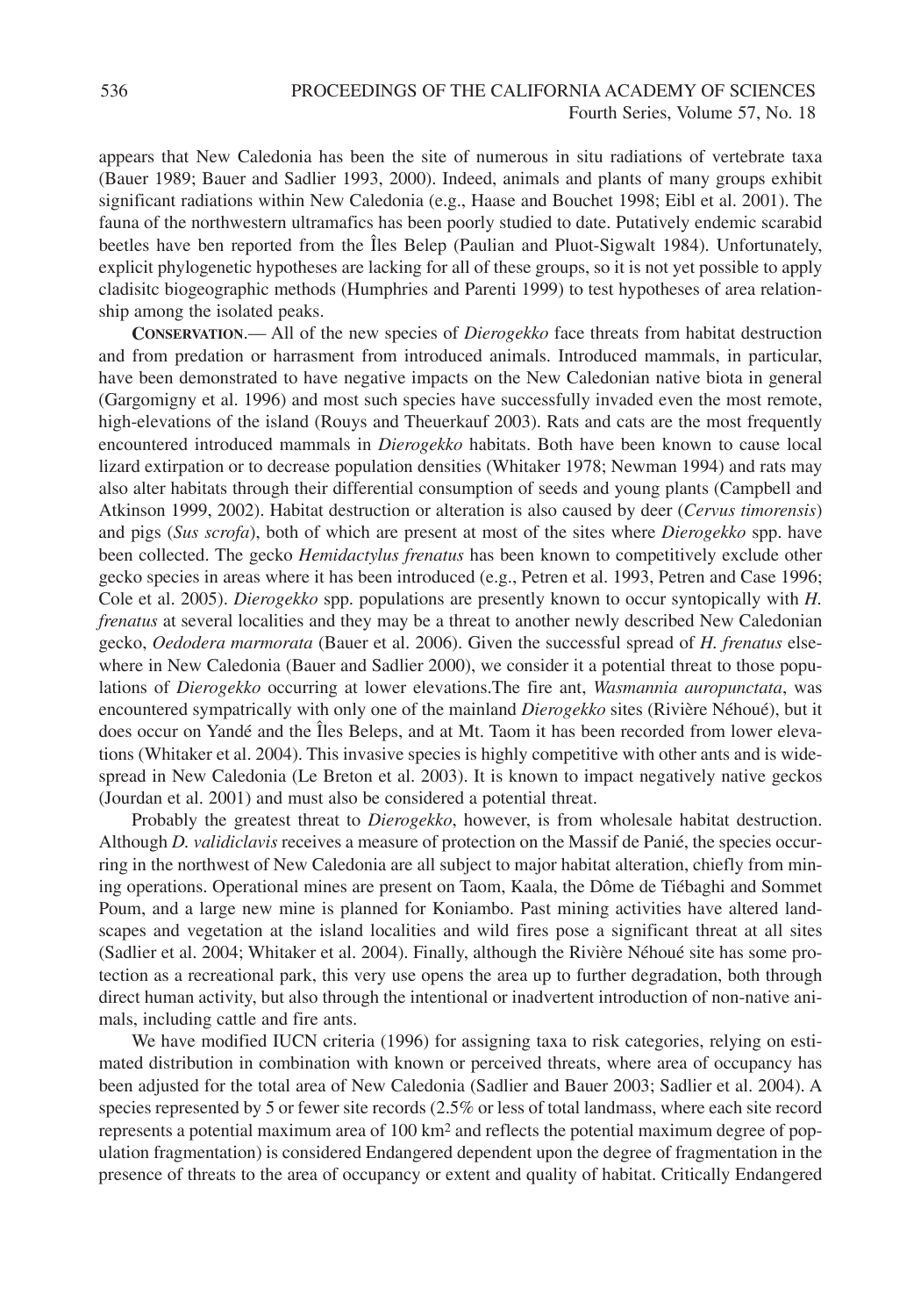species are those known from a single location of  $< 100 \text{ km}^2$  and exposed to diminishing habitat area and/or quality due to actual habitat loss or introduced predators (Sadlier and Bauer 2003; Whitaker et al. 2004). On this basis *Dierogekko thomaswhitei*, *D. kaalaensis*, *D. poumensis*, *D. inexpectatus* and *D. koniambo* are Critically Endangered and *D. nehoueensis* and *D. insularis* are Endangered. *Dierogekko validiclavis*, while occurring at only two sites (Mt. Panié and Mt. Mandjélia) is considered Vulnerable rather than Endangered because of the large extent and potential habitat for it that has yet to be surveyed (Sadlier and Bauer 2003).

Whitaker et al. (2004) proposed that protection should be given to all remaining high elevation closed forest patches on ultramafic substrates in New Caledonia and that high elevation maquis should also be considered of high conservation value. They also suggested that mammal eradication programs, such as those implemented successfully in New Zealand (Towns et al. 1997; Towns and Broome 2003) could be put in place for the northern islands of New Caledonia, including Île Yandé, Île Art, and Île Pott. While the limited distributions of all species of *Dierogekko* will always leave them vulnerable to habitat perturbations, actions such as these would do much to decrease risk levels to populations.

The recognition of seven new species and of the distinctiveness of these species as a group from other New Caledonian diplodactylid geckos serves further to highlight both the species richness and phyletic diversity of the New Caledonian herpetofauna. Both of these concepts had been grossly underestimated for many years, due to inadequate collecting and general inattention by systematists (Bauer 1989). Recent intensive work coupled with extensive sampling, and a paradigm shift to lineage-based species concepts (de Queiroz 1998; Brown and Diesmos 2001), have demonstrated that the New Caledonian herpetofauna exhibits a high degree of intra-island or microendemism (Bauer and Sadlier 1993, 2000; Bauer 1999). Specifically, the southern ultramafic block of New Caledonia, along with the Panié massif and several karst areas had been identified as localized areas of reptile endemism. The exploration of the northwestern ultramafic peaks and surrounding areas in northern New Caledonia (Whitaker Consultants Limited 2002; Whitaker et al. 2004) has revealed staggering levels of microendemism, with locally or strictly endemic skinks and/or geckos on each of the ultramafic peaks extending from Boulinda in the south to the Îles Belep in the north. Further endemism has been recognized even from lowland sites in the northwest of the island (Bauer et al. 2006). These results further emphasize the uniqueness and conservation priority of New Caledonia (Myers 1988, 1990; Chazeau 1993; Mittermeier et al. 1996, 1999; Myers et al. 2000; Lowry et al. 2004).

#### **ACKNOWLEDGMENTS**

We are grateful to the Province Nord authorities for supporting our herpetological research in northwestern New Caledonia. Our fieldwork was carried out under Convention de Collaboration Nº. 80/2001 from the Direction du Développement Économique et de l'Environnement of the Assemblée de la Province Nord, and the majority of specimens of *Dierogekko* was collected under permits Nº. 31 and Nº. 49/02/SFE to Whitaker Consultants and permit Nº. 01/03/COLL-SCE to Aaron M. Bauer. We particularly thank Joseph Manauté, Christian Papineau, Jean-Jérome Cassan and Van Duong Dang and the staff at the Antenne DDEE de Koumac. For permission to visit various massifs and island localities, and for assistance, we are grateful to Marc-Antoine Audet and Sébastien Sarramenga of Projet Koniambo (Koniambo), Philippe Faivre and Henri Italiano of SMSP – Société Minière du Sud Pacifique (Taom), Robert Frouin and Christophe Montagnat (Kaala); Jean Inchauspé and Paul Atkins of SLN – Société Le Nickel (Tiébaghi), Claude Paquet of SMSP (Sommet Poum), Antoine Tidjine and Diana Tevesou (Île Yandé), and the Commune de Belep (Îles Belep). Logistical support and encouragement were provided by Jean Chazeau and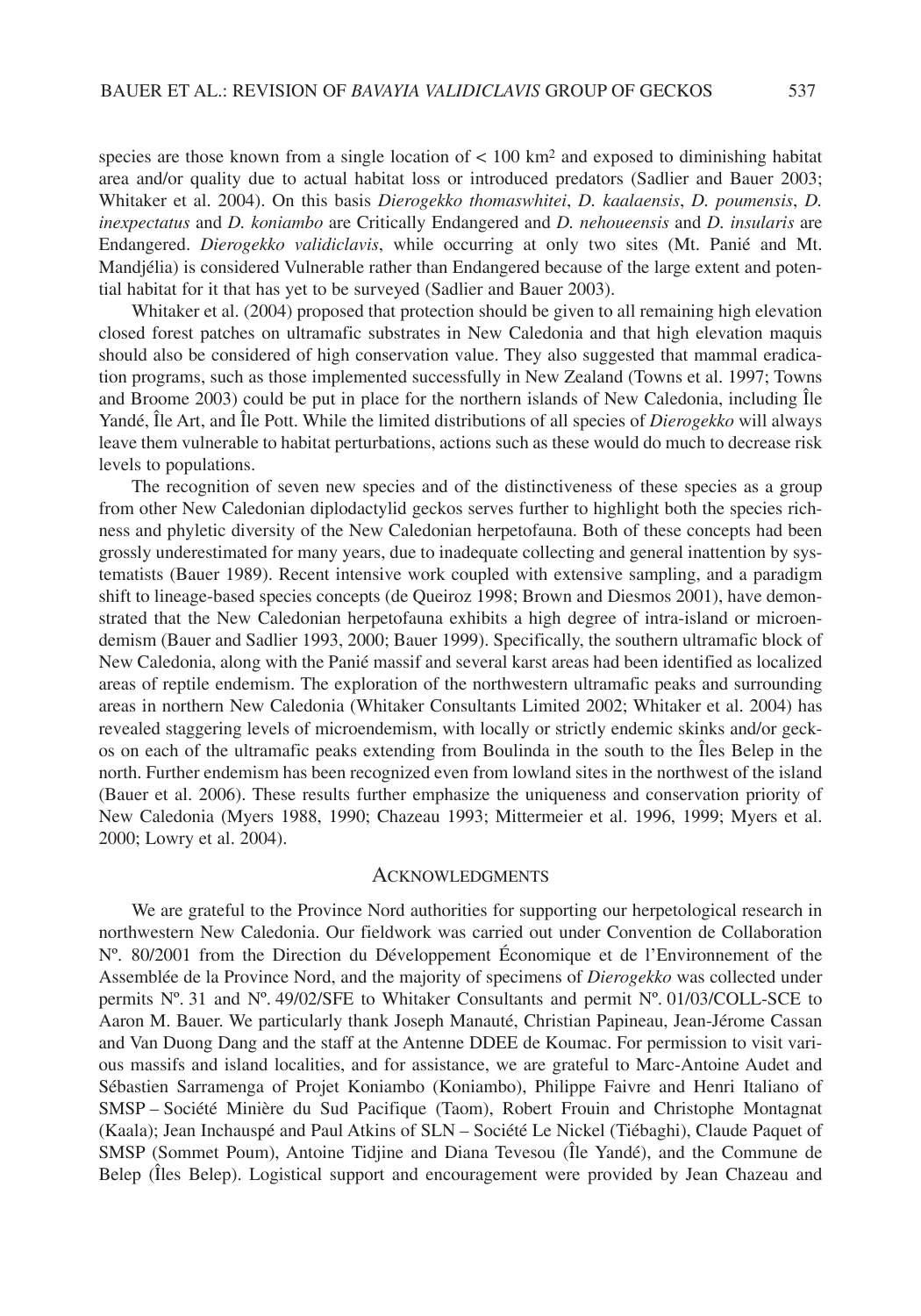Hervé Jourdan of IRD Nouméa and Vivienne Whitaker, Sarah A. Smith, Glenn Shea and Greg Watkins-Colwell participated in the fieldwork. Michael Kiebish assisted in early stages of the molecular laboratory work. This research was supported by grants DEB 0108108 and DEB 0515909 from the National Science Foundation to A.M. Bauer and T. Jackman.

# LITERATURE CITED

- ANDERSON S., A.T. BANKIER , B.G. BARRELL, M.H.L. DE BRUIJN, A.R. COULSON, J. DROUIN, I.C. EPERON, D.P. NIERLICH, B.A. ROE, F. SANGER, P.H. SCHREIER, A.J.H. SMITH, R. STADEN, AND I.G. YOUNG. 1981. Sequence and organization of the human mitochondrial genome. *Nature* 290: 457–465.
- BAUER, A.M. 1989. Reptiles and the biogeographic interpretation of New Caledonia. *Tuatara* 30:39–50.
- BAUER, A.M. 1990. Phylogenetic systematics and biogeography of the Carphodactylini (Reptilia: Gekkonidae). *Bonner Zoologische Monographien* 30:1–220.
- BAUER, A. M. 1999. The terrestrial reptiles of New Caledonia: the origin and evolution of a highly endemic herpetofauna*.* Pages 3–25 *in* H. Ota, ed., *Tropical Island Herpetofauna*: *Origin, Current Diversity, and Conservation*. Elsevier, Amsterdam, Netherlands.
- BAUER, A.M., T.R. JACKMAN, AND M. KIEBISH. 2004. Molecular systematics of the New Caledonian geckos *Rhacodactylus* and *Eurydactylodes* (Squamata: Diplodactylidae). *New Zealand Journal of Zoology* 31:100.
- BAUER, A.M., T. JACKMAN, R.A. SADLIER, AND A.H. WHITAKER. 2006. A new genus and species of diplodactylid gecko (Reptilia: Squamata: Diplodactylidae) from northwestern New Caledonia. *Pacific Science* 60:125–135, 1 pl.
- BAUER, A.M., J. JONES, AND R.A. SADLIER. 2000. A new high-elevation *Bavayia* (Reptilia: Squamata: Diplodactylidae) from northeastern New Caledonia. *Pacific Science* 54:63–69.
- BAUER, A.M., AND R.A. SADLIER. 1993. Systematics, biogeography and conservation of the lizards of New Caledonia. *Biodiversity Letters* 1:107–122.
- BAUER, A.M., AND R.A. SADLIER. 2000. *The Herpetofauna of New Caledonia*. Society for the Study of Amphibians and Reptiles, Ithaca, New York, USA. xii + 310 pp., 24 pls.
- BAUER A.M., A.H. WHITAKER, AND R.A. SADLIER. 1998. Two new species of the genus *Bavayia* (Reptilia: Squamata: Diplodactylidae) from New Caledonia. *Pacific Science* 52:342–355.
- BERGMANN, P.J., AND A.P. RUSSELL. 2006. Systematics and biogeography of the widespread Neotropical gekkonid genus *Thecadactylus* (Squamata), with the description of a new cryptic species. *Zoological Journal of the Linnean Society*. (In press.)
- BLAXTER, M.L. 2004. The promise of a DNA taxonomy. *Philosophical Transactions of the Royal Society of London B* 359:669–679.
- BROWN, R.M., AND A.C. DIESMOS. 2001. Application of lineage-based species concepts to oceanic island frog populations: the effects of differing taxonomic philosophies on the estimation of Philippine biodiversity. *Silliman Journal* 42:133–162.
- CAMPBELL, D.J., AND I.A.E. ATKINSON. 1999. Effects of kiore (*Rattus exulans*) on recruitment of indigenous coastal trees on northern offshore islands of New Zealand. *Journal of the Royal Society of New Zealand* 29:265–290.
- CAMPBELL, D.J., AND I.A.E. ATKINSON. 2002. Depression of tree recruitment by the Pacific rat (*Rattus exulans* Peale) on New Zealand's northern offshore islands of New Zealand. *Biological Conservation* 107:19–35.
- CHAMBERS, G.K., W.M. BOON, T.R. BUCKLEY, AND R.A. HITCHMOUGH. 2001. Using molecular methods to understand the Gondwanan affinities of the New Zealand biota: three case studies. *Australian Journal of Botany* 49:377–387.
- CHAZEAU, J. 1993. Research on New Caledonian terrestrial fauna: achievements and prospects. *Biodiversity Letters* 1:123–129.
- CLUZEL, D., J.C. AITCHISON, AND C. PICARD. 2001. Tectonic accretion and underplating of mafic terranes in the Late Eocene intraoceanic fore-arc of New Caledonia (Southwest Pacific): geodynamic implications. *Tectonophysics* 340:23–59.
- COLE, N.C., C.G. JONES, AND S. HARRIS. 2005. The need for enemy-free space: the impact of an invasive gecko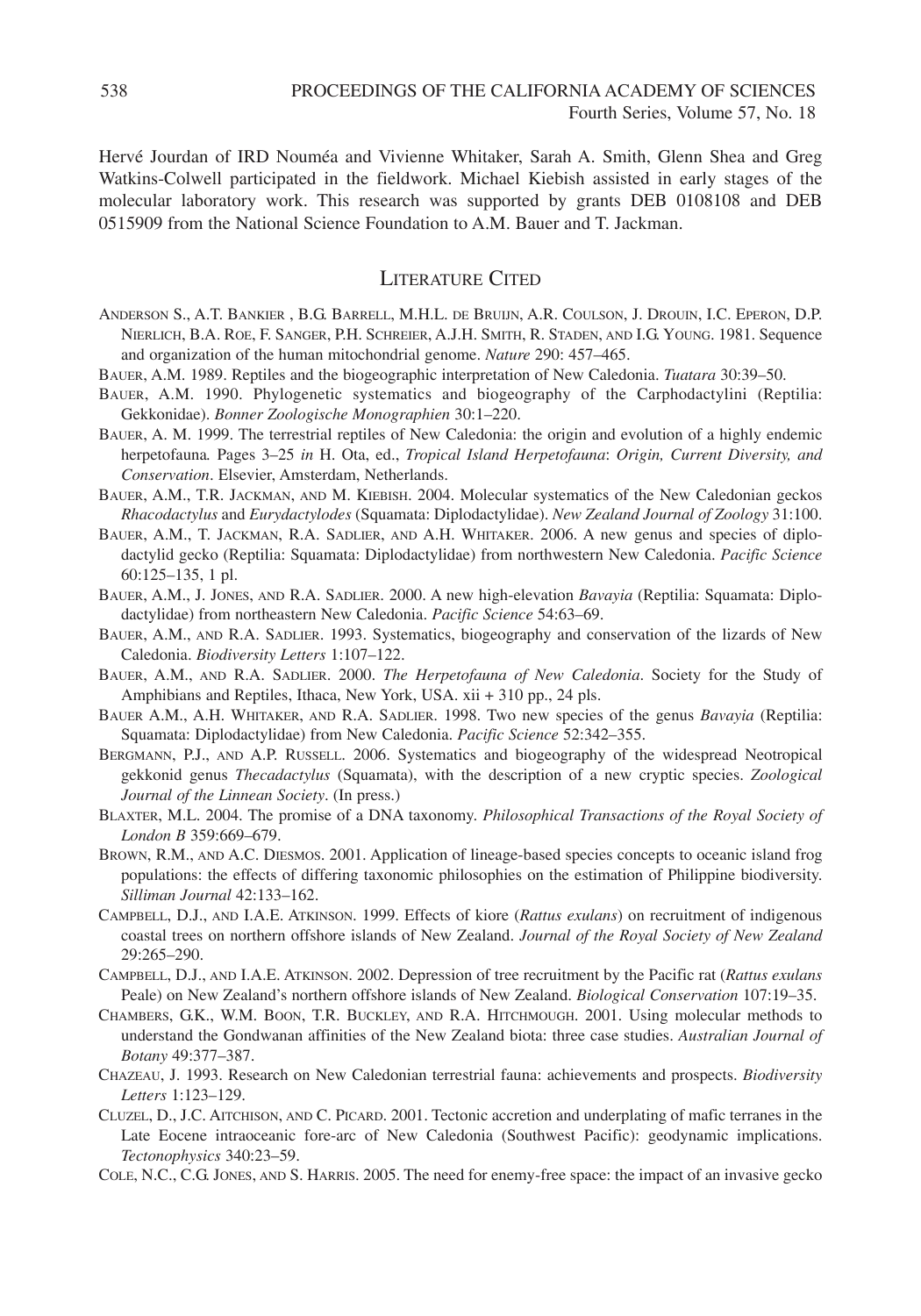on island endemics. *Biological Conservation* 125:467–474.

- CONSERVATION INTERNATIONAL AND MARUIA SOCIETY. 1998. *Conserving Biodiversity in Province Nord, New Caledonia*. 2 vols. Maruia Society, Conservation International and Assemblée de la Province Nord, Nelson, New Zealand, Washington, D.C. and Koné, New Caledonia. [1] + xxix + 113 pp., i + 85 pp.
- COOPER, A., AND R.A. COOPER. 1995. The Oligocene bottleneck and New Zealand biota: genetic record of a past environmental crisis. *Proceedings of the Royal Society of London B* 261:293–302.
- COOPER, R.A., AND P.R. MILLENER. 1993. The New Zealand biota: historical background and new research. *Trends in Ecology and Evolution* 8:429–433.
- DE QUEIROZ, K. 1998. The general lineage concept of species, species criteria, and the process of speciation. Pages 57–75 *in* D.J. Howard and S.H. Berlocher, eds., *Endless Forms*: *Species and Speciation*. Oxford University Press, Oxford, UK.
- DIAMOND, J. 1984. Biogeographic mosaics in the Pacific. Pages 1–14 *in* F.J. Radovsky, P.H. Raven, and S.H. Sohmer, eds., *Biogeography of the Tropical Pacific*. Bishop Museum Special Publication 72. Honolulu, Hawai'i, USA.
- EIBL, J.M., G.M. PLUNKETT, AND P.P. LOWRY, II. 2001. Evolution of *Polyscias* sect. *Tieghemopanax* (Araliaceae) based on nuclear and chloroplast DNA sequence data. *Adansonia*, sér. 3, 23:23–48.
- EKSTROM, J.M.M., J.P.G. JONES, J. WILLIS, AND I. ISHERWOOD. 2000. *The Humid Forests of New Caledonia. Biological Research and Conservation Recommendations for the Vertebrate Fauna of Grande Terre*. CSB Conservation Publications, London, UK.  $(6) + 94 + (13)$  pp.
- ERESHEFSKY, M., ed. 1992. *The Units of Evolution*; *Essays on the Nature of Species*. Massachusetts Institute of Technology Press, Cambridge, Massachusetts, USA. xvii + 405 pp.
- FERGUSON, J.W.H. 2002. On the use of genetic divergence for identifying species. *Biological Journal of the Linnean Society* 75:509–516.
- GARGOMINY, O., P. BOUCHET, M. PASCAL, T. JAFFRÉ, AND J.-C. TOURNEUR. 1996. Conséquences des introductions d'espèces animales et végétales sur la biodiversité en Nouvelle-Calédonie. *Revue d' Ecologie — La Terre et la Vie* 51:375–402.
- GOOD, D.A., A.M. BAUER, AND R.A. SADLIER. 1997. Allozyme evidence for the phylogeny of giant New Caledonain geckos (Squamata: Diplodactylidae: *Rhacodactylus*), with comments on the status of *R. leachianus henkeli. Australian Journal of Zoology* 45:317–330.
- GUILLON, J.H. 1969. Données nouvelles sur la composition et la structure du grand massif péridotitique du sud de la Nouvelle-Calédonie. *Cahiers ORSTOM, série Géologie* 1:7–25.
- GUILLON, J.H. 1975. Les massifs péridotitiques de Nouvelle-Calédonie. *Mémoires ORSTOM* 76:1–20.
- GUILLON, J.H., AND P. ROUTHIER. 1971. Les stades d'évolution et de mise en place des massifs ultrabasiques de Nouvelle-Calédonie. *Bulletin du Bureau de Recherches Géologiques et Minières*, série 2, section IV,  $2:5-38.$
- HAASE, M., AND P. BOUCHET. 1998. Radiation of crenobiontic gastropods on an ancient continental island: the *Hemistomia*-clade in New Caledonia (Gastropoda: Hydrobiidae). *Hydrobiologia* 367:43–129.
- HAN, D., K. ZHOU, AND A.M. BAUER. 2004. Phylogenetic relationships among gekkotan lizards inferred from C-*mos* nuclear DNA sequences and a new classification of the Gekkota. *Biological Journal of the Linnean Society* 83:353–368.
- HEBERT, P.D.N., A. CYWINSKA, S.L. BALL, AND J.R. DEWAARD. 2003. Biological identifications through DNA barcodes. *Proceedings of the Royal Society of London B* 270:33–321.
- HENKEL, W., AND W. BÖHME. 2001. A new carphodactyline gecko of the New Caledonian genus *Eurydactylodes* (Sauria: Gekkonidae). *Salamandra* 37:149–156.
- HICKSON, R.E., K.E. SLACK, AND P. LOCKHART. 2000. Phylogeny recapitulates geography, or why New Zealand has so many species of skinks. *Biological Journal of the Linnean Society* 70:415–433.
- HOLLINGSWORTH, B.D. 1998. The systematics of chuckwallas (*Sauromalus*) with a phylogenetic analysis of other iguanid lizards. *Herpetological Monographs* 12:38–191.
- HOLLOWAY, J.D. 1979. *A Survey of the Lepidoptera, Biogeography and Ecology of New Caledonia.* Dr. W. Junk, The Hague, Netherlands. xii + 599 pp.
- HOWARD, D.J., AND S.H. BERLOCHER, EDS. 1998. *Endless Forms*: *Species and Speciation*. Oxford University Press, New York, New York, USA. 278 pp.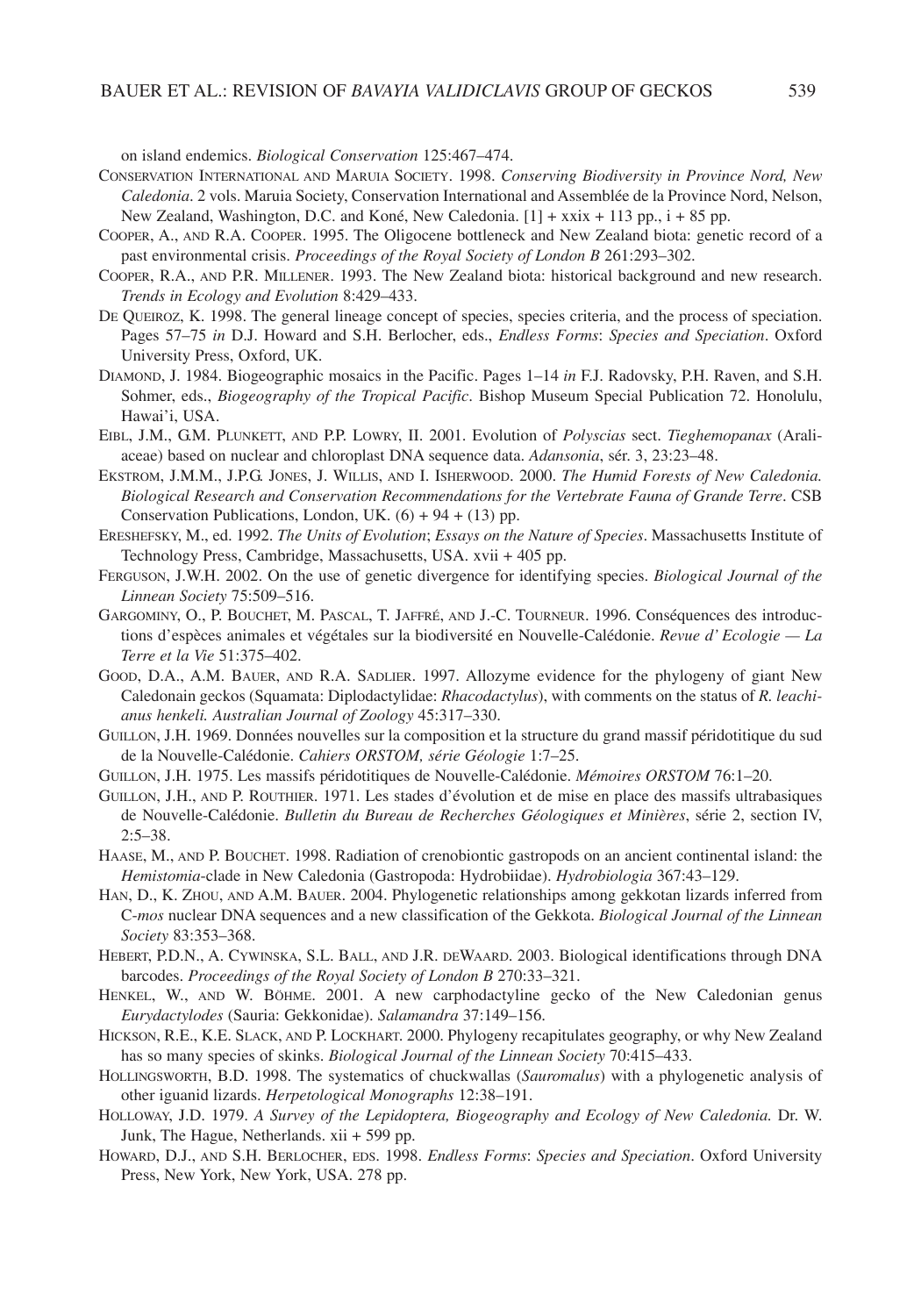- HUELSENBECK, J. P., AND F. RONQUIST. 2001. MRBAYES: Bayesian inference of phylogeny. *Bioinformatics* 17:754–755.
- HUMPHRIES, C.J., AND L.R. PARENTI. 1999. *Cladistic Biogeography,* 2nd edition. Oxford University Press, Oxford, UK. xi + 187 pp.
- IUCN. 1996. *IUCN Red List of Threatened Animals.* The IUCN Species Survival Commission, International Union for Conservation of Nature and Natural Resources. Gland, Switzerland. 368 pp + 10 annexes.
- JACKMAN, T. 2005. Tempo and mode of diversification of endemic New Caledonian lizards. *Abstracts, 2005 Joint Meeting of Ichthyologists and Herpetologists, Tampa, Florida*:243.
- JACKMAN, T.R., A.M. BAUER, AND M. KIEBISH. 2004. Molecular systematics of the New Caledonian forest geckos (Diplodactylidae: *Bavayia*). *New Zealand Journal of Zoology* 31:105.
- JAFFRÉ, T. 1974. La végétation et la flore d'un massif de roches ultrabasiques de Nouvelle-Calédonie: le Koniambo. *Candollea* 29:427–456, 3 pls.
- JAFFRÉ, T. 1980. Étude écologique du peuplement vegetal des sols derivés de roches ultrabasiques en Nouvelle-Calédonie. *Travaux et Documents de l'ORSTOM* 124:1–274.
- JAFFRÉ, T., P. BOUCHET, AND J.M. VEILLON. 1998. Threatened plants of New Caledonia: is the system of protected areas adequate? *Biodiversity and Conservation* 7:109–135.
- JAFFRÉ, T., AND M. LATHAM. 1974. Contribution à l'étude des relations sol-végétation sur un massif des roches ultrabasiques de la côte Ouest de la Nouvelle-Calédonie: le Boulinda. *Adansonia,* série 2, 14:311–336, 4 folding pls.
- JAFFRÉ, T., P. MORAT, AND J.-M. VEILLON. 1994. La flore. Caractéristiques et composition floristique des principales formations végétales. *Bois er Forêt des Tropiques*, N° 242 (4e trim.):7–30.
- JAFFRÉ, T., P. MORAT, J.-M. VEILLON, AND H.S. MACKEE. 1987. Changements dans la vegetation de la Nouvelle-Calédonie au cours du Tertiaire: la vegetation et la flore des roches ultrabasiques. *Bulletin du Muséum National d'Histoire Naturelle, Paris*, 4e série, section B, *Adansonia* 9:365–391.
- JAFFRÉ T., P. MORAT, J.M. VEILLON, F. RIGAULT, AND G. DAGOSTINI. 2001. *Composition et Caractérisation de la Flore Indigène de la Nouvelle-Calédonie / Composition and Characterisation of the Native Flora of New Caledonia*. Centre IRD de Nouméa (*Documents Scientifiques et Techniques*, II, 4), Nouméa, New Caledonia. 121 pp., 16 pls.
- JOUAN, H. 1863. Sur quelques animaux observés à la Nouvelle-Calédonie pendant les années 1861 et 1862. *Mémoires de la Société des Sciences Naturelles de Cherbourg* 9:89–127.
- JOUAN, H. 1864. Additions à la faune de la Nouvelle-Calédonie. *Mémoires de la Société des Sciences Naturelles de Cherbourg* 10:301.
- JOURDAN, H., R.A. SADLIER, AND A.M. BAUER. 2000. Premières observations sur les consequences de l'invasion de *Wasmannia auropunctata* 1863 (Roger) sur les prédateurs superieurs dans les ecosystemes néocalédoniens. *Actes des Colloques Insectes Sociaux* 13:121–126.
- JOURDAN, H., R.A. SADLIER, AND A.M. BAUER. 2001. Little fire ant invasion (*Wasmannia auropunctata*) as a threat to New Caledonian lizards: evidences from the sclerophyll forest (Hymenoptera: Formicidae). *Sociobiology* 38:283–301.
- KLUGE, A.G. 1967. Higher taxonomic categories of gekkonid lizards and their evolution. *Bulletin of the American Museum of Natural History* 135:1–60, pls. 1–5.
- KLUGE, A.G. 1987. Cladistic relationships in the Gekkonoidea (Squamata, Sauria). *Miscellaneous Publications, Museum of Zoology, University of Michigan* (173):i–iv + 1–54.
- LE BRETON, J., J. CHAZEAU, AND H. JOURDAN. 2003. Immediate impacts of invasion by *Wasmannia auropunctata* (Hymenoptera: Formicidae) on native litter ant fauna in a New Caledonian rain forest. *Austral Ecology* 28:204–209.
- LEE, D.E., W.G. LEE, AND N. MORTIMER, N. 2001. Where and why have all the flowers gone? Depletion and turnover in the New Zealand Cenozoic angiosperm flora in relation to palaeogeography and climate. *Australian Journal of Botany* 49:341–356.
- LOWRY, P.P., II. 1998. Diversity, endemism, and extinction in the flora of New Caledonia: a review. Pages 181–206 *in* C.-I. Peng and P.P. Lowry, II, eds., *Threatened and Endangered Floras of Asia and the Pacific Rim*. Academia Sinica Monograph Series No. 16, Taipei, Taiwan.
- LOWRY, P.P. II, J. MUNZINGER, P. BOUCHET, H. GÉRAUX, A.M. BAUER, O. LANGRAND, AND R.A. MITTERMEIER.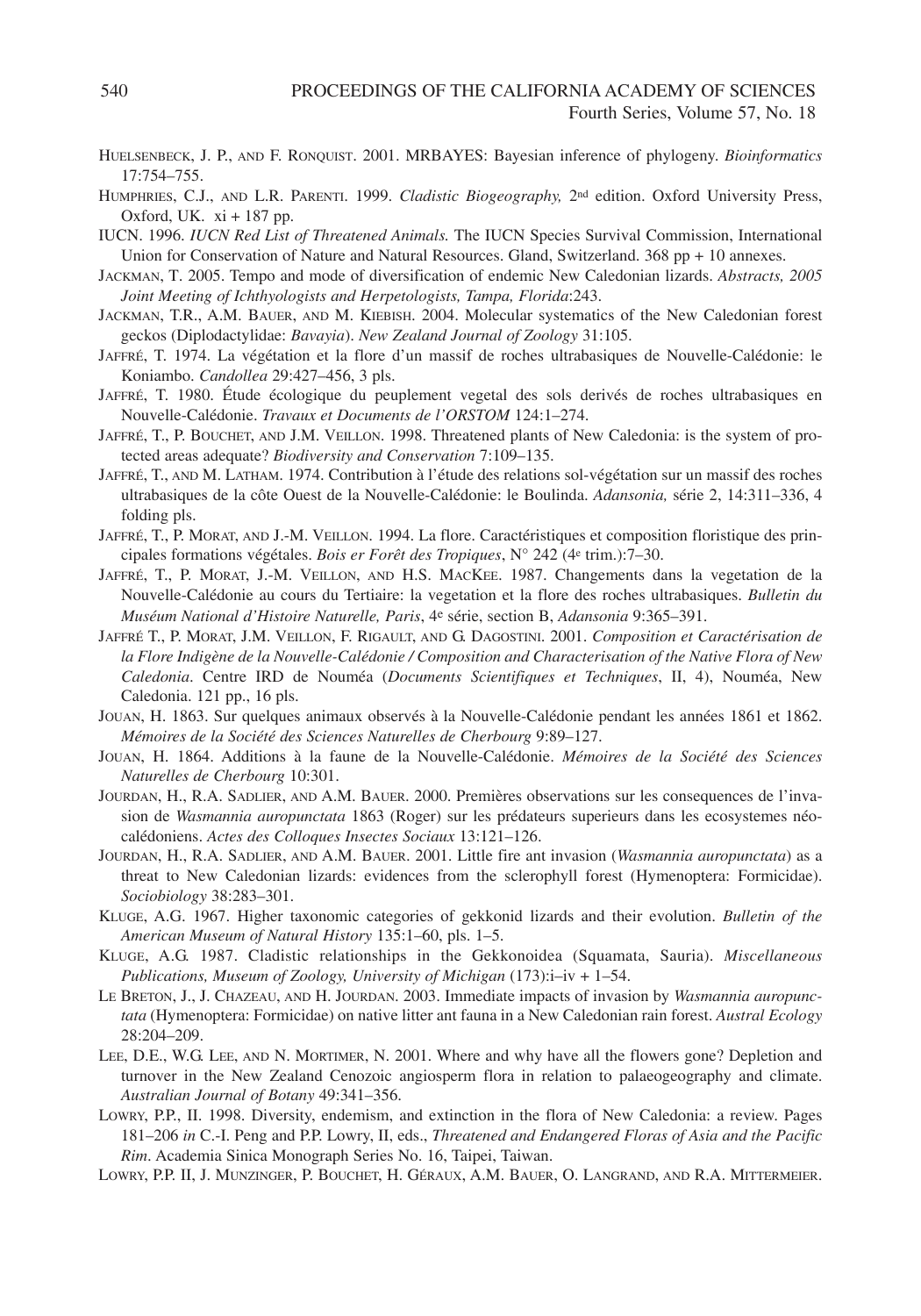2004. New Caledonia. Pages 192–197 *in* R.A. Mittermeier, P.R. Gil, M. Hoffmann, J. Pilgrim, T Brooks, C.G. Mittermeier, J. Lamoreux, and G.A.B. Da Fonseca, eds., *Hotspots Revisited.* CEMEX, Mexico City, Mexico.

- MACEY, J.R., A. LARSON, N.B. ANANJEVA, Z. FANG, AND T. J. PAPENFUSS. 1997. Two novel gene orders and the role of light-strand replication in rearrangement of the vertebrate mitochondrial genome. *Molecular Biology and Evolution* 14: 91–104.
- MACEY, J. R., J.A. SCHULTE, II, N.B. ANANJEVA, A. LARSON, N. RASTEGAR-POUYANI, S.M. SHAMMAKOV, AND T.J. PAPENFUSS. 1998. Phylogenetic relationships among agamid lizards of the *Laudakia caucasia* species group: testing hypotheses of biogeographic fragmentation and an area cladogram for the Iranian Plateau. *Molecular Phylogenetics and Evolution* 10:118–131.
- MANIATIS, T. E.F. FRITSCH, AND J. SAMBROOK. 1982. *Molecular Cloning*: *A Laboratory Manual*. Cold Spring Harbor Laboratory, Cold Spring Harbor, New York, New York, USA. x + 545 pp.
- MAYDEN, R.L. 1997. A hierarchy of species concepts: the denouement in the saga of the species problem. Pages 381–424 *in* M.F. Claridge, H.A. Dawah and M.R. Wilson, eds., *Species*: *The Units of Biodiversity*. Chapman and Hall, New York, New York, USA.
- MICKEVICH, M. F., AND J.S. FARRIS. 1981. The implications of congruence in *Menidia*. *Systematic Zoology* 30:351–370.
- MITTERMEIER, R.A., P. BOUCHET, A.M. BAUER, T. WERNER, AND A. LEES. 1999. New Caledonia. Pages 366–377 *in* R.A. Mittermeier, N. Myers and C.G. Mittermeier, eds., *Hotspots*: *Earth's Biologically Richest and Most Endangered Terrestrial Ecoregions*. CEMEX, Mexico City, Mexico.
- MITTERMEIER, R.A., T.B. WERNER, AND A. LEES. 1996. New Caledonia a conservation imperative for an ancient land. *Oryx* 30:104–112.
- MORAT, P. 1993. Our knowledge of the flora of New Caledonia: endemism and diversity in relation to vegetation types and substrates. *Biodiversity Letters* 1:72–81.
- MORAT, P., T. JAFFRÉ, J.-M. VEILLON, AND H.S. MACKEE. 1986. Affinités floristiques et considérations sur l'origine des maquis miniers de la Nouvelle-Calédonie. *Bulletin du Muséum National d'Histoire Naturelle, Paris*, 4e série, section B, *Adansonia* 2:133–182.
- MURIENNE, J., P. GRANDCOLAS, M.D. PIULACH, X. BELLÉS, C. D'HAESE, F. LEGENDRE, R. PELLENS, AND E. GUILBERT. 2005. Evolution on a shaky piece of Gondwana: is local endemism recent in New Caledonia? *Cladistics* 21:2–7.
- MYERS, N. 1988. Threatened biotas: "hot spots" in tropical forests. *The Environmentalist* 8:187–208.
- MYERS, N. 1990. The biodiversity challenge: expanded hot-spot analysis. *The Environmentalist* 10:243–256.
- MYERS, N., R.A. MITTERMEIER, C.G. MITTERMEIER, G.A.B. DA FONSECA, AND J. KENT. 2000. Biodiversity hotspots for conservation priorities. *Nature* 403:853–858.
- NEWMAN, D.G. 1994. Effects of a mouse, *Mus musculus*, eradication programme and habitat change on lizard populations of Mana Island, New Zealand, with special reference to McGregor's skink, *Cyclodina macgregori*. *New Zealand Journal of Zoology* 21:443–456.
- OTTE, D., AND J.A. ENDLER, eds. 1989. *Speciation and its Consequences*. Sinauer and Associates, Sunderland, Massachusetts, USA. xiii + 679 pp.
- PARCHER, S.R. 1974. Observations on the natural histories of six Malagasy Chamaeleontidae. *Zeitschrift für Tierpsychologie* 34:500–523.
- PARIS, J.P. 1981. Géologie de la Nouvelle-Calédonie. *Mémoires du Bureau de Recherches Géologiques et Minières* 113:1–278, 2 separate maps.
- PAULIAN, R., AND D. PLUOT-SIGWALT. 1984. Les canthonines de Nouvelle-Calédonie (Coleoptera, Scarabaeidae). Étude systématique et biogéographique. *Bulletin du Muséum National d'Histoire Naturelle, Paris*, 4e série, section A, 6:1091–1133.
- PETREN, K., D.T. BOLGER, AND T.J. CASE. 1993. Mechanisms in the competitive success of an invading sexual gecko over an asexual native. *Science* 259:354–358.
- PETREN, K., AND T.J. CASE. 1996. An experimental demonstration of exploitation competition in an ongoing invasion. *Ecology* 77:118–132.
- POSADA, D., AND K.A. CRANDALL. 1998. Modeltest: testing the model of DNA substitution. *Bioinformatics* 14:817–818.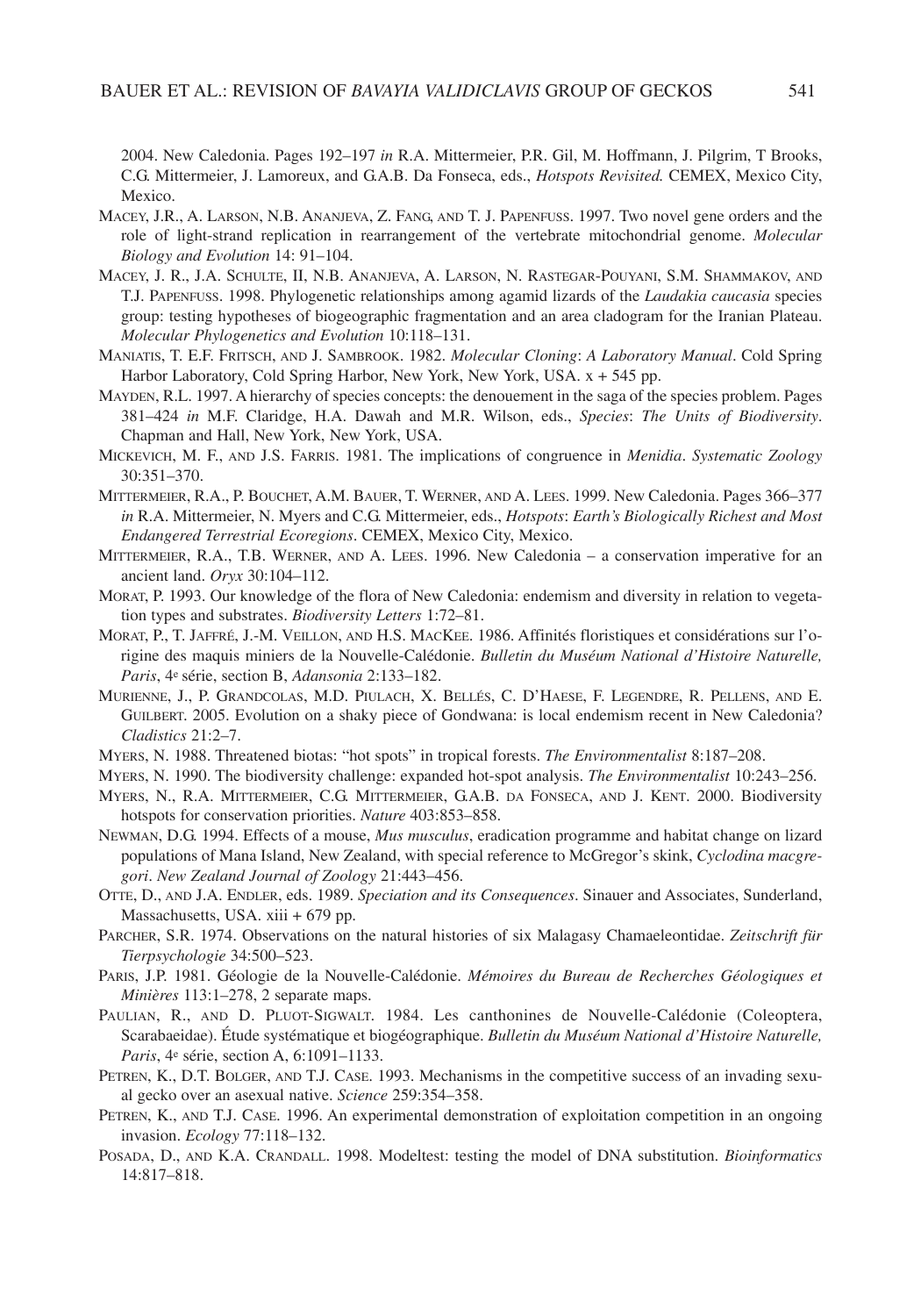- ROUX, J. 1913. Les reptiles de la Nouvelle-Calédonie et des Îles Loyalty. Pages 79–160, pls. 4–5 *in* F. Sarasin and J. Roux, eds., *Nova Caledonia, Zoologie*. C.W. Kreidels Verlag, Wiesbaden, Germany.
- ROUYS, S., AND J. THEUERKAUF. 2003. Factors determining the distribution of introduced mammals in nature reserves of the southern province, New Caledonia. *Wildlfe Research* 30:187–191.
- RUSSELL, A.P., AND A.M. BAUER. 2002. Underwood's Classification of the Geckos: A 21st Century Appreciation. *Bulletin of the Natural History Museum, London (Zoology)* 68:113–121.
- SADLIER R.A. 1989. *Bavayia validiclavis* and *Bavayia septuiclavis*, two new species of gekkonid lizard from New Caledonia. *Records of the Australian Museum* 40:365–370.
- SADLIER R.A., AND A.M. BAUER. 2003. Conservation status of endemic New Caledonian lizards an assessment of the distribution and threats to the species of lizard endemic to New Caledonia. *http*:*//www.amonline.net.au/herpetology/research/lizards\_ conservation \_intro.htm.*
- SADLIER, R.A., S.A. SMITH, AND A.M. BAUER. 2006. A new genus for the New Caledonian scincid lizard *Lygosoma euryotis* Werner 1909, and the description of a new species. *Records of the Australian Museum* 58:19–28.
- SADLIER, R.A, S.A. SMITH, A.M. BAUER, AND A.H. WHITAKER. 2004. A new genus and species of live-bearing scincid lizard (Reptilia: Scincidae) from New Caledonia. *Journal of Herpetology* 38:117–127.
- SAUTTER, G., coord. 1981. *Atlas de la Nouvelle Calédonie et Dépendances*. ORSTOM, Paris. [118] pp., 53 maps, 1 acetate overlay.
- SCHRÖDER, E., AND B. RÖLL. 2002. *Eurydactylodes agricolae* Henkel & Böhme. *Sauria*, Supplement 24(3):551–554.
- SEIPP, R., AND F.W. HENKEL. 2000a. *Rhacodactylus*, *Biologie, Haltung und Zucht*. Edition Chimaira, Frankfurtam-Main, Germany. 173 pp.
- SEIPP, R., AND F.W. HENKEL. 2000b. *Rhacodactylus*, *Biology, Natural History and Husbandry*. Edition Chimaira, Frankfurt-am-Main, Germany. 173 pp.
- SITES, J.W., JR., AND J.C. MARSHALL. 2003. Delimiting species: a Renaissance issue in systematic biology. *Trends in Ecology and Evolution* 18:462–470.
- SITES, J.W., JR., AND J.C. MARSHALL. 2004. Operational criteria for delimiting species. *Annual Review of Ecology and Systematics* 35:199–227.
- SWOFFORD, D.L. 2002. PAUP\*. *Phylogenetic Analysis Using Parsimony (\* and other methods)*, version 4b10. Sinauer Associates, Sunderland, Massachusetts, USA.
- TOWNS, D., AND K.G. BROOME. 2003. From small Maria to massive Campbell: forty years of rat eradication from New Zealand islands. *New Zealand Journal of Zoology* 30:377–398.
- TOWNS, D., D. SIMBERLOFF, AND I.A.E. ATKINSON. 1997. Restoration of New Zealand islands: redressing the effects of introduced species. *Pacific Conservation Biology* 3:99–124.
- TRESCASES, J.J. 1969. Premières observations sur l'altération des péridotites en Nouvelle-Calédonie. Pédologie, Géochimie, Géomorphologie. *Cahiers ORSTOM, série Géologie* 1:27–57.
- TRESCASES, J.J. 1975. L'évolution géochimique supergène des roches ultrabasiques en zone tropicale. *Mémoires ORSTOM* 78:1–259.
- TREWICK, S.A., AND M. MORGAN-RICHARDS. 2005. After the deluge: mitochondrial DNA indicates Miocene radiation and Pliocene adaptation of tree and giant weta (Orthoptera: Anostostomatidae). *Journal of Biogeography* 32:295–309.
- UNDERWOOD, G. 1954. On the classification and evolution of geckos. *Proceedings of the Zoological Society of London* 124:469–492.
- UNDERWOOD, G. 1955. Classification of geckos. *Nature* 175:1089–1090
- VEILLON, J.-M., G. DAGOSTINI, AND T. JAFFRÉ. 1999. Étude de la forêt sclérophylle de la Province Nord en Nouvelle-Calédonie. *Conventions Sciences de la Vie Botanique* N° 10. Centre IRD, Nouméa, New Caledonia. 54 pp.
- VIROT, R. 1956. La végetation canaque. *Mémoires du Muséum National d'Histoire Naturelle*, n.s., B 7:1–398.
- VON DOHLEN, C.D., AND D.A. TEULON. 2003. Phylogeny and historical biogeography of New Zealand indigenous Aphidini aphids (Hemiptera, Aphididae): an hypothesis. *Annals of the Entomological Society of America* 96:107–116.
- WATSON, D.M. 2005. Diagnosable versus distinct: evaluating species limits in birds. *BioScience* 55:60–68.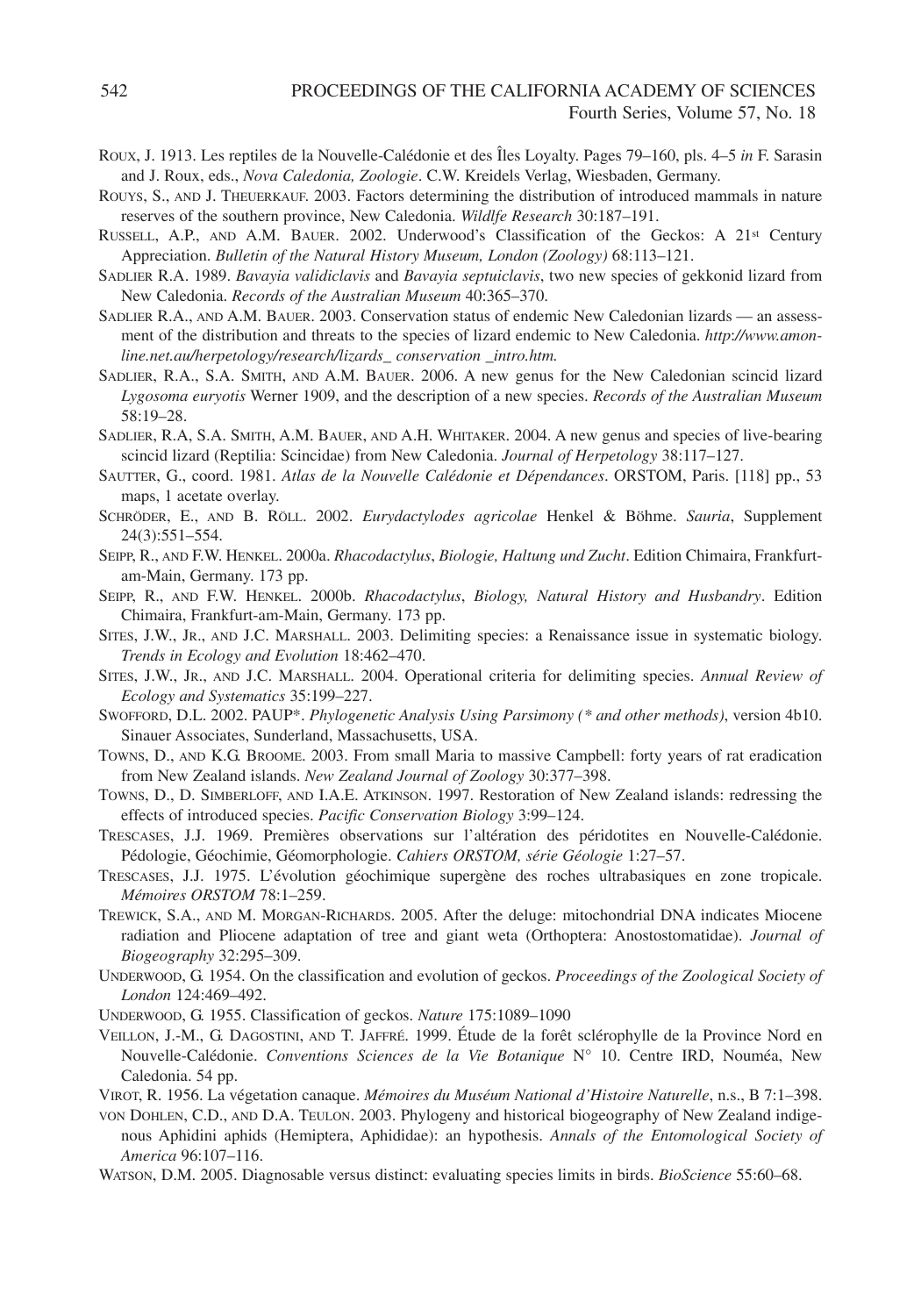- WEISROCK, D.W., J.R. MACEY, I.H. UGURTAS, A. LARSON, AND T.J. PAPENFUSS. 2001 Molecular phylogenetics and historical biogeography among salamandrids of the 'true' salamander clade: rapid branching of numerous highly divergent lineages in *Mertensiella luschani* associated with the rise of Anatolia. *Molecular Phylogenetics and Evolution* 18:434–448.
- WHITAKER, A.H. 1978. The effects of rodents on reptiles and amphibians. Pages 75–88 *in* P.R. Dingwall, I.A.E. Atkinson and C. Hay, eds., *The Ecology and Control of Rodents in New Zealand Nature Reserves*. New Zealand Department of Lands and Survey Information Series No. 4, Wellington, New Zealand. 237 pp.
- WHITAKER, A.H., R.A. SADLIER, A.M. BAUER, AND V.A. WHITAKER. 2004. *Biodiversity and Conservation Status of Lizards in Threatened and Restricted Habitats of North-Western New Caledonia.* Report by Whitaker Consultants Limited to Direction du Développement Économique et de l'Environnement, Province Nord, Koné, New Caledonia. vi + 105 pp.
- WHITAKER CONSULTANTS LIMITED. 2002. *Biodiversity and Conservation Status of Lizards in Threatened and Restricted Habitats of North-western New Caledonia*: *Report of the First Field Mission, September-October 2001*. Unpublished report to Direction du Développement conomique et de l'Environnement, Province Nord, Koné, New Caledonia. iii + 29 pp.
- WIENS, J.J., AND T.A. PENKROT. 2002. Delimiting species using DNA and morphological variation and discordant species limits in spiny lizards (*Sceloporus*). *Systematic Biology* 51:69–91.
- WIENS, J.J., AND M.R. SERVEDIO. 2000. Species delimitation in systematics: inferring diagnostic differences between species. *Proceedings of the Royal Society of London* B 267:631–636.
- WRIGHT, J.L. 1999. *The Phylogeny of* Bavayia (*Reptilia*: *Diplodactylidae*) *Based on Mitochondrial DNA, Allozymes and Morphological Evidence, Including the Description of Two New Species*. M.S. Thesis, Villanova University, Villanova, Pennsylvania, USA. xi + 133 pp.
- WRIGHT, J.L., A.M. BAUER, AND R.A. SADLIER. 2000. Two New Gecko Species Allied to *Bavayia sauvagii* and *Bavayia cyclura* (Reptilia: Squamata: Diplodactylidae) from New Caledonia. *Pacific Science* 54:39–55.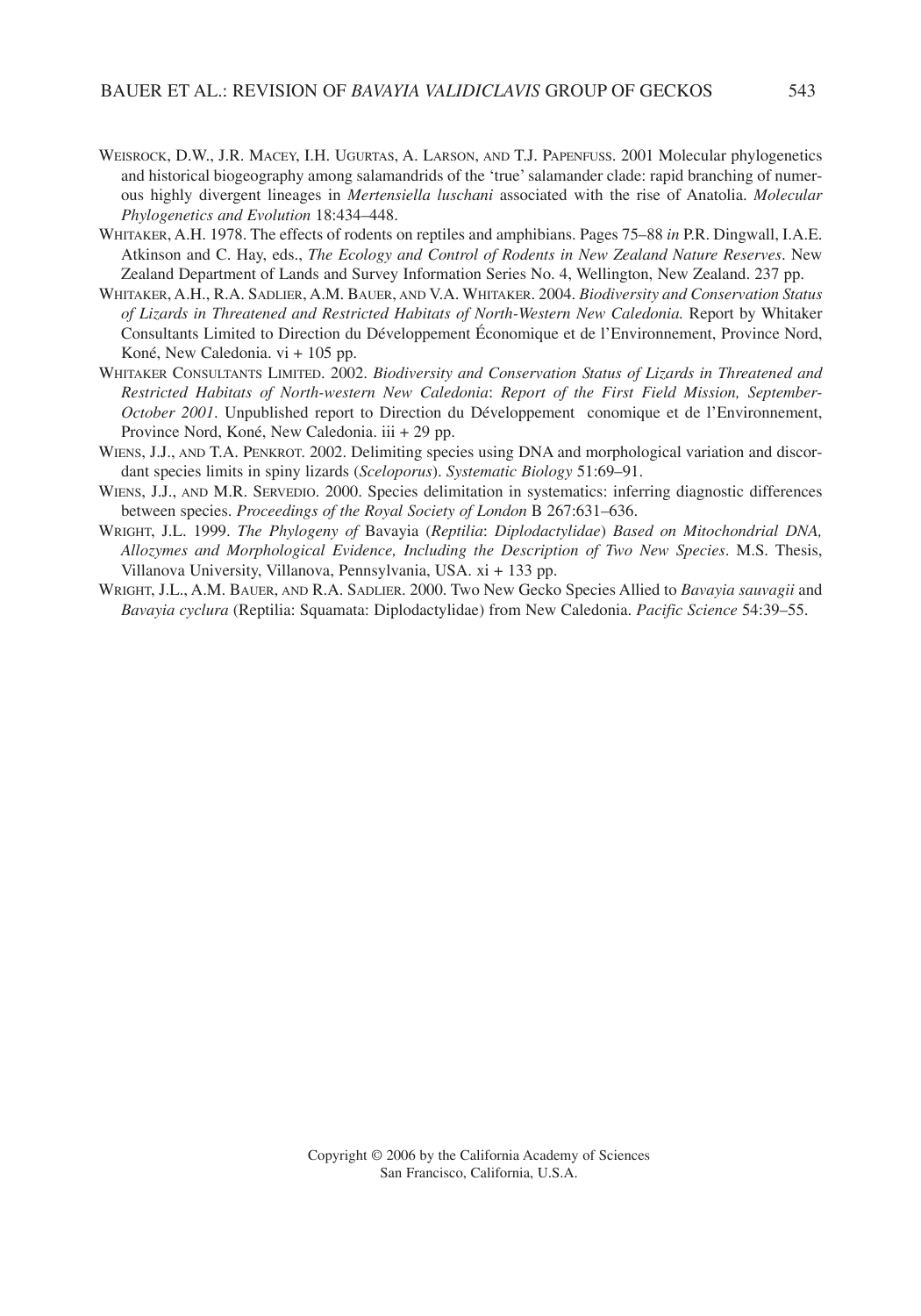TABLE 1. Primers used in this study. Primers are designated by their 3' ends, which correspond to the position in the human mitochondrial genome (Anderson et al. 1981). H and L designate primers whose extension produces the heavy and light strands, respectively.

| Human<br>position  | Gene            | Sequence                                          | Reference           |
|--------------------|-----------------|---------------------------------------------------|---------------------|
| L4419              |                 | tRNAMet 5'-AAGCAATTGGGCTCATACC-3'                 | Macey et al. (1997) |
| L <sub>5002</sub>  | ND <sub>2</sub> | 5' CAAACACAAACCCGRAAAAT-3'                        | This Study          |
| H <sub>5</sub> 140 | ND <sub>2</sub> | 5'-CCYAGGTCTAAGAGGGTTTTTG-3'                      | This Study          |
| H5617b             |                 | tRNAAla 5'-CTGAATGCAACTCAGACACTTT-3'              | Macey et al. (1997) |
| H5934              | COL             | 5'-AGRGTGCCAATGTCTTTGTGRTT-3' Macey et al. (1997) |                     |

TABLE 2. Museum Vocher Numbers and Corresponding GenBank accession num-

| bers.                        |                                 |                                                   |
|------------------------------|---------------------------------|---------------------------------------------------|
| <b>Species</b>               | Museum Voucher<br><b>Number</b> | Genbank<br>Locality                               |
| Dierogekko poumensis         | AMS R 161205                    | Sommet Poum                                       |
| Dierogekko poumensis         | CAS 231860                      | Sommet Poum                                       |
| Dierogekko poumensis         | CAS 231861                      | Sommet Poum                                       |
| Dierogekko nehoueensis       | AMS R 161242                    | Dôme de Tiébaghi                                  |
| Dierogekko nehoueensis       | AMS R 166970                    | Rivière Néhoué                                    |
| Dierogekko nehoueensis       | CAS 231855                      | Rivière Néhoué                                    |
| Dierogekko inexpectatus      | MNHN 2004.0025                  | Sommet Poum                                       |
| Dierogekko validiclavis      | AMS R 149305                    | Mt. Panié                                         |
| Dierogekko validiclavis      | AMS R 144230                    | Mt. Panié                                         |
| Dierogekko validiclavis      | AMS R 153696                    | Mt. Mandjélia                                     |
| Dierogekko validiclavis      | AMS R 153695                    | Mt. Mandjélia                                     |
| Dierogekko koniambo          | CAS 231873                      | Mt. Koniambo                                      |
| Dierogekko thomaswhitei      | AMS R 161153                    | Mt. Taom                                          |
| Dierogekko thomaswhitei      | CAS 231876                      | Mt. Taom                                          |
| Dierogekko kaalaensis        | CAS 231872                      | Piton de Pandop                                   |
| Dierogekko kaalaensis        | CAS 231870                      | Kaala                                             |
| Dierogekko kaalaensis        | <b>MNHN 2004.0017</b>           | Kaala                                             |
| Dierogekko insularis         | CAS 231857                      | Île Yandé                                         |
| Dierogekko insularis         | AMS R 166972                    | Île Yandé                                         |
| Dierogekko insularis         | CAS 231858                      | Île Yandé                                         |
| Dierogekko insularis         | AMS R 166974                    | Île Yandé                                         |
| Dierogekko insularis         | AMS R 161070                    | Île Art                                           |
| Dierogekko insularis         | <b>MNHN 2003.0020</b>           | Île Art                                           |
| Dierogekko insularis         | CAS 231865                      | Île Pott                                          |
| Dierogekko insularis         | AMS R 161067                    | Île Pott                                          |
| Oedodera marmorata           | AMS R 161254                    | Creek à Paul, Sommet<br>Noir, Paagoumène          |
| Pseudothecadactylus lindneri | AMS R 90195                     | Liverpool River, Northern<br>Territory, Australia |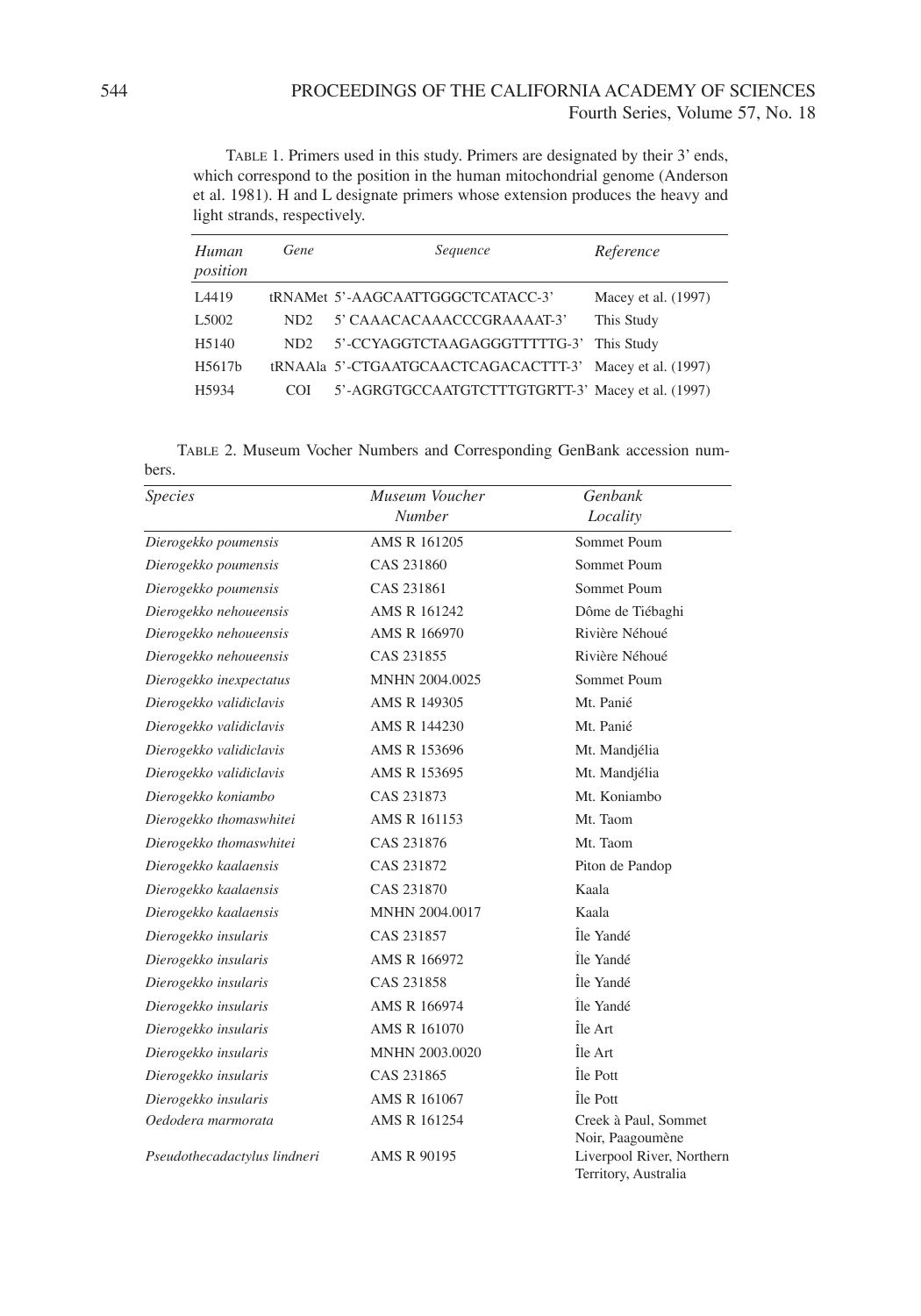|            | <b>MNHN</b> | AMS R    | AMS R    | AMS R    | CAS    | CAS               | CAS      |
|------------|-------------|----------|----------|----------|--------|-------------------|----------|
|            | 2004.0016   | 161114   | 161130   | 161131   | 231873 | 231874            | 231875   |
|            | Holotype    | Paratype | Paratype | Paratype |        | Paratype Paratype | Paratype |
| <b>Sex</b> | male        | male     | male     | female   | female | male              | male     |
| <b>SVL</b> | 42.6        | 43.0     | 41.8     | 42.2     | 41.9   | 40.9              | 43.0     |
| ForeaL     | 4.8         | 5.2      | 5.4      | 5.2      | 5.1    | 5.2               | 4.9      |
| CrusL      | 6.2         | 5.8      | 5.5      | 5.9      | 6.0    | 5.9               | 5.8      |
| TailL      | 40.8        | 31.1     | 33.0     | 33.6     | 35.3   | 4.0               | 42.8     |
| (regen.)   | 23.5        | 28.1     | 29.8     | 31.0     | 31.9   | broken            | 27.2     |
| TailW      | 5.0         | 5.4      | 4.2      | 5.3      | 5.5    | N/A               | 4.4      |
| TrunkL     | 18.1        | 19.1     | 16.2     | 18.6     | 18.8   | 19.0              | 18.7     |
| HeadL      | 12.2        | 11.3     | 11.2     | 12.1     | 11.0   | 11.2              | 11.2     |
| HeadW      | 7.2         | 7.9      | 7.4      | 7.6      | 7.4    | 7.4               | 7.2      |
| HeadH      | 5.0         | 4.2      | 4.2      | 4.2      | 5.0    | 4.5               | 4.1      |
| OrbD       | 3.1         | 2.8      | 2.8      | 2.7      | 2.8    | 3.0               | 2.8      |
| EyeEar     | 3.2         | 3.1      | 3.0      | 3.0      | 2.7    | 2.8               | 2.4      |
| SnEye      | 4.8         | 4.6      | 4.4      | 4.1      | 4.4    | 4.4               | 4.3      |
| NarEye     | 3.0         | 2.8      | 3.0      | 2.6      | 2.7    | 3.1               | 2.6      |
| Interorb   | 4.2         | 4.1      | 3.8      | 4.0      | 3.8    | 4.0               | 3.7      |
| EarL       | 1.5         | 1.4      | 1.4      | 1.3      | 1.3    | 1.3               | 1.5      |
| Internar   | 1.7         | 1.8      | 1.5      | 1.5      | 1.7    | 1.6               | 1.9      |

TABLE 3. Mensural data for the types of *Dierogekko koniambo*, sp. nov. Abbreviations as in Materials and methods. All measurements in mm.

TABLE 4. Mensural data for the types of *Dierogekko kaalaensis*, sp. nov. Abbreviations as in Materials and methods. All measurements in mm.

|            | <b>MNHN</b> | AMS R    | AMS R    | CAS      | CAS      | CAS      |
|------------|-------------|----------|----------|----------|----------|----------|
|            | 2004.0017   | 161097   | 161098   | 231870   | 231871   | 231872   |
|            | Holotype    | Paratype | Paratype | Paratype | Paratype | Paratype |
| <b>Sex</b> | male        | female   | male     | male     | female   | female   |
| <b>SVL</b> | 42.2        | 45.4     | 42.0     | 41.7     | 33.4     | 40.7     |
| ForeaL     | 5.4         | 5.3      | 4.8      | 5.1      | 4.3      | 5.0      |
| CrusL      | 6.4         | 6.1      | 5.9      | 6.1      | 5.1      | 5.8      |
| TailL      | 41.8        | 42.6     | 45.5     | 49.0     | 30.0     | 38.6     |
| (regen.)   | 30.4        | 31.3     | 24.4     | 12.9     | 22.8     | 10.3     |
| TailW      | 5.4         | 5.5      | 4.1      | 4.4      | 3.4      | 4.8      |
| TrunkL     | 15.9        | 18.2     | 14.8     | 16.7     | 14.0     | 16.2     |
| HeadL      | 11.6        | 11.9     | 12.2     | 12.7     | 10.8     | 11.7     |
| HeadW      | 8.1         | 8.0      | 7.8      | 7.8      | 6.5      | 7.6      |
| HeadH      | 4.0         | 4.3      | 4.5      | 4.1      | 3.5      | 3.9      |
| OrbD       | 2.6         | 3.1      | 3.2      | 2.7      | 2.5      | 3.0      |
| EyeEar     | 3.0         | 2.9      | 2.6      | 2.9      | 2.8      | 2.6      |
| SnEye      | 4.3         | 4.3      | 4.3      | 4.3      | 3.8      | 4.2      |
| NarEye     | 2.9         | 3.0      | 2.6      | 3.0      | 2.5      | 2.8      |
| Interorb   | 3.8         | 3.8      | 3.4      | 3.7      | 3.4      | 4.0      |
| EarL       | 1.6         | 1.3      | 1.5      | 1.5      | 1.4      | 1.4      |
| Internar   | 1.4         | 1.3      | 1.5      | 1.6      | 1.3      | 1.2      |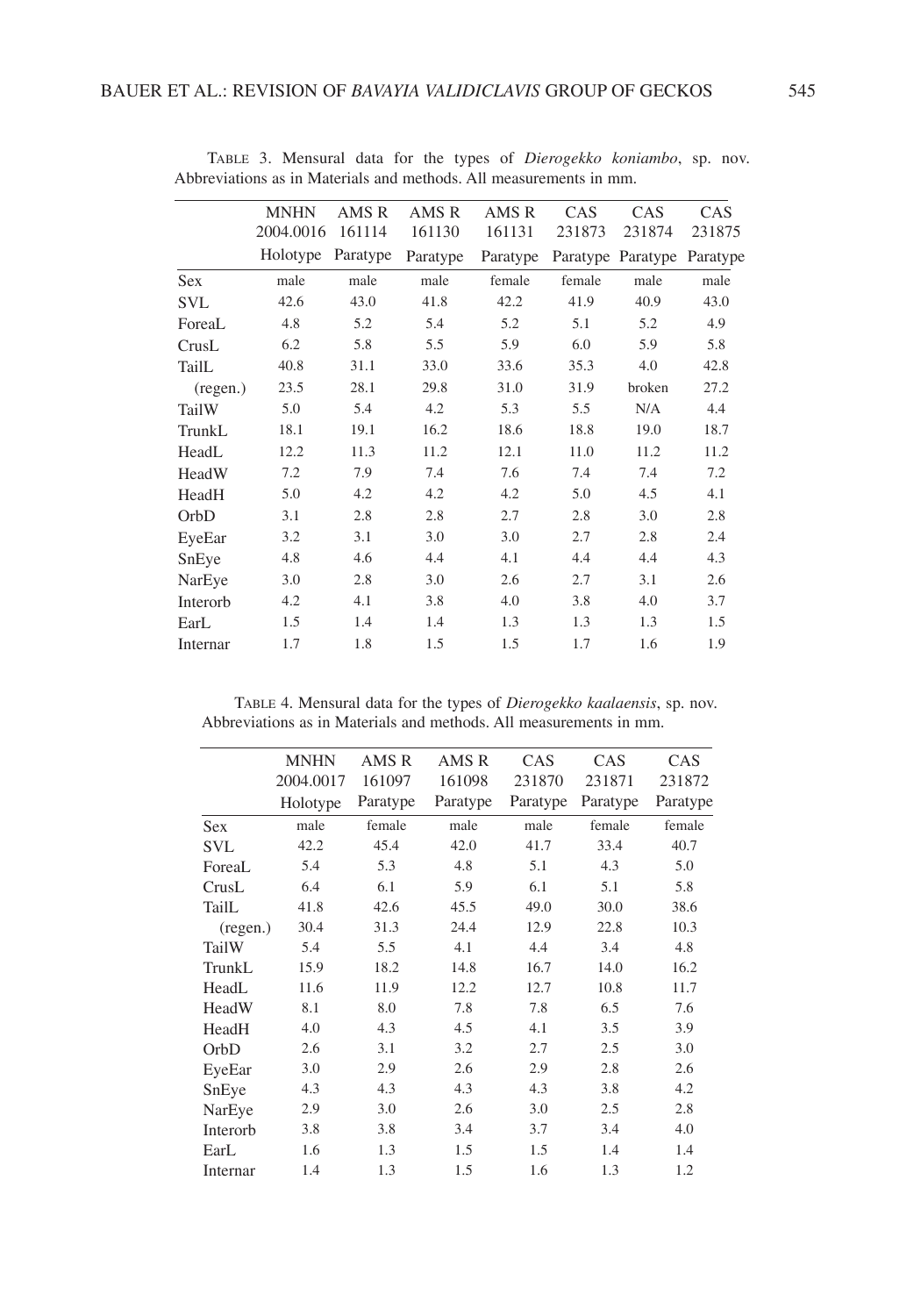|            | MNHN                                         |        | AMS R AMS R AMS R AMS R CAS                  |      |        |      | CAS                | CAS. | <b>CAS</b>        |
|------------|----------------------------------------------|--------|----------------------------------------------|------|--------|------|--------------------|------|-------------------|
|            | 2004.0018 166975 161153 161178 161180 231837 |        |                                              |      |        |      | 231838             |      | 231876 231877     |
|            | holotype                                     |        | paratype paratype paratype paratype paratype |      |        |      | paratype           |      | paratype paratype |
| <b>Sex</b> | male                                         | male   | male                                         | male | female | male | juv. female female |      | male              |
| <b>SVL</b> | 41.7                                         | 40.8   | 41.9                                         | 42.6 | 44.9   | 38.3 | 33.6               | 43.6 | 43.4              |
| ForeaL     | 5.4                                          | 4.8    | 5.6                                          | 5.4  | 5.6    | 4.8  | 4.4                | 5.3  | 4.9               |
| CrusL      | 5.8                                          | 6.0    | 6.4                                          | 6.4  | 6.3    | 5.4  | 5.0                | 6.1  | 5.6               |
| TailL      | 39.0                                         | 19.0   | 33.2                                         | 37.7 | 38.4   | 45.4 | 34.4               | 38.7 | 39.3              |
| (regen.)   | 23.4                                         | broken | 19.6                                         | 32.1 | 33.5   | 14.8 | 6.4                | 27.3 | 27.3              |
| TailW      | 4.0                                          | 4.4    | 5.1                                          | 4.8  | 5.2    | 4.0  | 3.3                | 5.0  | 4.9               |
| TrunkL     | 15.8                                         | 17.3   | 18.5                                         | 18.8 | 18.6   | 15.7 | 13.9               | 18.4 | 17.7              |
| HeadL      | 12.6                                         | 11.0   | 12.0                                         | 12.0 | 12.5   | 11.7 | 9.5                | 11.5 | 11.9              |
| HeadW      | 8.0                                          | 7.3    | 7.5                                          | 7.1  | 8.0    | 6.9  | 6.1                | 7.3  | 7.2               |
| HeadH      | 4.8                                          | 4.7    | 4.8                                          | 5.1  | 5.9    | 4.8  | 3.8                | 4.7  | 4.5               |
| OrbD       | 2.8                                          | 2.8    | 2.8                                          | 2.5  | 3.2    | 2.5  | 2.2                | 3.0  | 2.9               |
| EyeEar     | 3.0                                          | 3.0    | 2.6                                          | 3.0  | 3.0    | 3.0  | 2.7                | 2.7  | 2.6               |
| SnEye      | 4.2                                          | 4.3    | 4.6                                          | 4.7  | 4.8    | 3.8  | 3.6                | 4.6  | 4.5               |
| NarEye     | 2.9                                          | 2.7    | 2.8                                          | 3.2  | 2.9    | 2.6  | 2.5                | 2.9  | 3.0               |
| Interorb   | 3.6                                          | 3.5    | 3.8                                          | 3.6  | 3.6    | 3.1  | 2.8                | 3.9  | 3.7               |
| EarL       | 1.6                                          | 1.4    | 2.0                                          | 1.9  | 2.2    | 1.2  | 1.8                | 1.7  | 1.8               |
| Internar   | 1.5                                          | 1.5    | 1.6                                          | 1.4  | 1.6    | 1.2  | 1.1                | 1.4  | 1.3               |

TABLE 5. Mensural data for the types of *Dierogekko thomaswhitei*, sp. nov. Abbreviations as in Materials and methods. All measurements in mm.

TABLE 6. Mensural data for the types of *Dierogekko nehoueensis*, sp. nov. Abbreviations as in Materials and methods. All measurements in mm.

|            | <b>MNHN</b>                                                                               |        | AMS R AMS R AMS R AMS R |        |        | CAS    | <b>CAS</b> | <b>CAS</b> | <b>CAS</b> | <b>CAS</b> |
|------------|-------------------------------------------------------------------------------------------|--------|-------------------------|--------|--------|--------|------------|------------|------------|------------|
|            | 2004.0019 161242                                                                          |        | 161243                  | 161244 | 166976 | 231837 | 231838     | 231855     | 231863     | 231864     |
|            | holotype paratype paratype paratype paratype paratype paratype paratype paratype paratype |        |                         |        |        |        |            |            |            |            |
| <b>Sex</b> | male                                                                                      | female | female                  | female | female | female | male       | female     | male       | female     |
| <b>SVL</b> | 40.3                                                                                      | 39.9   | 39.4                    | 35.1   | 40.0   | 38.1   | 40.2       | 32.4       | 38.5       | 36.0       |
| ForeaL     | 5.3                                                                                       | 4.9    | 5.3                     | 4.8    | 5.1    | 5.3    | 4.6        | 4.5        | 4.8        | 4.7        |
| CrusL      | 6.1                                                                                       | 6.0    | 6.0                     | 5.1    | 6.3    | 6.0    | 5.6        | 4.7        | 5.5        | 5.6        |
| TailL      | 36.2                                                                                      | 29.5   | 5.5                     | 37.2   | 40.0   | 43.4   | 42.7       | 37.6       | 37.8       | 31.1       |
| (regen.)   | 32.1                                                                                      | 27.2   | broken                  | 17.8   | 14.9   | N/A    | N/A        | 11.4       | 28.2       | 21.4       |
| TailW      | 4.7                                                                                       | 4.9    | N/A                     | 4.0    | 3.7    | 3.4    | 4.4        | 4.1        | 4.4        | 3.7        |
| TrunkL     | 17.4                                                                                      | 15.8   | 15.7                    | 14.5   | 17.4   | 15.4   | 15.2       | 13.8       | 17.2       | 16.7       |
| HeadL      | 12.5                                                                                      | 11.6   | 10.6                    | 10.4   | 11.6   | 10.1   | 12.1       | 9.8        | 11.8       | 10.0       |
| HeadW      | 7.3                                                                                       | 6.7    | 6.4                     | 5.6    | 6.7    | 6.1    | 7.3        | 6.2        | 7.3        | 6.0        |
| HeadH      | 5.0                                                                                       | 4.9    | 4.7                     | 3.6    | 4.4    | 4.6    | 4.5        | 4.3        | 4.5        | 4.7        |
| OrbD       | 2.7                                                                                       | 2.8    | 2.6                     | 2.5    | 2.6    | 2.5    | 2.6        | 2.2        | 2.7        | 2.7        |
| EyeEar     | 3.2                                                                                       | 2.8    | 2.5                     | 2.4    | 3.1    | 2.8    | 3.4        | 2.5        | 2.5        | 2.6        |
| SnEye      | 4.2                                                                                       | 4.1    | 3.9                     | 3.5    | 4.2    | 3.9    | 4.1        | 3.6        | 4.2        | 3.7        |
| NarEye     | 3.3                                                                                       | 2.7    | 2.7                     | 2.5    | 3.2    | 2.6    | 2.8        | 2.4        | 2.8        | 2.5        |
| Interorb   | 4.0                                                                                       | 3.7    | 3.2                     | 3.5    | 3.1    | 3.0    | 3.5        | 3.0        | 3.5        | 3.3        |
| EarL       | 1.2                                                                                       | 1.5    | 1.4                     | 1.4    | 1.5    | 1.1    | 1.3        | 1.2        | 1.4        | 1.3        |
| Internar   | 1.3                                                                                       | 1.7    | 1.1                     | 1.2    | 1.4    | 1.3    | 1.4        | 1.3        | 1.6        | 1.6        |